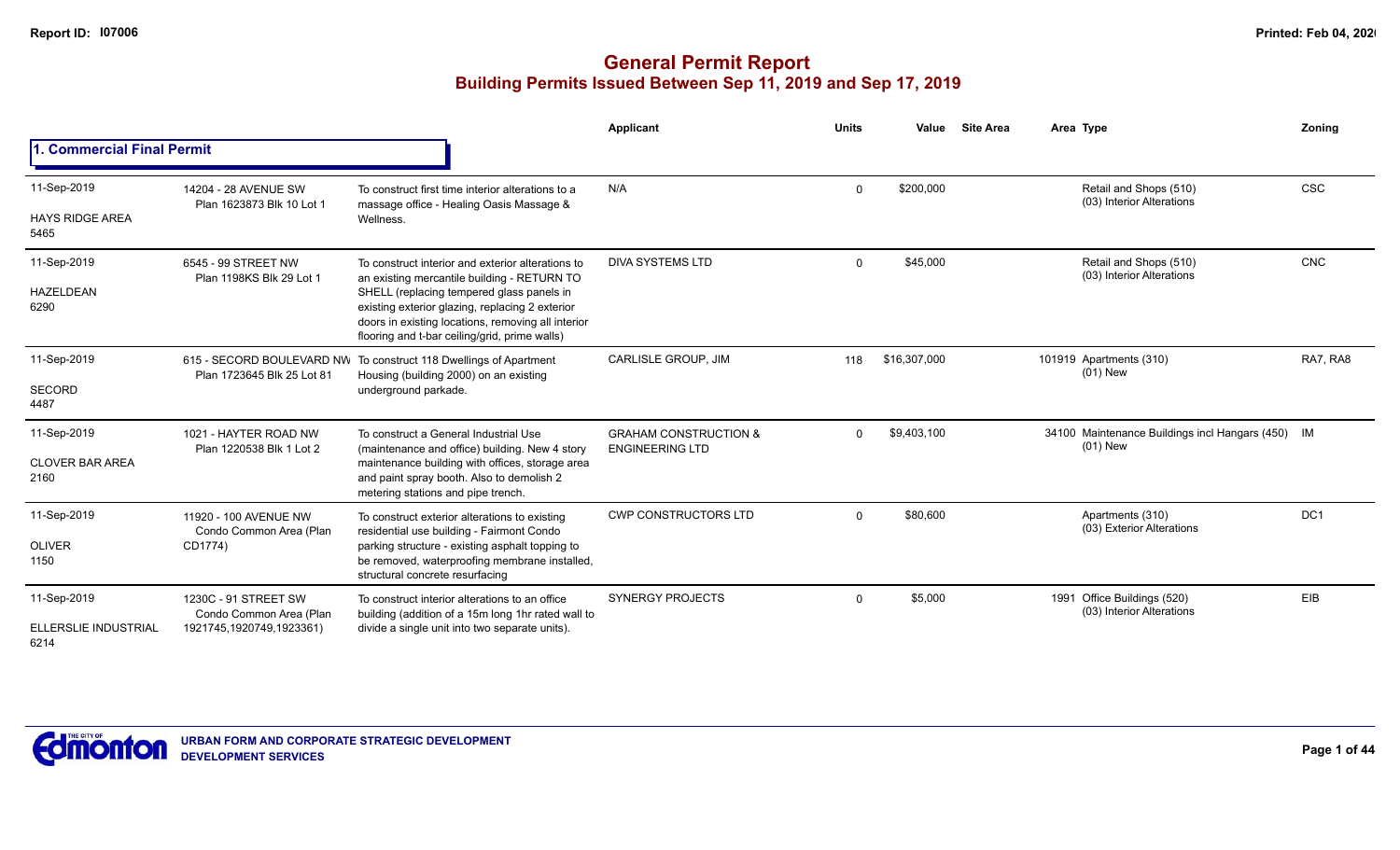|                               |                                                      |                                                                                                                              | <b>Applicant</b>                            | <b>Units</b> | Value     | <b>Site Area</b> | Area Type                                                             | Zoning          |
|-------------------------------|------------------------------------------------------|------------------------------------------------------------------------------------------------------------------------------|---------------------------------------------|--------------|-----------|------------------|-----------------------------------------------------------------------|-----------------|
| 1. Commercial Final Permit    |                                                      |                                                                                                                              |                                             |              |           |                  |                                                                       |                 |
| 11-Sep-2019                   | 10010C - 119 STREET NW<br>Condo Common Area (Plan    | To construct interior alterations to an existing<br>apartment condo building - suite 801                                     | N/A                                         | $\Omega$     | \$150,000 |                  | 2220 Apartment Condos (315)<br>(03) Interior Alterations              | DC <sub>1</sub> |
| <b>OLIVER</b><br>1150         | 8420848,8322264)                                     |                                                                                                                              |                                             |              |           |                  |                                                                       |                 |
| 11-Sep-2019                   | 11434 - 120 STREET NW<br>Plan 9723026 Blk 202 Lot 5B | To construct exterior alterations to an existing<br>General Industrial Use building for the Food                             | <b>HIBCO CONSTRUCTION</b>                   | $\mathbf 0$  | \$86,000  |                  | Storage Buildings, Warehouses (460)<br>(03) Exterior Alterations      | IB              |
| <b>PRINCE RUPERT</b><br>1170  |                                                      | Bank. Scope of work is for replacing East<br>elevation facade and replacing the existing<br>windows with the same size only. |                                             |              |           |                  |                                                                       |                 |
| 11-Sep-2019                   | 10104 - 111 AVENUE NW<br>Plan 3151RS Blk 1 Lot 330A  | To construct interior and exterior alterations to a<br>commercial building, "Royal Alex Place". Parking                      | PLACE-CRETE SYSTEMS LP, BRANDON             | $\Omega$     | \$180,000 |                  | Parkade (490)<br>(03) Exterior Alterations                            | CB <sub>3</sub> |
| <b>SPRUCE AVENUE</b><br>1230  |                                                      | structure concrete and waterproofing<br>maintenance.                                                                         |                                             |              |           |                  |                                                                       |                 |
| 11-Sep-2019                   | 11434 - 120 STREET NW                                | To change the use from General Industrial to<br>Professional, Financial and Office Support                                   | <b>HIBCO CONSTRUCTION</b>                   | $\Omega$     | \$233,100 |                  | 4730 Office Buildings (520)<br>(03) Interior Alterations              | IB              |
| <b>PRINCE RUPERT</b><br>1170  | Plan 9723026 Blk 202 Lot 5B                          | Services and construct interior and exterior<br>alterations.                                                                 |                                             |              |           |                  |                                                                       |                 |
| 11-Sep-2019                   | 9602 - 111 AVENUE NW<br>Plan 946CL Lot A             | To construct exterior alterations to an existing<br>retail store location. Exhaust system for                                | HOME MEAT MARKET MARCHYSHYN'S<br><b>LTD</b> | $\Omega$     | \$24,000  |                  | 300 Retail and Shops (510)<br>(03) Exterior Alterations               | <b>CNC</b>      |
| <b>ALBERTA AVENUE</b><br>1010 |                                                      | existing meat smoker.                                                                                                        |                                             |              |           |                  |                                                                       |                 |
| 11-Sep-2019                   | 8610 - JASPER AVENUE NW<br>Plan 3552RS Blk 6 Lots    | To covert General Retail Use spaces into 8                                                                                   | ABS ORIGINS INC                             | 8            | \$300,000 |                  | 5963 Apartments (310)<br>(03) Interior Alterations                    | RA <sub>9</sub> |
| <b>BOYLE STREET</b><br>1020   | 1A, 2A, 3A, 4A, 5U                                   | additional Dwellings in an existing Apartment<br>Housing building (total of 292 Dwellings),<br>existing without permits.     |                                             |              |           |                  |                                                                       |                 |
| 11-Sep-2019                   | 3904 - 53 AVENUE NW<br>Plan 0628377 Blk 20 Lot 3     | To construct interior alterations to an industrial                                                                           | <b>CORCAN</b>                               | $\Omega$     | \$96,500  |                  | 1852 Storage Buildings, Warehouses (460)<br>(03) Interior Alterations | IM              |
| PYLYPOW INDUSTRIAL<br>6590    |                                                      | building - Corcan (office expansion in<br>Bay#3)."Community Industry Project '                                               |                                             |              |           |                  |                                                                       |                 |

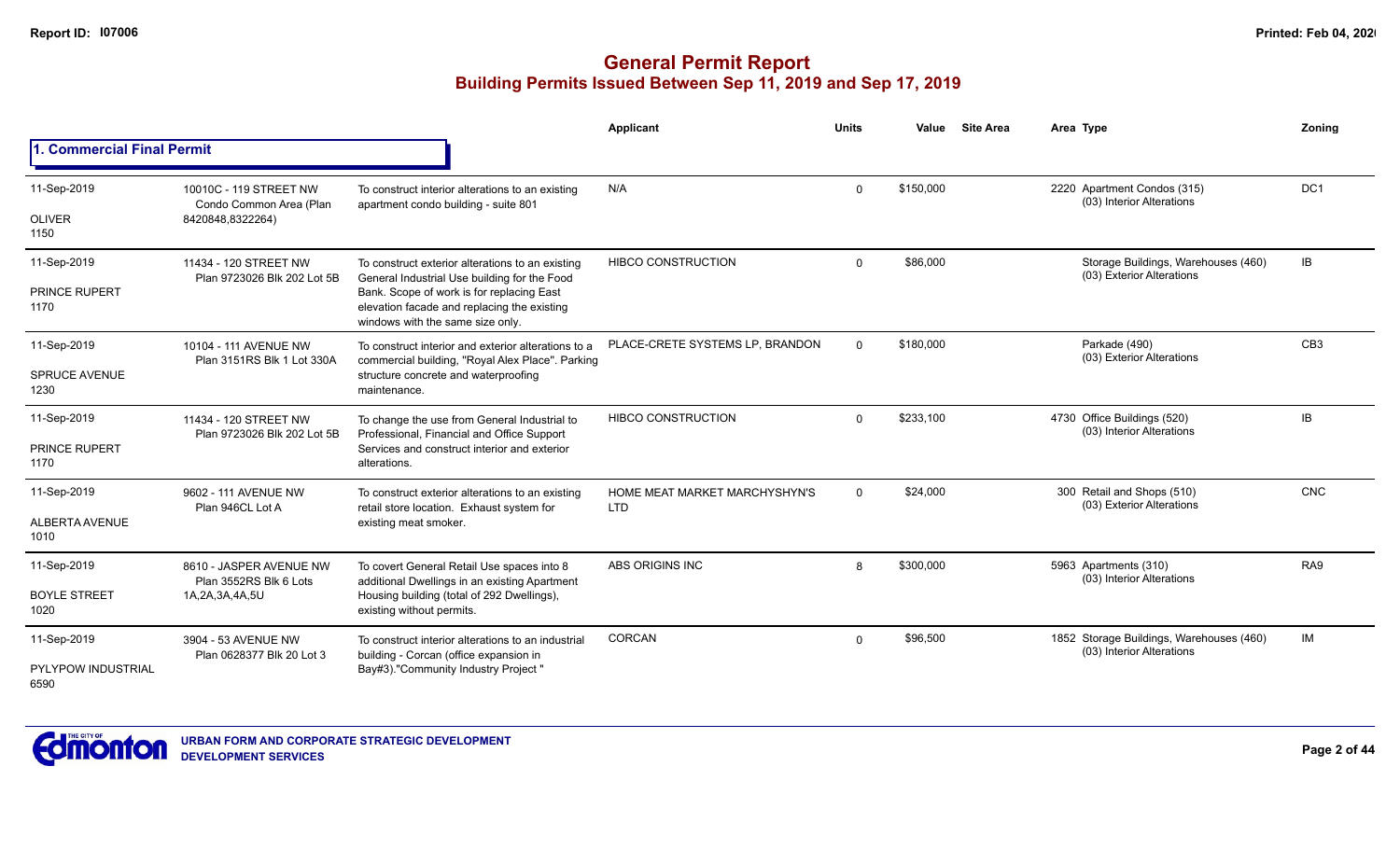|                                                |                                                                    |                                                                                                                                                                                                                                                                                                                                                                                                                                               | Applicant                                          | <b>Units</b> | Value       | <b>Site Area</b> | Area Type                                                       | Zoning          |
|------------------------------------------------|--------------------------------------------------------------------|-----------------------------------------------------------------------------------------------------------------------------------------------------------------------------------------------------------------------------------------------------------------------------------------------------------------------------------------------------------------------------------------------------------------------------------------------|----------------------------------------------------|--------------|-------------|------------------|-----------------------------------------------------------------|-----------------|
| <b>Commercial Final Permit</b>                 |                                                                    |                                                                                                                                                                                                                                                                                                                                                                                                                                               |                                                    |              |             |                  |                                                                 |                 |
| 12-Sep-2019<br><b>BROWN INDUSTRIAL</b><br>3050 | 13940 - YELLOWHEAD TRAIL<br><b>NW</b><br>Plan 9926700 Blk A Lot 11 | To construct interior alterations in a commercial<br>general industrial use building, "Agropur<br>Cooperative". 2 new RTU's, construct new ice<br>cream production room with insulated wall and<br>ceiling panels, update sprinkler system, update<br>fire alarm system.                                                                                                                                                                      | <b>FILLMORE CONSTRUCTION</b>                       | $\Omega$     | \$827,700   |                  | 4000 Manufacturing Buildings (430)<br>(03) Interior Alterations | <b>IM</b>       |
| 12-Sep-2019<br><b>SPRUCE AVENUE</b><br>1230    | 10104 - 111 AVENUE NW<br>Plan 3151RS Blk 1 Lot 330A                | To construct interior alterations to an existing<br>building. To convert the 2nd floor of an existing<br>building from Business and Personal Services<br>into 18 Dwellings of Apartment Housing and to<br>convert existing space in the basement into a<br>new electrical room, study room, and lounge.<br>And to reduce interconnected floor space to a<br>basement and main floor only (demolish spiral<br>stair from main to second floor) | ALL-PRO CONSTRUCTION LTD                           | 18           | \$1,903,000 |                  | Apartments (310)<br>(03) Interior Alterations                   | CB <sub>3</sub> |
| 12-Sep-2019<br><b>MAYLIEWAN</b><br>2511        | 8103 - 160 AVENUE NW<br>Plan 8422616 Blk 51 Lot 183                | To change the use from a Personal Service<br>Shop to a Convenience Retail Stores and for<br>interior alternations (1 demising wall)                                                                                                                                                                                                                                                                                                           | DRIPCRATE VAPE SHOP                                | $\Omega$     | \$5,000     |                  | 697 Retail and Shops (510)<br>(03) Interior Alterations         | DC <sub>2</sub> |
| 12-Sep-2019<br><b>TIPASKAN</b><br>6750         | 1200 - LAKEWOOD ROAD<br>NORTH NW<br>Plan 7820679 Blk 16 Lot 60R    | To construct interior alterations to an existing<br>building. To add a new seclusion room in Room<br>122. Install timeout locks to 3 seclusion rooms.<br>add maglocks c/w FA interlock to classrooms<br>doors 123,129.                                                                                                                                                                                                                        | <b>STANLEY CONSTRUCTION LTD</b>                    | $\Omega$     | \$60,000    |                  | 194 Elementary Schools (620)<br>(03) Interior Alterations       | <b>US</b>       |
| 12-Sep-2019<br><b>MCCAULEY</b><br>1140         | 10765 - 97 STREET NW<br>Plan ND Blk 26 Lot 22                      | To construct interior alterations - Tenant fit up<br>for NUMO CANNABIS.                                                                                                                                                                                                                                                                                                                                                                       | NUMO CANNABIS CORP C/O DANIEL<br><b>NGUYEN</b>     | $\mathbf 0$  | \$50,000    |                  | Retail and Shops (510)<br>(03) Interior Alterations             | CB1             |
| 12-Sep-2019<br>STRATHCONA JUNCTION<br>5151     | 10345 - 78 AVENUE NW<br>Plan 1750R Blk 25A Lots 9-12               | To change the use from insurance agency to<br>retail (Group D to E) and interior alterations -<br>Comex Hobby.                                                                                                                                                                                                                                                                                                                                | COMEX HOBBY LTD O/A COMEX HOBBY<br><b>KINGSWAY</b> | $\Omega$     | \$12,000    |                  | 6195 Retail and Shops (510)<br>(03) Interior Alterations        | DC1, CB2        |

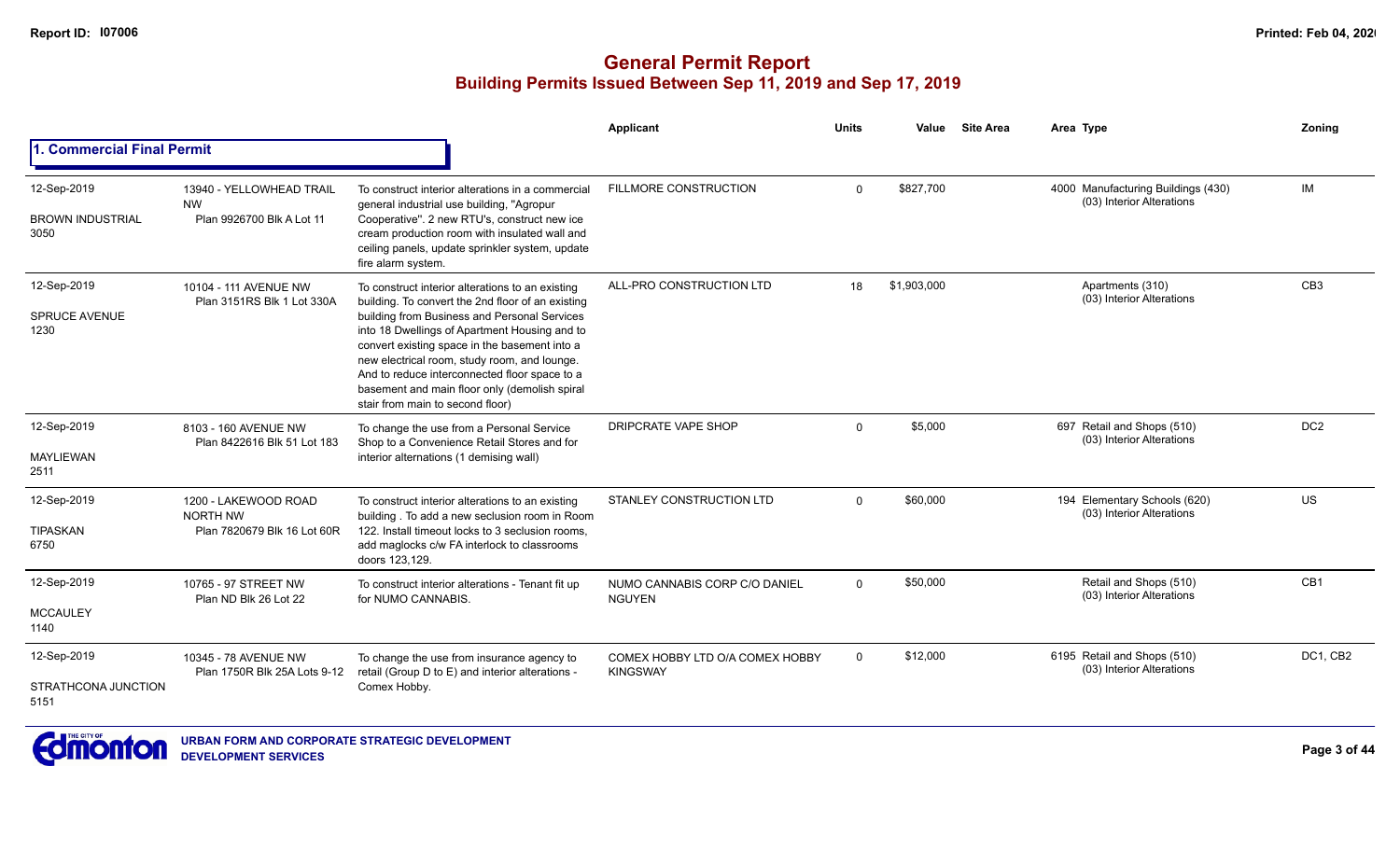|                                                   |                                                            |                                                                                                                                                                                                                                                       | Applicant                                                               | <b>Units</b> | Value       | <b>Site Area</b> | Area Type                                                | Zoning                                                                             |
|---------------------------------------------------|------------------------------------------------------------|-------------------------------------------------------------------------------------------------------------------------------------------------------------------------------------------------------------------------------------------------------|-------------------------------------------------------------------------|--------------|-------------|------------------|----------------------------------------------------------|------------------------------------------------------------------------------------|
| 1. Commercial Final Permit                        |                                                            |                                                                                                                                                                                                                                                       |                                                                         |              |             |                  |                                                          | US<br>DC1, DC1<br><b>CSC</b><br>IH, IM<br>DC <sub>1</sub><br>US<br>DC <sub>2</sub> |
| 12-Sep-2019<br><b>NEWTON</b><br>2560              | 5412 - 121 AVENUE NW<br>Plan 1605KS Blk 69 Lot 3           | To construct interior alterations to a School. "St.<br>Leo's School". New water closet (toilet)<br>partitions in existing women's and men's<br>washroom, delete one women's water closet to<br>create a larger stall for neighboring water<br>closet. | <b>PERMIT MASTERS</b>                                                   | $\mathbf 0$  | \$35,000    |                  | Elementary Schools (620)<br>(03) Interior Alterations    |                                                                                    |
| 12-Sep-2019<br>STRATHCONA JUNCTION<br>5151        | 10359 - 82 AVENUE NW<br>Plan I Blk 61 Lot 14               | To construct interior alterations within basement<br>of existing commercial building - tenant fit up for<br>clothing retail store "Come Up Streetwear"                                                                                                | AJ INTERIORS INC                                                        | $\Omega$     | \$30,000    |                  | 1446 Retail and Shops (510)<br>(03) Interior Alterations |                                                                                    |
| 12-Sep-2019<br><b>MICHAELS PARK</b><br>6480       | 4202 - 66 STREET NW<br>Condo Common Area (Plan<br>1121841) | To construct interior alterations for a massage<br>parlour - Soul 2 Sole Studio                                                                                                                                                                       | 124447 ALBERTA LTD O/A SOUL2SOLE<br><b>MASSAGE &amp; WELLNES</b>        | $\Omega$     | \$160,000   |                  | 1527 Office Buildings (520)<br>(03) Interior Alterations |                                                                                    |
| 12-Sep-2019<br><b>MISTATIM INDUSTRIAL</b><br>4320 | 15415 - 128 AVENUE NW<br>Plan 0921731 Blk B Lot 15         | To construct a covered steel canopy<br>structure(224M2) - Hexion Canada.                                                                                                                                                                              | <b>HEXION CANADA</b>                                                    | $\Omega$     | \$200,000   |                  | 2411 Storage Buildings, Warehouses (460)<br>$(01)$ New   |                                                                                    |
| 12-Sep-2019<br><b>GORMAN</b><br>2311              | 15510 - 37 STREET NW<br>Plan 1224580 Blk 3 Lot 8           | To construct an Addition to a General Retail<br>commercial building. Shell only, 3 RTU's, 1 hour<br>demising wall on grid line 22.                                                                                                                    | CAMERON DEVELOPMENT MANAGEMEI                                           | $\Omega$     | \$1,464,300 |                  | Retail and Shops (510)<br>(02) Addition                  |                                                                                    |
| 12-Sep-2019<br><b>GREENFIELD</b><br>5220          | 3735 - 114 STREET NW<br>Plan 590NY Blk 64 Lot 25R          | To construct interior alterations to an existing<br>school - reducing infirmary area to allow for a<br>new barrier free lift (Greenfield School)                                                                                                      | RIDDELL KURCZABA ARCHITECTURE<br><b>ENGINEERING INTERIOR DESIGN LTD</b> | $\Omega$     | \$150,000   |                  | Elementary Schools (620)<br>(03) Interior Alterations    |                                                                                    |
| 12-Sep-2019<br><b>EMPIRE PARK</b><br>5170         | 5015 - 111 STREET NW<br>Plan 0725320 Blk D Lot 4A          | To construct interior alterations - (Unit 409,<br>Southgate Centre) Tenant Improvement, fit up of<br>existing store "Apple Remodel".                                                                                                                  | LOPEZ FORTE, GABRIELA                                                   | $\Omega$     | \$100,000   |                  | Retail and Shops (510)<br>(03) Interior Alterations      |                                                                                    |

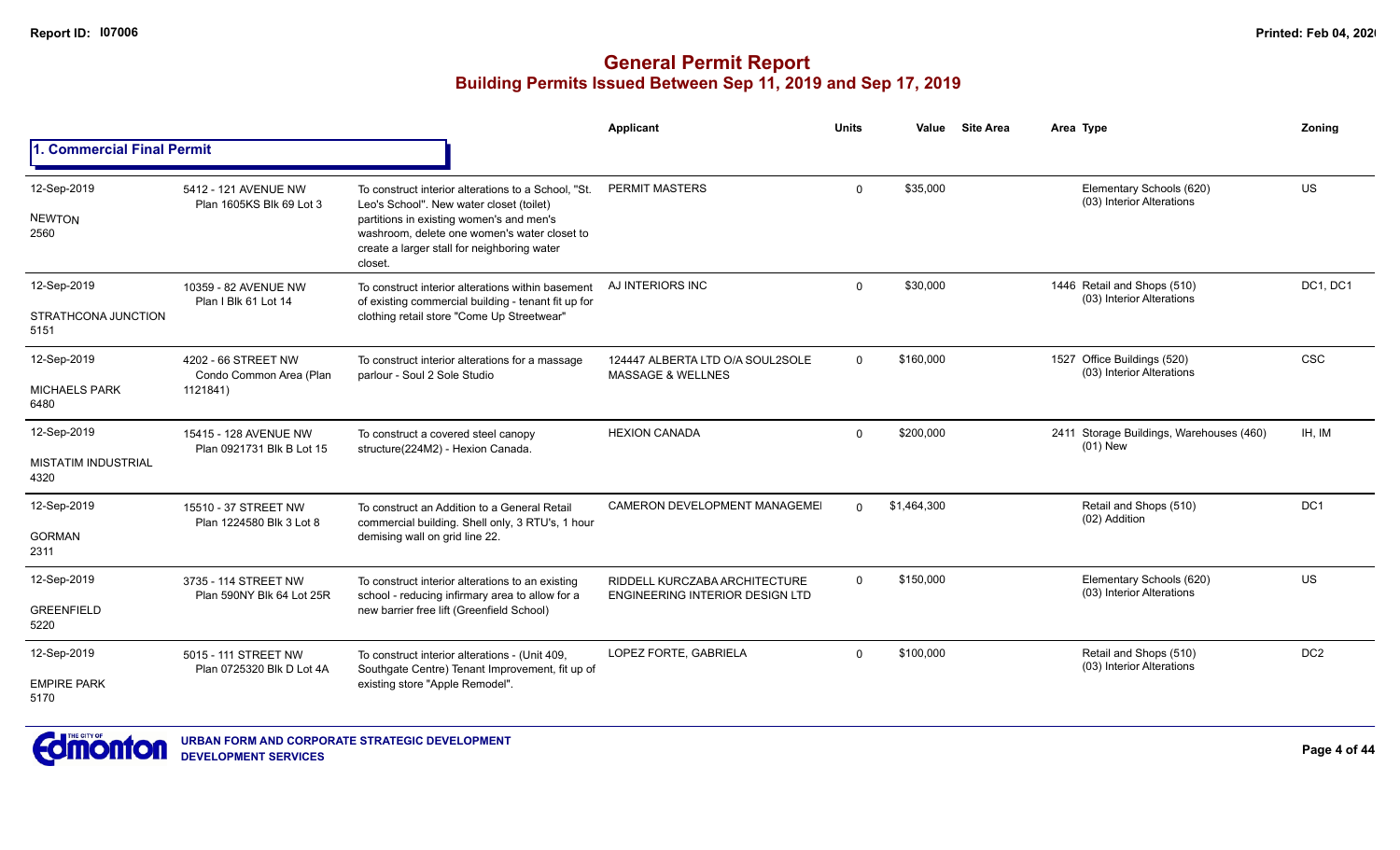|                                    |                                                     |                                                                                                                                                | Applicant                                             | <b>Units</b> | Value       | <b>Site Area</b>                                                       | Area Type                                                 | Zonina          |
|------------------------------------|-----------------------------------------------------|------------------------------------------------------------------------------------------------------------------------------------------------|-------------------------------------------------------|--------------|-------------|------------------------------------------------------------------------|-----------------------------------------------------------|-----------------|
| 1. Commercial Final Permit         |                                                     |                                                                                                                                                |                                                       |              |             |                                                                        |                                                           |                 |
| 12-Sep-2019                        | 8613 - 157 STREET NW<br>Plan 5559KS Blk 3 Lot 30    | To change the use from SFD to Group home for<br>Children - Maximum 1 person age 12-18 -                                                        | ALTA CARE RESOURCES INC                               | $\mathbf{0}$ | \$100       |                                                                        | Other Accommodation (534)<br>(03) Interior Alterations    | RF <sub>1</sub> |
| LYNNWOOD<br>4280                   |                                                     | CYFEA licensed.                                                                                                                                |                                                       |              |             |                                                                        |                                                           |                 |
| 12-Sep-2019                        | 10354 - 121 STREET NW<br>Plan 7726AH Blk D Lot 16   | To Demolish a Commercial Building                                                                                                              | ALL WEST DEMOLITION LTD.                              | $\Omega$     | \$12,000    |                                                                        | Office Buildings (520)<br>(99) Demolition                 | DC <sub>1</sub> |
| <b>OLIVER</b><br>1150              |                                                     |                                                                                                                                                |                                                       |              |             |                                                                        |                                                           |                 |
| 12-Sep-2019                        | 9700 - JASPER AVENUE NW<br>Plan 8622482 Blk 1 Lot 2 | To construct exterior alterations to High Rise<br>Office Building - (Canada Place) - replace hand                                              | <b>CARLSON CONSTRUCTION</b>                           | $\Omega$     | \$173,000   |                                                                        | Office Buildings (520)<br>(03) Exterior Alterations       | <b>CCA</b>      |
| <b>DOWNTOWN</b><br>1090            |                                                     | and guardrails south courtyard select locations,<br>brick cladding, planter wall cap and stone step<br>repairs in north/south select locations |                                                       |              |             |                                                                        |                                                           |                 |
| 13-Sep-2019                        | 5617 - 103A STREET NW<br>Plan 9622920 Blk 87 Lot 15 | To construct interior and exterior alterations to<br>an existing building - (Dept. 9 Studios).                                                 | PROLOGIC CONSTRUCTION LTD                             | $\Omega$     | \$3,000,000 | 26834 Storage Buildings, Warehouses (460)<br>(03) Interior Alterations | IL                                                        |                 |
| <b>CALGARY TRAIL NORTH</b><br>5110 |                                                     | (change the Use from General Industrial to<br>Media Studio)                                                                                    |                                                       |              |             |                                                                        |                                                           |                 |
| 13-Sep-2019                        | 1253 - 91 STREET SW<br>Plan 0525919 Blk 2 Lot 92    | To construct interior alterations within existing<br>shell building - 2nd floor original tenant fitup -                                        | <b>CARRINGTON CONSTRUCTION</b><br><b>EDMONTON LTD</b> | $\Omega$     | \$600.000   |                                                                        | 14574 Office Buildings (520)<br>(03) Interior Alterations | EIB             |
| <b>SUMMERSIDE</b><br>6213          |                                                     | group D - Bedrock Homes                                                                                                                        |                                                       |              |             |                                                                        |                                                           |                 |
| 13-Sep-2019                        | 10180 - 101 STREET NW                               | To construct interior alterations within Manulife<br>Place 13th floor - landlord office fitup for                                              | PEMCO CONSTRUCTION LTD. (DO NOT<br>USE)               | $\Omega$     | \$150,000   |                                                                        | 3208 Office Buildings (520)<br>(03) Interior Alterations  | <b>CCA</b>      |
| <b>DOWNTOWN</b><br>1090            | Plan 8121364 Blk 1 Lot A                            | showing purposes - Suite 1335                                                                                                                  |                                                       |              |             |                                                                        |                                                           |                 |
| 13-Sep-2019                        | 15783 - 116 AVENUE NW<br>Plan 6097AH Blk 7          | To construct Interior Alterations: 1-2hr demising<br>wall to separate 1 suite into 2 shell suites for                                          | CHANDOS CONSTRUCTION (DO NOT<br>USE)                  | $\Omega$     | \$91,000    |                                                                        | Mixed Use (522)<br>(03) Interior Alterations              | IM              |
| ALBERTA PARK INDUSTRIAL<br>4010    |                                                     | future tenant fit-up (Norali Business Park CRU)                                                                                                |                                                       |              |             |                                                                        |                                                           |                 |

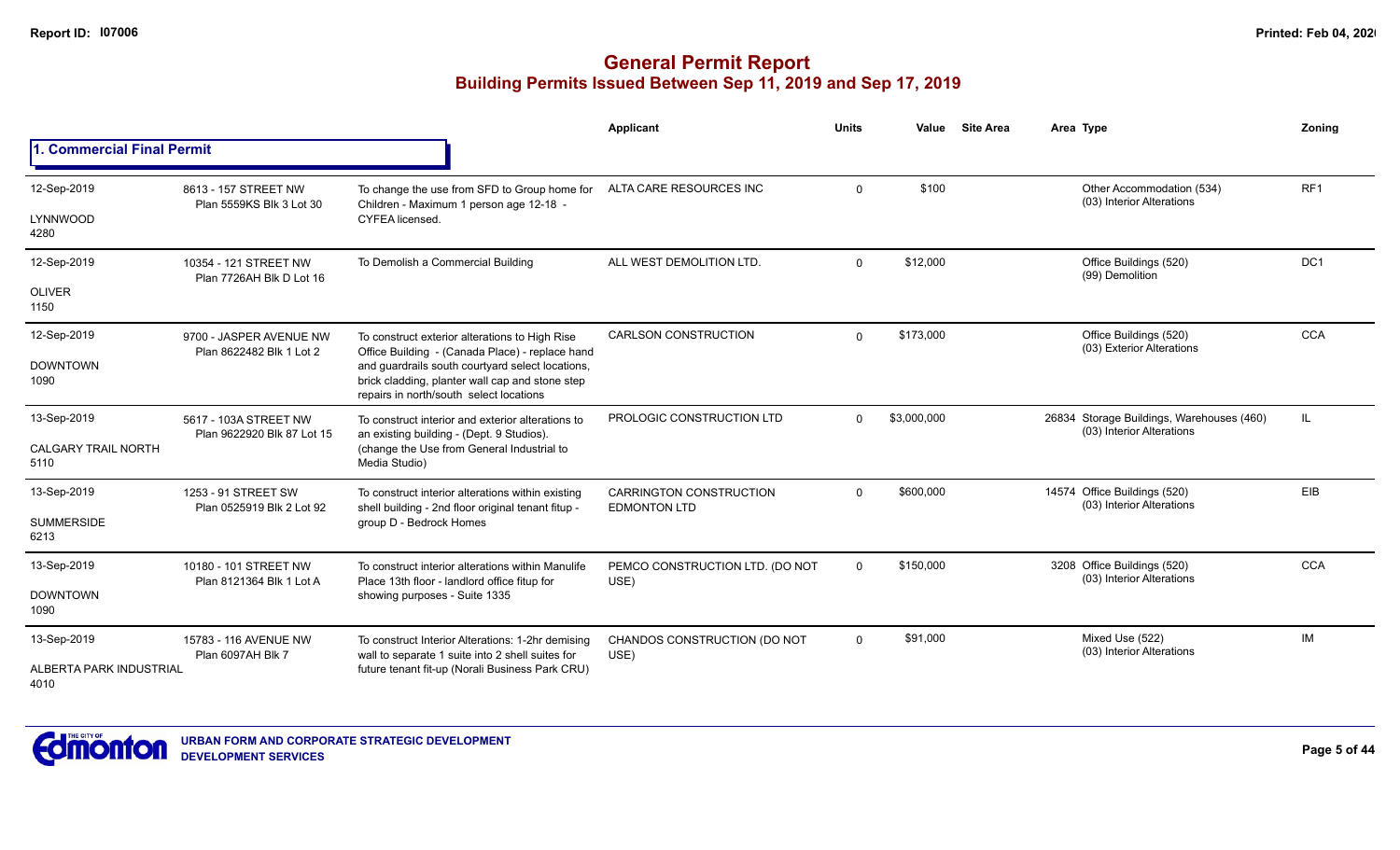|                                                 |                                                                                                                                                                                                                                                           |                                                                                                                                                                                                                                                                                                                                                                  | Applicant                                                         | <b>Units</b> | Value        | <b>Site Area</b> | Area Type                                                              | Zoning     |
|-------------------------------------------------|-----------------------------------------------------------------------------------------------------------------------------------------------------------------------------------------------------------------------------------------------------------|------------------------------------------------------------------------------------------------------------------------------------------------------------------------------------------------------------------------------------------------------------------------------------------------------------------------------------------------------------------|-------------------------------------------------------------------|--------------|--------------|------------------|------------------------------------------------------------------------|------------|
| 1. Commercial Final Permit                      |                                                                                                                                                                                                                                                           |                                                                                                                                                                                                                                                                                                                                                                  |                                                                   |              |              |                  |                                                                        |            |
| 13-Sep-2019<br>THE HAMPTONS<br>4461             | 19910 - LESSARD ROAD NW<br>Plan 1421209 Blk 3 Lot 2                                                                                                                                                                                                       | To construct exterior alterations (install exterior<br>doors only) and to construct interior alterations<br>(partition walls) to an existing building (Building<br>7)                                                                                                                                                                                            | TRI-STAD CONSTRUCTION INC.                                        | $\Omega$     | \$275,000    |                  | 5700 Mixed Use (522)<br>(03) Interior Alterations                      | <b>CSC</b> |
|                                                 |                                                                                                                                                                                                                                                           | Building tenants- Health Services (5 tenant<br>spaces) / non-occupied space (2 tenant<br>spaces)                                                                                                                                                                                                                                                                 |                                                                   |              |              |                  |                                                                        |            |
| 13-Sep-2019<br><b>WEST JASPER PLACE</b><br>4580 | 15241 - STONY PLAIN ROAD<br><b>NW</b><br>Plan 8478ET Blk 40 Lot 7                                                                                                                                                                                         | To change the use of the existing basement<br>from General Retail Stores to a Personal<br>Service Shop (Body Rub Centre).<br>"Temptations"                                                                                                                                                                                                                       | N/A                                                               | $\Omega$     | \$15,000     |                  | Office Buildings (520)<br>(03) Interior Alterations                    | CB1        |
| 13-Sep-2019<br><b>QUEEN ALEXANDRA</b><br>5330   | 10615 - 82 AVENUE NW<br>Plan 5809KS Blk 64 Lot 6<br>10615 - 82 AVENUE NW<br>Plan I Blk 64 Lot 5<br>10631 - 82 AVENUE NW<br>Plan 5809KS Blk 64 Lot 7<br>10565 - 82 AVENUE NW<br>Plan I Blk 63 Lots 13-18<br>10615 - 82 AVENUE NW<br>Plan I Blk 64 Lots 1-4 | To construct General Retail / Apartment House<br>buildings with underground parkades (site 4<br>building has 98 Apartment House Dwellings<br>above main floor General Retail).                                                                                                                                                                                   | ONE PROPERTIES LTD PARTNERSHIP                                    | 98           | \$16,498,700 |                  | 103117 Mixed Use (522)<br>$(01)$ New                                   | DC1        |
| 13-Sep-2019<br><b>GAINER INDUSTRIAL</b><br>6250 | 5623 - 82 AVENUE NW<br>Plan 2054MC Lot 2                                                                                                                                                                                                                  | To construct interior/exterior alterations to<br>existing building (install 2 new gas fired MUA<br>(MUA 6&7), Roofing in new curbs for<br>equipment, installing structural steel below MUA<br>units for support, replace/upgrade existing<br>HVAC equipment, install CO detection system<br>AND install new steel support at roof) - ATCO<br>Gas Fleet building. | <b>GATEWAY MECHANICAL SERVICES INC.</b><br>(PLUMBING, GAS & HVAC) | $\mathbf 0$  | \$369,900    |                  | 49269 Storage Buildings, Warehouses (460)<br>(03) Interior Alterations | PU         |

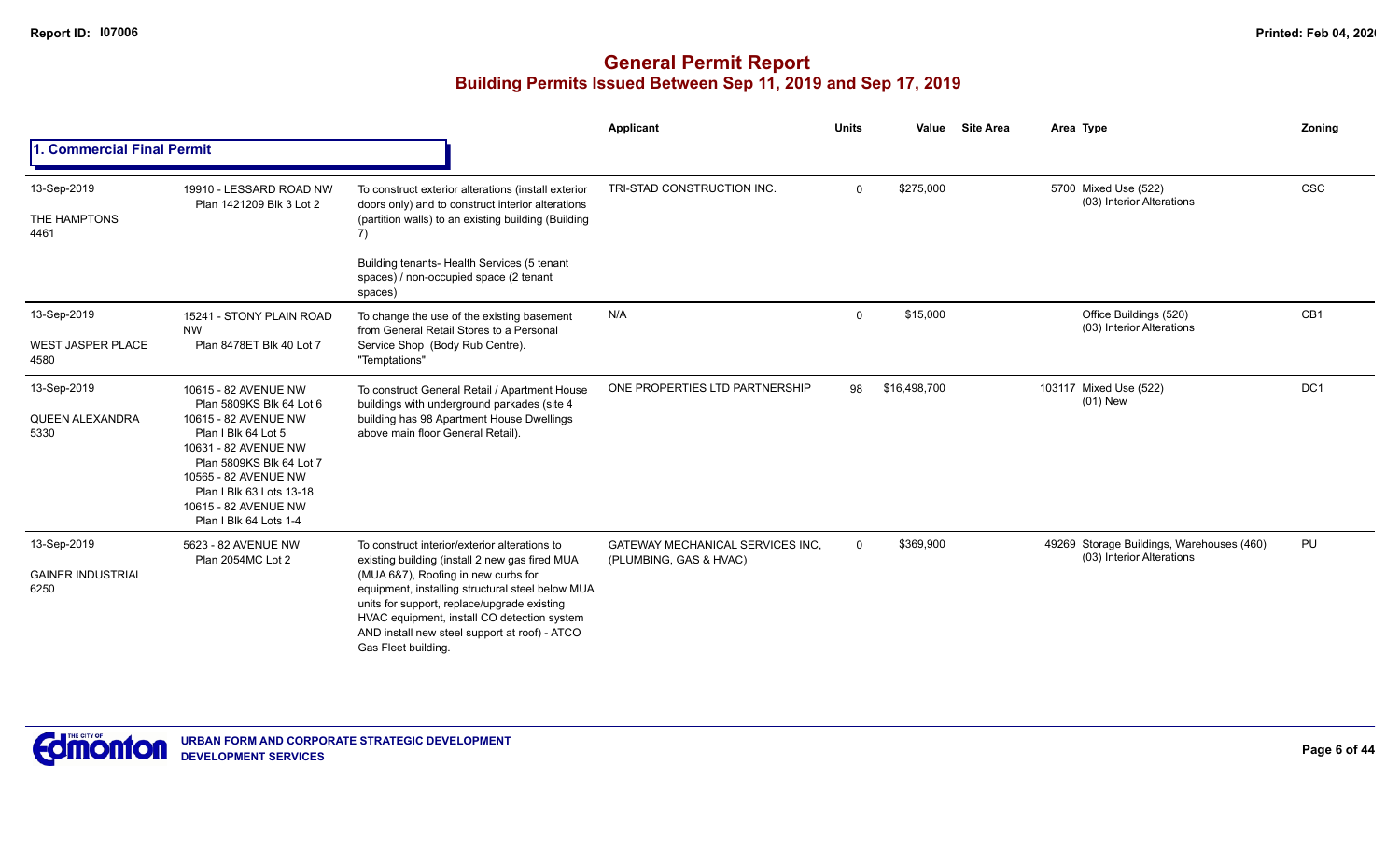|                                                                    |                                                                                                   |                                                                                                                                                                                                                                                                                        | Applicant                      | <b>Units</b> | Value       | <b>Site Area</b> | Area Type                                                             | Zonina          |
|--------------------------------------------------------------------|---------------------------------------------------------------------------------------------------|----------------------------------------------------------------------------------------------------------------------------------------------------------------------------------------------------------------------------------------------------------------------------------------|--------------------------------|--------------|-------------|------------------|-----------------------------------------------------------------------|-----------------|
| <b>I. Commercial Final Permit</b>                                  |                                                                                                   |                                                                                                                                                                                                                                                                                        |                                |              |             |                  |                                                                       |                 |
| 13-Sep-2019<br><b>RIVER VALLEY FORT</b><br><b>EDMONTON</b><br>5401 | 7000 - 143 STREET NW<br>Plan 8521469 Blk A                                                        | To construct an Exhibition and Convention<br>Facility building with Accessory Restaurant<br>(indoor Public Space 74 m2 and outdoor seating<br>area with 48 seats) and General Retail Store<br>(new entry building and plaza - Fort Edmonton<br>Park). (FOOTING FOUNDATION PERMIT ISSUE | <b>CLARK BUILDERS</b>          | $\Omega$     | \$4,000,000 |                  | Mixed Use (522)<br>$(01)$ New                                         | AN              |
| 13-Sep-2019<br><b>RITCHIE</b><br>6610                              | 9570 - 76 AVENUE NW<br>Plan 1524453 Blk 5 Lot 4A                                                  | To construct interior alterations within an<br>existing mixed use assembly/retail building -<br>Ritchie Market - tenant fit up for "Duchess<br>Bakeshop" - retail only (Specialty Food), no<br>onsite production                                                                       | <b>DUCHESS BAKE SHOP</b>       | $\Omega$     | \$25,000    |                  | 603 Retail and Shops (510)<br>(03) Interior Alterations               | <b>CNC</b>      |
| 16-Sep-2019<br><b>ALBERTA AVENUE</b><br>1010                       | 9604 - 111 AVENUE NW<br>SW-9-53-24-4<br>9604 - 111 AVENUE NW<br>Plan 946CL Lot A                  | To construct interior alterations to a suite in a<br>mixed use building. "Greenhouse Retail".<br>Construct a 2 hour rated demising wall, add<br>new barrier-free bathroom, update emergency<br>lighting and complete interior finishes.                                                | APEX BUILDING GROUP LTD        | $\Omega$     | \$11.000    |                  | 1554 Retail and Shops (510)<br>(03) Interior Alterations              | <b>CNC</b>      |
| 16-Sep-2019<br>WESTMOUNT<br>3440                                   | 12230 - 106 AVENUE NW<br>Plan RN22 Blk 7 Lot 9<br>12230 - 106 AVENUE NW<br>Plan RN22 Blk 7 Lot 10 | To construct interior alterations to an existing<br>office building - Changing out rated doors on all<br>4 floors - Alberta Medical Association.                                                                                                                                       | S2 ARCHITECTURE                | $\Omega$     | \$34,400    |                  | Office Buildings (520)<br>(03) Interior Alterations                   | CB <sub>2</sub> |
| 16-Sep-2019<br><b>ROPER INDUSTRIAL</b><br>6640                     | 6707 - 59 STREET NW<br>SE-23-52-24-4                                                              | To construct interior alterations within existing<br>commercial building - enclosing a portion of<br>existing mezzanines for washroom/storage use                                                                                                                                      | BELVAN GROUP OF COMPANIES LTD. | $\Omega$     | \$50,000    |                  | 1150 Storage Buildings, Warehouses (460)<br>(03) Interior Alterations | IM. IM          |
| 16-Sep-2019<br><b>SUMMERLEA</b><br>4520                            | 8882 - 170 STREET NW<br>Plan 8421891 Blk 28 Lot 5                                                 | To construct interior alterations to a suite in a<br>mixed use shopping mall, WEM, food court, CRU<br>#G109, "BASIL BOX". Tenant fit-up, new fire<br>alarm devices in suite.                                                                                                           | <b>WEST EDMONTON MALL</b>      | $\Omega$     | \$400.000   |                  | 411 Restaurants and Bars (540)<br>(03) Interior Alterations           | DC2, DC2, DC    |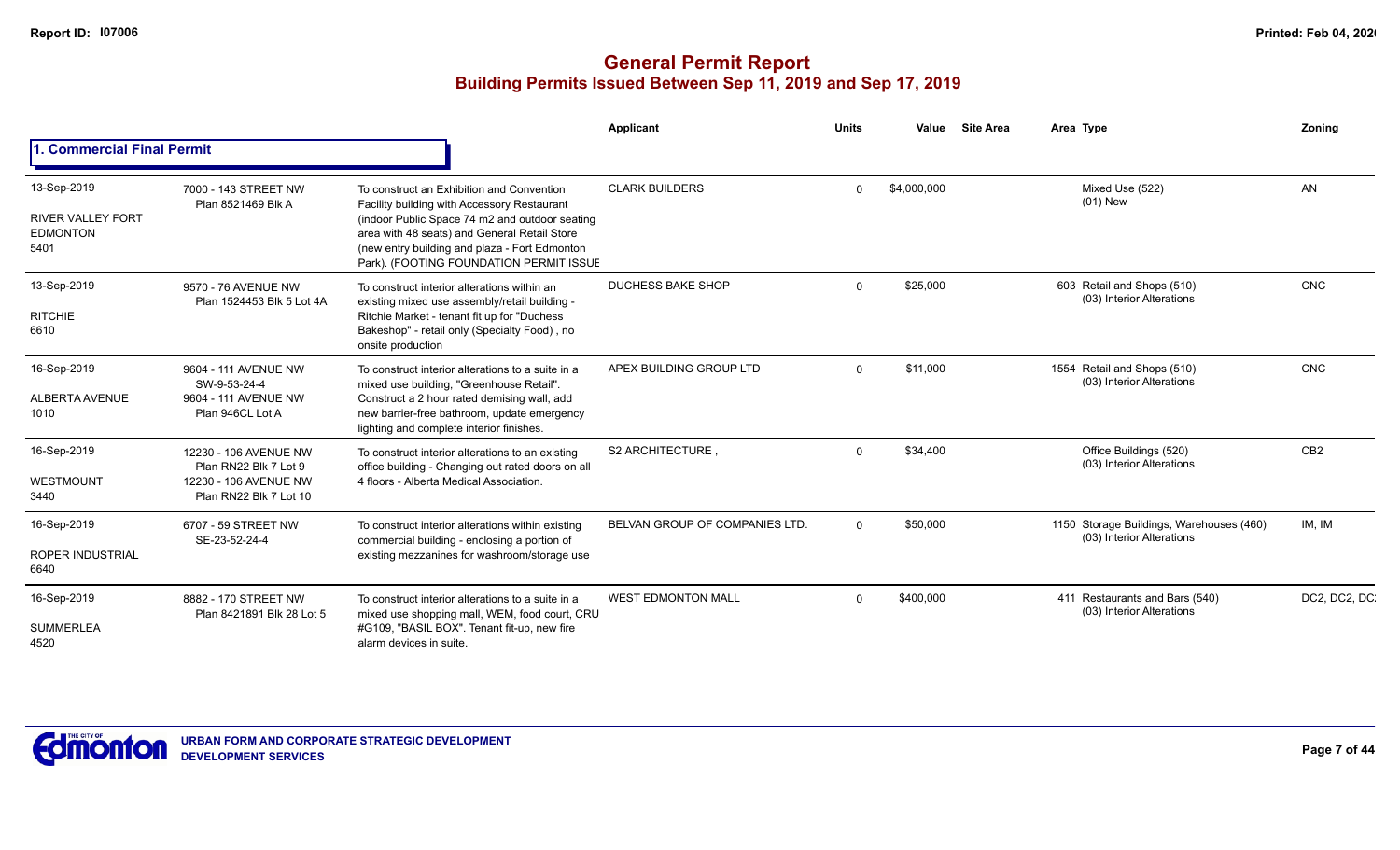|                                                                         |                                                                             |                                                                                                                                                                                                                                                                                                                                  | Applicant                            | <b>Units</b> | Value     | <b>Site Area</b> | Area Type                                                             | Zoning          |
|-------------------------------------------------------------------------|-----------------------------------------------------------------------------|----------------------------------------------------------------------------------------------------------------------------------------------------------------------------------------------------------------------------------------------------------------------------------------------------------------------------------|--------------------------------------|--------------|-----------|------------------|-----------------------------------------------------------------------|-----------------|
| . Commercial Final Permit                                               |                                                                             |                                                                                                                                                                                                                                                                                                                                  |                                      |              |           |                  |                                                                       |                 |
| 16-Sep-2019<br><b>SUMMERSIDE</b><br>6213                                | 1319 - 91 STREET SW<br>Plan 0125549 Blk 2 Lot 88B                           | To change the use from office to childcare<br>(Group D to A2) and to construct interior and<br>exterior alterations (80 children) - Summertime<br>Childcare.                                                                                                                                                                     | <b>MALTBY &amp; PRINS ARCHITECTS</b> | $\Omega$     | \$110,000 |                  | 4727 Day Cares, Nursing Homes (650)<br>(03) Interior Alterations      | <b>EIB</b>      |
| 16-Sep-2019<br><b>SPRUCE AVENUE</b><br>1230                             | 10240 - PRINCESS ELIZABETH<br><b>AVENUE NW</b><br>Plan 1621813 Blk 3C Lot 5 | To construct interior alterations to an existing<br>post education building - NAIT - L - Building -<br>2nd floor washroom renovations.                                                                                                                                                                                           | GEC ARCHITECTURE, ALEXIS FINLAY      | $\Omega$     | \$238,600 |                  | Post-secondary Institutions (624)<br>(03) Interior Alterations        | UI              |
| 16-Sep-2019<br><b>WINTERBURN INDUSTRIAL</b><br><b>AREA EAST</b><br>4650 | 10663 - 214 STREET NW<br>Plan 9021908 Blk 10 Lot 1                          | To construct two additions and interior<br>alterations to a General Industrial use building,<br>"Alberta Altitude Organics". Additions for water<br>tank shelter and electrical storage in Seacan,<br>update fire ratings on exterior walls, update fire<br>separation ratings & fire protection ratings<br>within the building. | ALBERTA ALTITUDE ORGANICS INC.       | $\Omega$     | \$53,000  |                  | Manufacturing Buildings (430)<br>(03) Interior Alterations            | <b>IM</b>       |
| 16-Sep-2019<br>WESTMOUNT<br>3440                                        | 12408 - 108 AVENUE NW<br>Plan RN22 Blk 27 Lots 10-11                        | To Construct interior alterations within existing<br>mixed use commercial building, original tenant<br>fit up for office suite - CRU 303 - Strata<br>Development                                                                                                                                                                 | <b>MARK'S CONTRACTING LTD</b>        | $\Omega$     | \$50,000  |                  | 981 Office Buildings (520)<br>(03) Interior Alterations               | CB <sub>1</sub> |
| 16-Sep-2019<br><b>WHITE INDUSTRIAL</b><br>4630                          | 18839 - 111 AVENUE NW<br>Plan 1320287 Unit 34                               | To construct interior alterations to an existing<br>building. To construct a 2nd Floor Addition to an<br>existing Industrial Bay, and tenant fit up Group<br>D office with F3 salesroom - Spec Hardware.                                                                                                                         | LEEN HOLDINGS INC.                   | $\Omega$     | \$150,000 |                  | 1798 Storage Buildings, Warehouses (460)<br>(03) Interior Alterations | IB.             |
| 16-Sep-2019<br><b>SILVER BERRY</b><br>6442                              | 3341 - 34 STREET NW<br>Plan 0322269 Blk 16 Lot 110                          | To construct interior alterations to an existing<br>building. Fit up a new grocery store.                                                                                                                                                                                                                                        | <b>FABULOUS CONSTRUCTION LTD</b>     | $\Omega$     | \$100,000 |                  | Retail and Shops (510)<br>$(01)$ New                                  | CB <sub>1</sub> |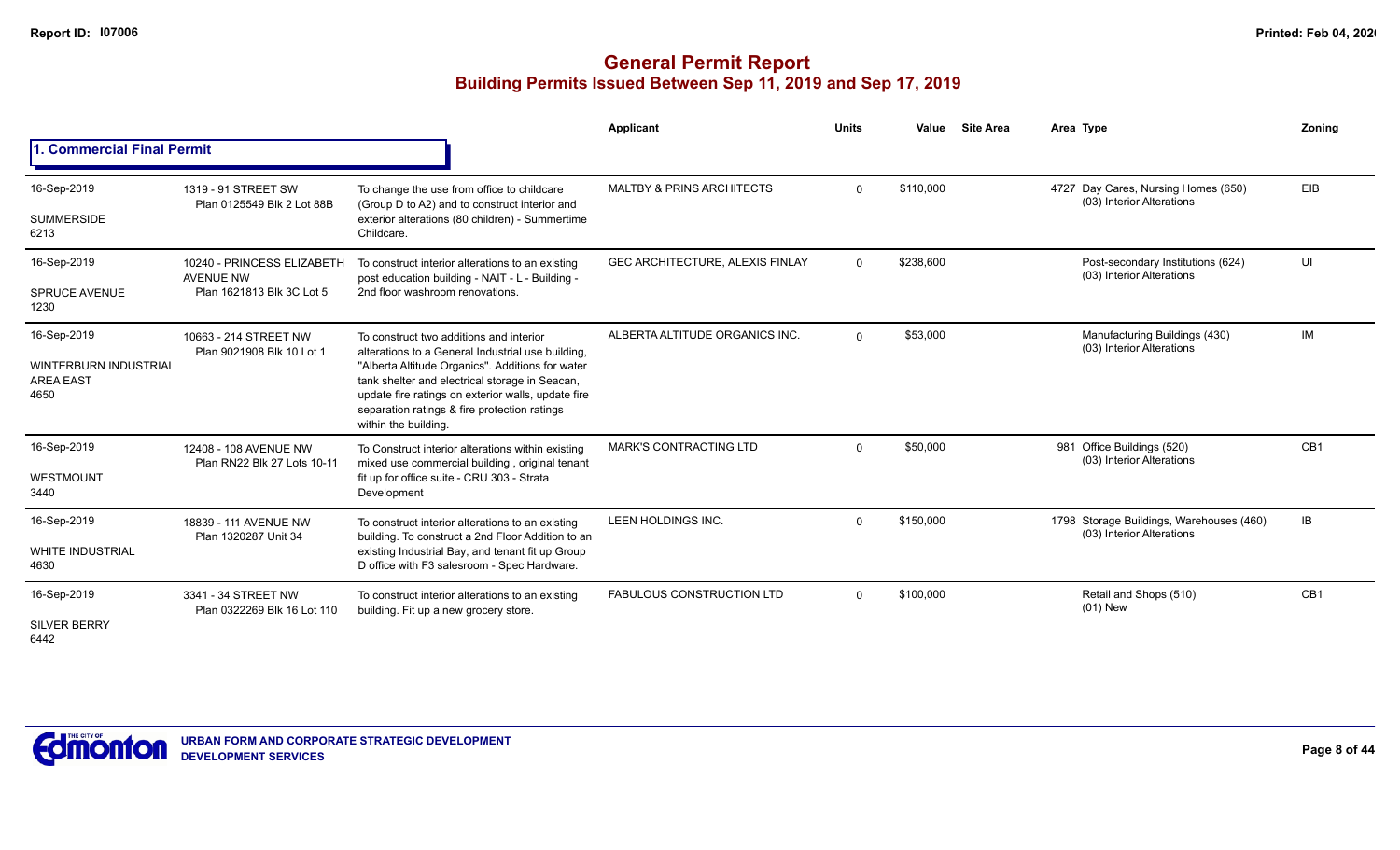|                                                  |                                                                                                    |                                                                                                                                                                                                                                                                                                                             | Applicant                            | <b>Units</b>            | Value                                               | <b>Site Area</b> | Area Type                                                           | Zonina          |
|--------------------------------------------------|----------------------------------------------------------------------------------------------------|-----------------------------------------------------------------------------------------------------------------------------------------------------------------------------------------------------------------------------------------------------------------------------------------------------------------------------|--------------------------------------|-------------------------|-----------------------------------------------------|------------------|---------------------------------------------------------------------|-----------------|
| 1. Commercial Final Permit                       |                                                                                                    |                                                                                                                                                                                                                                                                                                                             |                                      |                         |                                                     |                  |                                                                     |                 |
| 16-Sep-2019                                      | 18125 - STONY PLAIN ROAD<br><b>NW</b>                                                              | To construct a new 2 storey car dealership<br>Building #1 (Porsche dealership) - 10 Roof top                                                                                                                                                                                                                                | OML CONSTRUCTION SERVICES, RUSS      | $\Omega$                | \$10,000,000                                        |                  | Retail - Motor Vehicle (570)<br>$(01)$ New                          | DC <sub>2</sub> |
| PLACE LARUE<br>4400                              | Plan 1822705 Blk 1 Lot 13A                                                                         | units, 2 Make up air units.                                                                                                                                                                                                                                                                                                 |                                      |                         |                                                     |                  |                                                                     |                 |
| 17-Sep-2019                                      | 1803C - 91 STREET SW<br>Condo Common Area (Plan<br>1721728)                                        | To construct interior alterations within existing<br>office use suite - owner occupied - "Spectrum                                                                                                                                                                                                                          | <b>SPECTRUM HOMES</b>                | \$40,000<br>$\mathbf 0$ | Office Buildings (520)<br>(03) Interior Alterations | <b>EIB</b>       |                                                                     |                 |
| <b>SUMMERSIDE</b><br>6213                        |                                                                                                    | Homes'                                                                                                                                                                                                                                                                                                                      |                                      |                         |                                                     |                  |                                                                     |                 |
| 17-Sep-2019<br><b>CORONET INDUSTRIAL</b><br>6100 | 9750 - 51 AVENUE NW<br>Plan 4372TR Blk 17 Lot 6<br>9750 - 51 AVENUE NW<br>Plan 4372TR Blk 17 Lot 5 | To construct interior alterations to a suite in a<br>General Industrial use building, "LY Cairns<br>Transitions program". Re-configure space to<br>create a Workshop, construct interior partition<br>walls. 1 new barrier-free bathroom and install<br>new fire alarm system for extra notification in<br>this suite only. | <b>FRANK HILBICH ARCHITECT INC</b>   | $\Omega$                | \$75,000                                            |                  | 4821 Post-secondary Institutions (624)<br>(03) Interior Alterations | IB              |
| 17-Sep-2019<br><b>KESWICK AREA</b><br>5576       | 1003 - KESWICK DRIVE SW<br>Plan 1920717 Blk 16 Lot 47                                              | To construct a Rapid Drive Through Carwash<br><b>Building. Keswick Shell Station</b>                                                                                                                                                                                                                                        | WSP CANADA GROUP LTD.                | $\Omega$                | \$648,600                                           |                  | 1044 Service Stations, Repair Garages (572)<br>$(01)$ New           | DC <sub>2</sub> |
| 17-Sep-2019<br><b>GLENGARRY</b><br>2290          | 9499 - 137 AVENUE NW<br>Plan 0021646 Lot 1<br>9499 - 137 AVENUE NW<br>Plan 6594MC Blk 27           | To construct interior alteration in a retail space<br>in a mall- Healthcare Solutions. Northgate<br>Centre                                                                                                                                                                                                                  | <b>LAWLOR DESIGN &amp; INTERIORS</b> | $\Omega$                | \$400,000                                           |                  | Malls, Office/Retail (512)<br>(03) Interior Alterations             | <b>CSC</b>      |
| 17-Sep-2019<br><b>KESWICK AREA</b><br>5576       | 1003 - KESWICK DRIVE SW<br>Plan 1920717 Blk 16 Lot 47                                              | To construct a Gas Bar and Canopy for new<br>Shell Station - 3 gas pumps.                                                                                                                                                                                                                                                   | WSP CANADA GROUP LTD.                | $\Omega$                | \$648,600                                           |                  | 2626 Service Stations, Repair Garages (572)<br>$(01)$ New           | DC <sub>2</sub> |

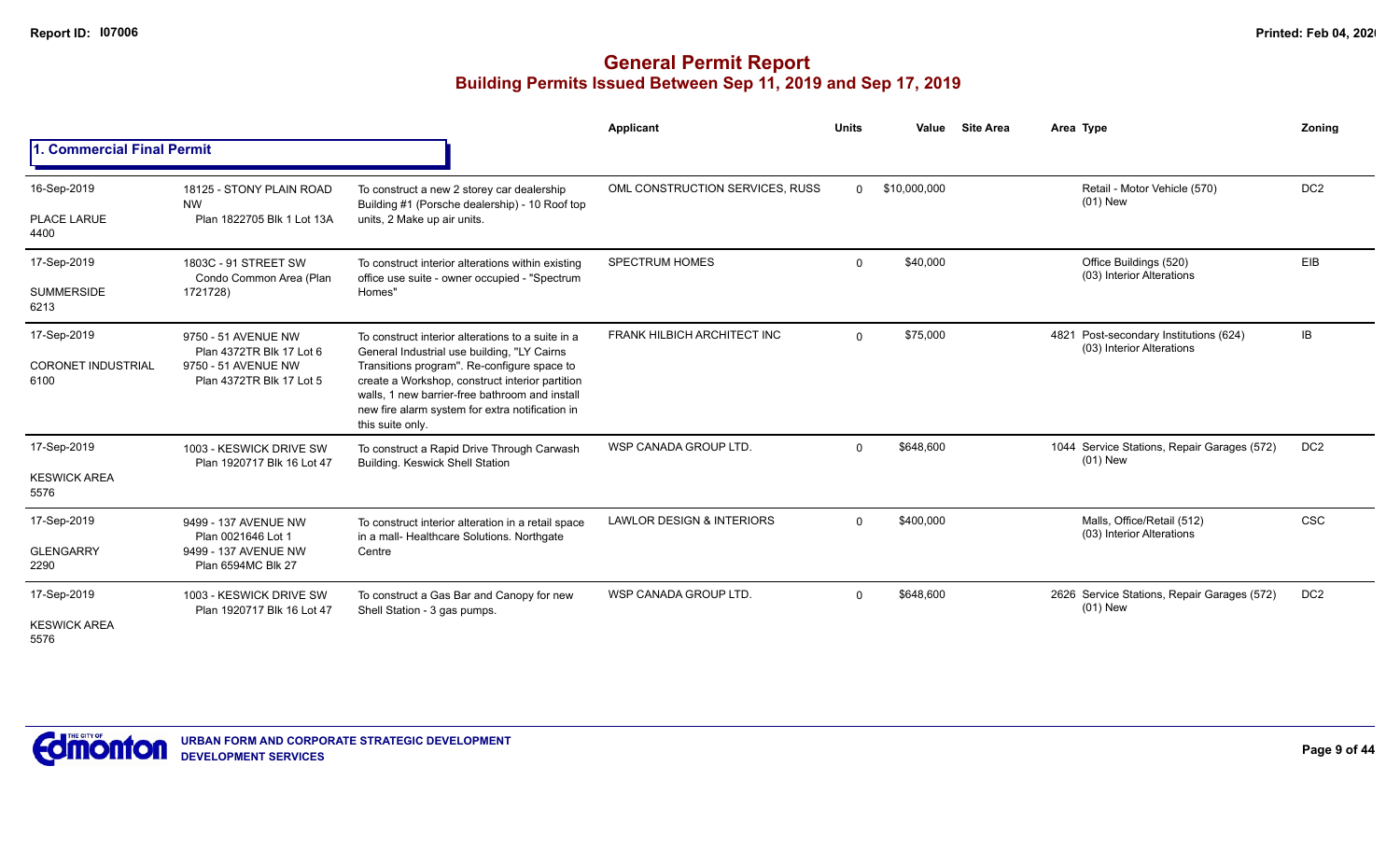### **General Permit Report Building Permits Issued Between Sep 11, 2019 and Sep 17, 2019**

|                                                                         |                                                                                                    |                                                                                                                                                                                                                                      | Applicant                                              | <b>Units</b> | Value       | <b>Site Area</b> | Area Type                                                                 | Zonina          |
|-------------------------------------------------------------------------|----------------------------------------------------------------------------------------------------|--------------------------------------------------------------------------------------------------------------------------------------------------------------------------------------------------------------------------------------|--------------------------------------------------------|--------------|-------------|------------------|---------------------------------------------------------------------------|-----------------|
| <b>. Commercial Final Permit</b>                                        |                                                                                                    |                                                                                                                                                                                                                                      |                                                        |              |             |                  |                                                                           |                 |
| 17-Sep-2019<br><b>CORONET INDUSTRIAL</b><br>6100                        | 9750 - 51 AVENUE NW<br>Plan 4372TR Blk 17 Lot 6<br>9750 - 51 AVENUE NW<br>Plan 4372TR Blk 17 Lot 5 | To construct interior alterations to a general<br>industrial use, selective office demolition and<br>cosmetic office improvements. Suites # 2 & 3.                                                                                   | <b>IPRO CONSTRUCTION</b>                               | $\mathbf 0$  | \$60,000    |                  | 4900 Office Buildings (520)<br>(03) Interior Alterations                  | IB              |
| 17-Sep-2019<br><b>GAGNON ESTATE</b><br><b>INDUSTRIAL</b><br>4150        | 15520 - 123 AVENUE NW<br>Plan 0822644 Blk A Lot 30                                                 | To complete interior alterations (demo &<br>construct partition walls) and exterior<br>alterations (facade improvement) to an existing<br>Automotive Vehicle Sales/Rentals building -<br>(Crosstown Motors).                         | <b>MAZURICK ARCHITECTURE</b>                           | $\Omega$     | \$100,000   |                  | 3444 Retail - Motor Vehicle (570)<br>(03) Exterior Alterations            | <b>IB</b>       |
| 17-Sep-2019<br><b>PRINCE RUPERT</b><br>1170                             | 12004 - 111 AVENUE NW<br>Plan 9020622 Lot 1                                                        | To change the use from Warehouse sales to<br>Market and to construct interior alterations.<br>"Canex Import and Exports", Grantree Building.                                                                                         | CANEX IMPORTS & EXPORTS LTD.<br><b>THOMAS AREEKDAR</b> | $\Omega$     | \$1,000     |                  | 4300 Retail and Shops (510)<br>(03) Interior Alterations                  | IB              |
| 17-Sep-2019<br><b>OTTEWELL</b><br>6550                                  | 7407 - 98 AVENUE NW<br>Plan 6083KS Blk 18 Lot 18                                                   | To construct interior alterations to an existing<br>building. To add exit signs and emergency lights<br>as required. Swing doors in direction of travel<br>and add panic hardware to accommodate an<br>occupant load of 100 persons. | <b>BRAEMAR BAPTIST CHURCH</b>                          | $\Omega$     | \$5,000     |                  | Religious Buildings (660)<br>(03) Interior Alterations                    | RF <sub>1</sub> |
| 17-Sep-2019<br><b>WINTERBURN INDUSTRIAL</b><br><b>AREA WEST</b><br>4670 | 21635 - 115 AVENUE NW<br>Plan 0525860 Blk 2 Lot 2A                                                 | To construct an industrial building BUILT<br>WITHOUT PERMITS - Prowest Shipping &<br>Packaging Ltd. 2 Roof top units, 1 Make up air<br>unit.                                                                                         | <b>SCOTT BUILDERS INC</b>                              | 0            | \$1,900,000 |                  | Storage Buildings, Warehouses (460)<br>$(01)$ New                         | IB              |
| 17-Sep-2019<br><b>MORRIS INDUSTRIAL</b><br>6540                         | 4010 - 84 AVENUE NW<br>NE-25-52-24-4                                                               | To construct a general industrial use building -<br>ASR (auto-scrap, non ferrous) Building,<br><b>FOOTING &amp; FOUNDATION ONLY</b>                                                                                                  | <b>GENERAL RECYCLING INDUSTRIES LTD</b>                | $\Omega$     | \$5,000     |                  | Storage Buildings, Warehouses (460)<br>26361<br>(04) Footing & Foundation | IH. AGI         |

**6. House Building Permit**

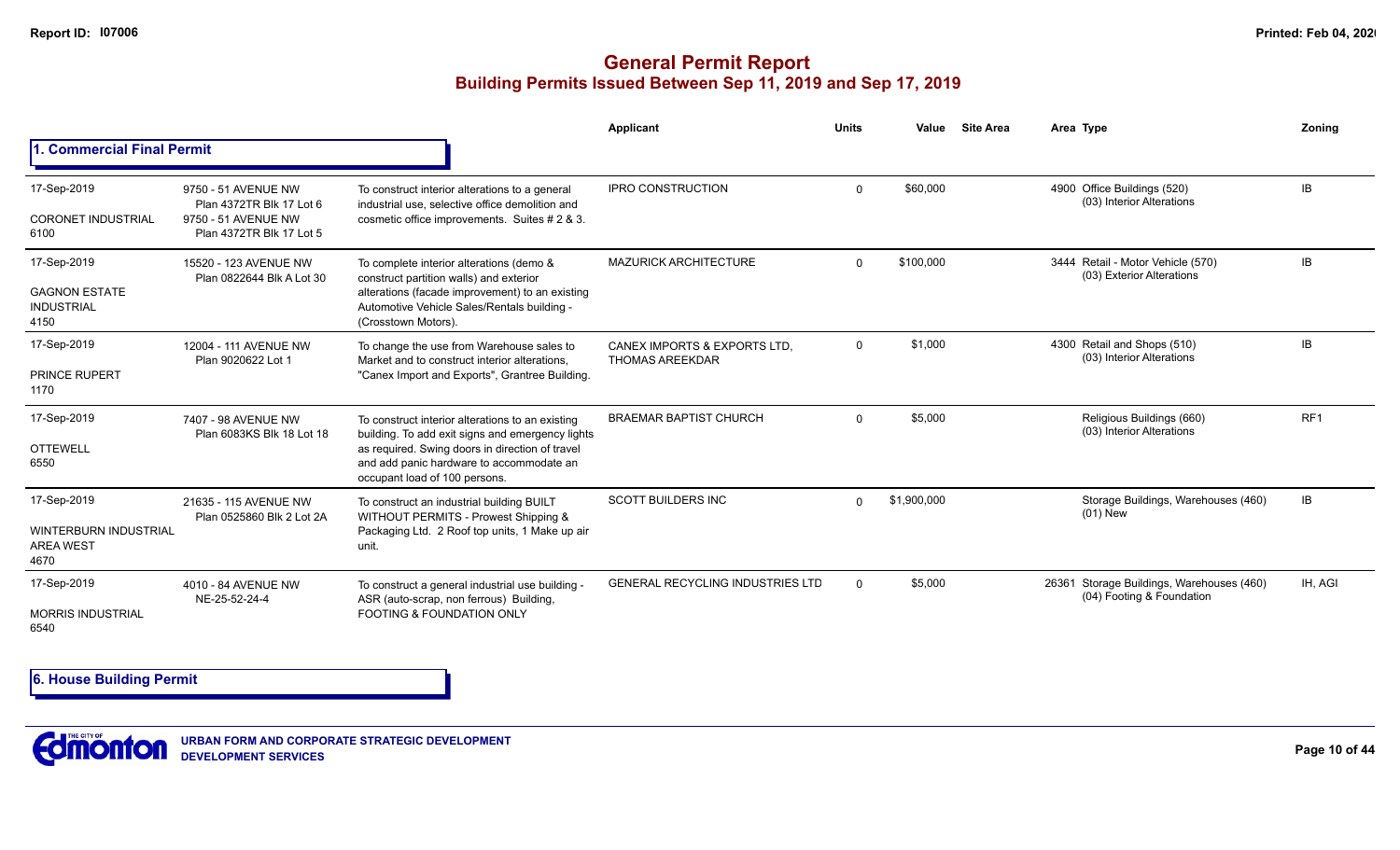|                                               |                                                                                                        |                                                                                                                                                                                                                                    | <b>Applicant</b>                 | <b>Units</b>   | Value     | <b>Site Area</b> | Area Type                                                           | Zoning          |
|-----------------------------------------------|--------------------------------------------------------------------------------------------------------|------------------------------------------------------------------------------------------------------------------------------------------------------------------------------------------------------------------------------------|----------------------------------|----------------|-----------|------------------|---------------------------------------------------------------------|-----------------|
| 6. House Building Permit                      |                                                                                                        |                                                                                                                                                                                                                                    |                                  |                |           |                  |                                                                     |                 |
| 11-Sep-2019                                   | 6077 - NADEN LANDING NW<br>Plan 1822264 Blk 23 Lot 46                                                  | To construct a Single Detached House with<br>Unenclosed Front Porch. Side Door and to                                                                                                                                              | <b>HOMES BY AVI</b>              | $\overline{2}$ | \$166,400 |                  | 1447 Single Detached House (110)<br>(01) Building - New             | <b>GLG</b>      |
| <b>GRIESBACH</b><br>3111                      |                                                                                                        | develop a Secondary Suite in the Basement.                                                                                                                                                                                         |                                  |                |           |                  | 2-storey                                                            |                 |
| 11-Sep-2019                                   | 16114 - 32 AVENUE SW<br>Plan 1921203 Blk 3 Lot 28<br>16112 - 32 AVENUE SW<br>Plan 1921203 Blk 3 Lot 29 | To construct a Semi-detached House with a<br>front attached Garage (Lot 28), Unenclosed                                                                                                                                            | <b>ROHIT COMMUNITIES INC</b>     | 2              | \$349,100 |                  | 3036 Semi-Detached House (210)<br>(01) Building - New               | DC <sub>1</sub> |
| <b>GLENRIDDING RAVINE</b><br>5579             |                                                                                                        | Front Porches, and rear uncovered decks (Lots<br>28 & 29 - 3.05m x 3.05m).                                                                                                                                                         |                                  |                |           |                  | 2-storey                                                            |                 |
| 11-Sep-2019<br><b>MCCONACHIE AREA</b><br>2521 | 6311 - 174 AVENUE NW<br>Plan 1822646 Blk 13 Lot 69                                                     | To construct a Single Detached House with<br>front attached<br>Garage, Unenclosed Front Porch, Side Door,<br>and to install a Renewable Energy Device to a<br>Single Detached House (8 Solar-electric (PV)<br>panels on the roof). | JAYMAN MASTERBUILT INC           |                | \$219,700 |                  | 1910 Single Detached House (110)<br>(01) Building - New<br>2-storey | <b>RMD</b>      |
| 11-Sep-2019<br><b>PARKVIEW</b><br>3330        | 9307 - 147 STREET NW<br>Plan 6054HW Blk 5 Lot 35                                                       | To construct a Single Detached House with<br>Unenclosed Front Porch, Rear Uncovered Deck<br>(4.57m x 1.83m), Side Uncovered Deck (1.22m)<br>x 2.34m) fireplace and Basement development                                            | N/A                              |                | \$295,200 |                  | 2567 Single Detached House (110)<br>(01) Building - New             | RF <sub>1</sub> |
|                                               |                                                                                                        | (NOT to be used as an additional Dwelling).                                                                                                                                                                                        |                                  |                |           |                  |                                                                     |                 |
| 11-Sep-2019                                   | 4631 - 175 AVENUE NW<br>Plan 1823038 Blk 19 Lot 86                                                     | To construct a Single Detached House with<br>front attached Garage, Unenclosed Front                                                                                                                                               | <b>ROHIT COMMUNITIES INC</b>     |                | \$216,900 |                  | 1886 Single Detached House (110)<br>(01) Building - New             | <b>RSL</b>      |
| <b>CY BECKER</b><br>2611                      |                                                                                                        | Porch, rear uncovered deck (3.05 m x 3.66 m)<br>and walkout Basement.                                                                                                                                                              |                                  |                |           |                  |                                                                     |                 |
| 11-Sep-2019                                   | 2104 - 159 STREET SW<br>Plan 1723622 Blk 14 Lot 4                                                      | To construct a Single Detached House with<br>fireplace, Unenclosed Front Porch and                                                                                                                                                 | <b>LANDMARK LEGACY HOMES INC</b> |                | \$176,300 |                  | 1533 Single Detached House (110)<br>(01) Building - New             | <b>RPL</b>      |
| <b>GLENRIDDING RAVINE</b><br>5579             |                                                                                                        | Basement Development (NOT to be used as an<br>additional Dwelling).                                                                                                                                                                |                                  |                |           |                  | 2-storey                                                            |                 |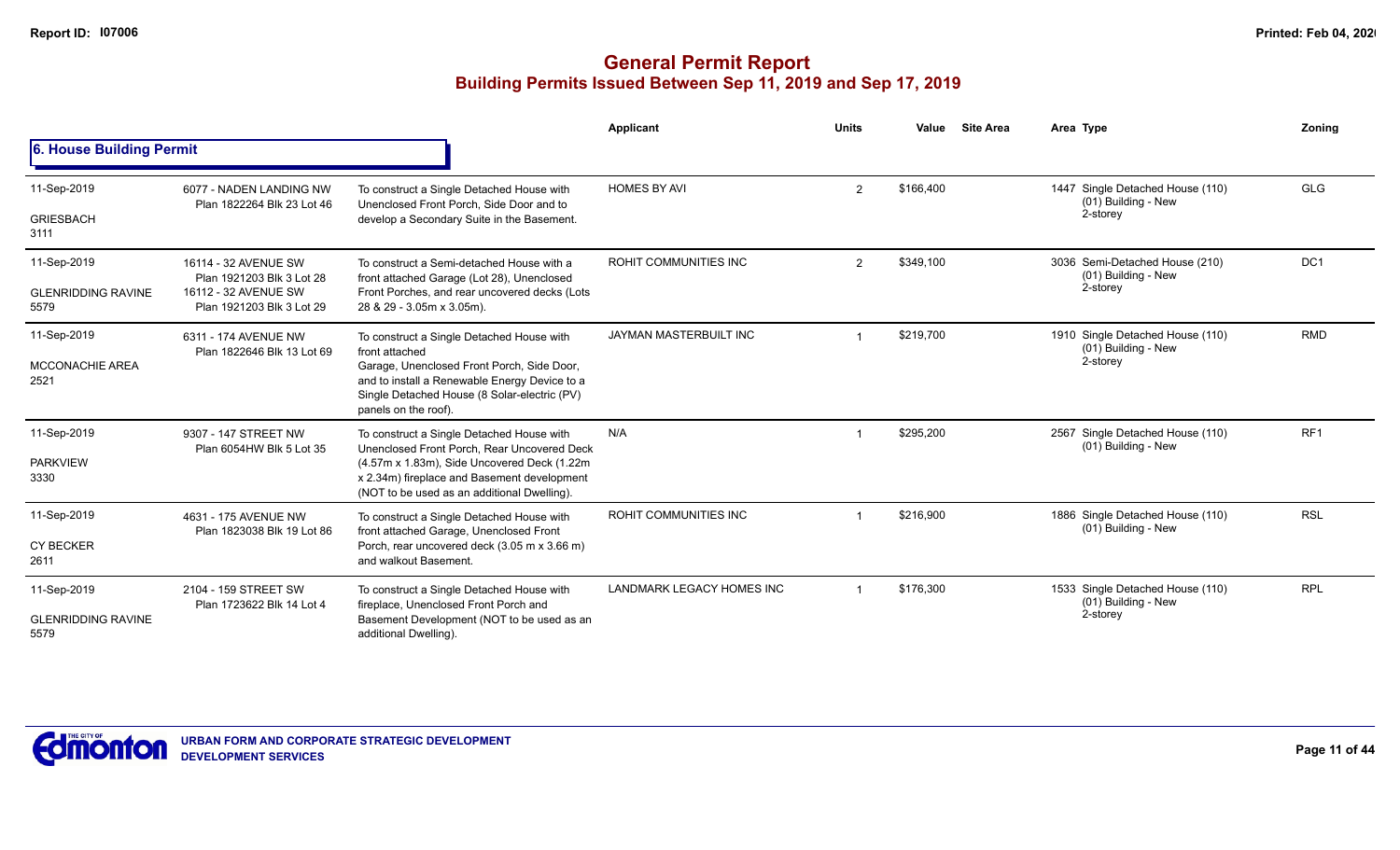|                                     |                                                         |                                                                                                                            | <b>Applicant</b>                        | <b>Units</b>   | Value     | <b>Site Area</b>                                        | Area Type                                               | Zoning          |
|-------------------------------------|---------------------------------------------------------|----------------------------------------------------------------------------------------------------------------------------|-----------------------------------------|----------------|-----------|---------------------------------------------------------|---------------------------------------------------------|-----------------|
| 6. House Building Permit            |                                                         |                                                                                                                            |                                         |                |           |                                                         |                                                         |                 |
| 11-Sep-2019                         | 17104 - 64 STREET NW                                    | To construct a Single Detached House with                                                                                  | MORRISON HOMES (EDMONTON) LTD           | $\overline{1}$ | \$242,900 |                                                         | 2112 Single Detached House (110)<br>(01) Building - New | <b>RMD</b>      |
| <b>MCCONACHIE AREA</b><br>2521      | Plan 1822640 Blk 14 Lot 50                              | front attached Garage and Unenclosed Front<br>Porch.                                                                       |                                         |                |           |                                                         | 2-storey                                                |                 |
| 11-Sep-2019                         | 20207 - 17 AVENUE NW<br>Plan 1923073 Blk 11 Lot 17      | To construct a Single Detached House with<br>front attached Garage and Unenclosed Front                                    | <b>MATTAMY HOMES</b>                    | \$203,700      |           | 1771 Single Detached House (110)<br>(01) Building - New | <b>SLD</b>                                              |                 |
| <b>STILLWATER</b><br>4468           |                                                         | Porch.                                                                                                                     |                                         |                |           |                                                         | 2-storey                                                |                 |
| 11-Sep-2019                         | 6520 - 167A AVENUE NW<br>Plan 1822753 Blk 12 Lot 56     | To construct a Semi-Detached House with front<br>attached Garages and Unenclosed Front                                     | CITY HOMES MASTER BUILDER INC           | $\overline{2}$ | \$380,200 |                                                         | 3306 Semi-Detached House (210)<br>(01) Building - New   | <b>RMD</b>      |
| <b>MCCONACHIE AREA</b><br>2521      | 6518 - 167A AVENUE NW<br>Plan 1822753 Blk 12 Lot 57     | Porches                                                                                                                    |                                         |                |           |                                                         | 2-storey                                                |                 |
| 11-Sep-2019                         | 20219 - 17 AVENUE NW<br>Plan 1923073 Blk 11 Lot 20      | To construct a Single Detached House with                                                                                  | <b>MATTAMY HOMES</b>                    | -1             | \$160,700 |                                                         | 1397 Single Detached House (110)<br>(01) Building - New | <b>SLD</b>      |
| <b>STILLWATER</b><br>4468           |                                                         | front attached Garage, Unenclosed Front<br>Porch.(Plan: unregistered Block: 11 Lot: 20)<br>(Showhome Agreement #SA50996)). |                                         |                |           |                                                         | 2-storey                                                |                 |
| 11-Sep-2019                         | 2743 - CHOKECHERRY PLACE<br><b>SW</b>                   | To construct a Semi-detached House with front<br>attached Garages and Unenclosed Front                                     | <b>BROOKFIELD RESIDENTIAL PROPERTIE</b> | $\overline{2}$ | \$406,600 |                                                         | 3536 Semi-Detached House (210)<br>(01) Building - New   | RF4             |
| THE ORCHARDS AT<br><b>ELLERSLIE</b> | Plan 1722245 Blk 14 Lot 127<br>2741 - CHOKECHERRY PLACE | Porches.                                                                                                                   |                                         |                |           |                                                         | 2-storey                                                |                 |
| 6216                                | SW<br>Plan 1722245 Blk 14 Lot 128                       |                                                                                                                            |                                         |                |           |                                                         |                                                         |                 |
| 11-Sep-2019                         | 2155 - 51 STREET SW<br>Plan 1822899 Blk 1 Lot 192       | To construct a Single Detached House with<br>front attached Garage, fireplace and                                          | MORRISON HOMES (EDMONTON) LTD           |                | \$222,100 |                                                         | 1931 Single Detached House (110)<br>(01) Building - New | DC <sub>1</sub> |
| <b>WALKER</b><br>6662               |                                                         | Unenclosed Front Porch.                                                                                                    |                                         |                |           |                                                         | 2-storey                                                |                 |
| 11-Sep-2019                         | 8157 - 222A STREET NW<br>Plan 1723550 Blk 21 Lot 21     | To construct a Single Detached House with<br>front attached Garage, fireplace and                                          | PARKWOOD MASTER BUILDER INC             |                | \$275,000 |                                                         | 2391 Single Detached House (110)<br>(01) Building - New | <b>RSL</b>      |
| <b>ROSENTHAL</b><br>4750            |                                                         | Unenclosed Front Porch.                                                                                                    |                                         |                |           |                                                         | 2-storey                                                |                 |

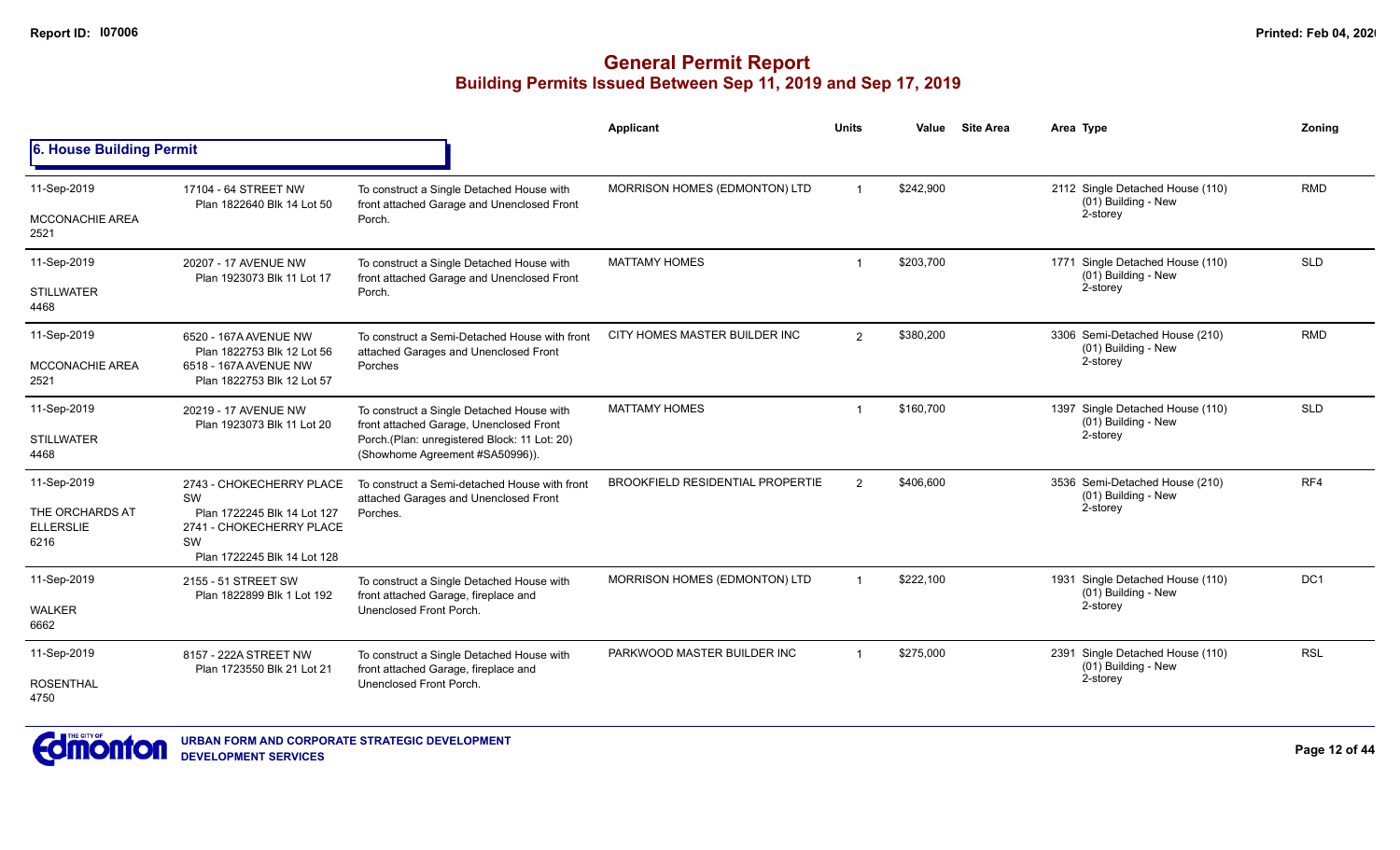|                             |                                                    |                                                                                                                                              | Applicant                   | Units          | Value     | <b>Site Area</b>                                        | Area Type                                                           | Zoning          |
|-----------------------------|----------------------------------------------------|----------------------------------------------------------------------------------------------------------------------------------------------|-----------------------------|----------------|-----------|---------------------------------------------------------|---------------------------------------------------------------------|-----------------|
| 6. House Building Permit    |                                                    |                                                                                                                                              |                             |                |           |                                                         |                                                                     |                 |
| 11-Sep-2019                 | 2253 - 57 STREET SW<br>Plan 1823392 Blk 8 Lot 43   | To construct a Single Detached House with<br>front attached Garage, Unenclosed Front Porch                                                   | <b>BEDROCK HOMES LTD</b>    | -1             | \$279,200 |                                                         | 2428 Single Detached House (110)<br>(01) Building - New<br>2-storey | <b>RSL</b>      |
| <b>WALKER</b><br>6662       |                                                    | and fireplace.                                                                                                                               |                             |                |           |                                                         |                                                                     |                 |
| 11-Sep-2019                 | Plan 1321153 Blk 9 Lot 21                          | 3943 - KENNEDY CRESCENT SV To construct a Single Detached House with<br>front attached Garage, Unenclosed Front                              | N/A                         | -1             | \$381,300 |                                                         | 3316 Single Detached House (110)<br>(01) Building - New             | <b>RSL</b>      |
| <b>KESWICK AREA</b><br>5576 |                                                    | Porch, a rear uncovered deck (2.44m x 5.49m)<br>and fireplace.                                                                               |                             |                |           |                                                         | 2-storey                                                            |                 |
| 11-Sep-2019                 | 20112 - 17 AVENUE NW<br>Plan 1923073 Blk 1 Lot 39  | To construct a Single Detached House with<br>front attached Garage, rear uncovered deck                                                      | <b>Mattamy Homes</b>        | $\mathbf 1$    | \$210,100 |                                                         | 1827 Single Detached House (110)<br>(01) Building - New             | <b>SLD</b>      |
| <b>STILLWATER</b><br>4468   |                                                    | (3.05m x 3.05m) and Uncovered Front Porch.                                                                                                   |                             |                |           |                                                         | 2-storey                                                            |                 |
| 11-Sep-2019                 | 1831 - 20 AVENUE NW<br>Plan 1920713 Blk 12 Lot 7   | To construct a Single Detached House with<br>front attached Garage, partly covered rear                                                      | URBAN HOME DEVELOPMENTS INC | $\overline{1}$ | \$324.300 |                                                         | 2820 Single Detached House (110)<br>(01) Building - New             | <b>RSL</b>      |
| <b>LAUREL</b><br>6444       |                                                    | deck $(3.05m \times 4.65m)$ , front balcony $(1.98m \times$<br>6.10m) and Unenclosed Front Porch.                                            |                             |                |           |                                                         | 2-storey                                                            |                 |
| 12-Sep-2019                 | 14148 - 98 AVENUE NW<br>Plan 1721085 Blk 6 Lot 36B | To construct a Single Detached House with<br>balcony, fireplace and rear uncovered deck                                                      | LOTUS HOMES INC.            | \$303,700      |           | 2641 Single Detached House (110)<br>(01) Building - New | RF <sub>1</sub>                                                     |                 |
| CRESTWOOD<br>3140           |                                                    | (3.35m x 4.11m) and Basement development<br>(NOT to be used as an additional Dwelling). 1<br>Bedroom, 1 Bathroom, 1 Mech Room, 1 Rec<br>Room |                             |                |           |                                                         | 2-storey                                                            |                 |
| 12-Sep-2019                 | 1018 - CY BECKER ROAD NW                           | To construct a Single Detached House with<br>front attached Garage, Unenclosed Front                                                         | <b>COVENTRY HOMES INC</b>   | $\overline{1}$ | \$241,800 |                                                         | 2103 Single Detached House (110)<br>(01) Building - New             | DC <sub>1</sub> |
| <b>CY BECKER</b><br>2611    | Plan 1823038 Blk 19 Lot 57                         | Porch, rear uncovered deck (3.05 m x 3.96 m),<br>fireplace and a walkout Basement.                                                           |                             |                |           |                                                         |                                                                     |                 |
| 12-Sep-2019                 | 6484 - KING WYND SW<br>Plan 1723517 Blk 5 Lot 21   | To construct a Single Detached House with<br>front attached Garage and Unenclosed Front                                                      | <b>EXCEL HOMES</b>          |                | \$200,100 |                                                         | 1740 Single Detached House (110)<br>(01) Building - New             | DC <sub>1</sub> |
| <b>KESWICK AREA</b><br>5576 |                                                    | Porch.                                                                                                                                       |                             |                |           |                                                         | 2-storey                                                            |                 |

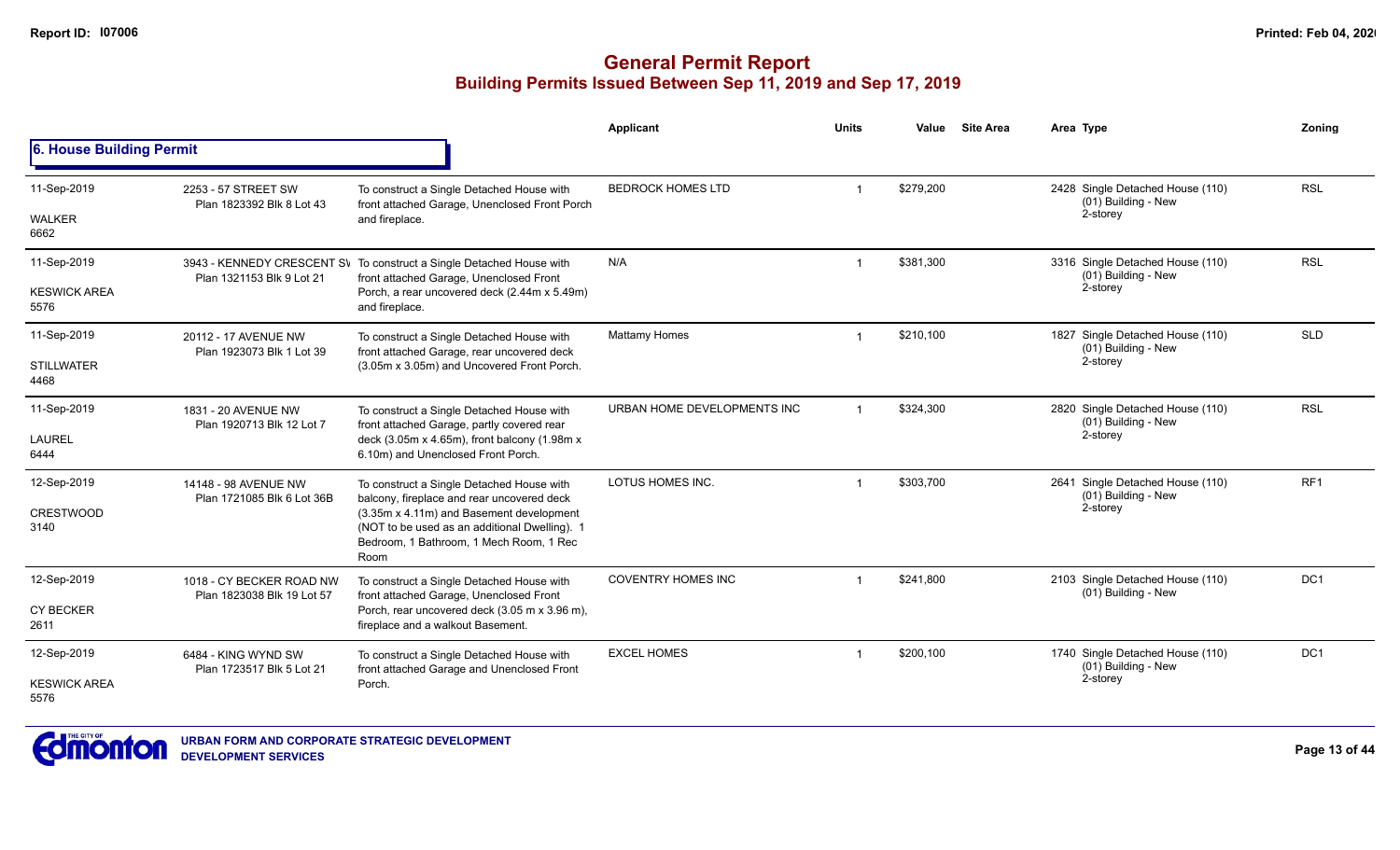|                                    |                                                     |                                                                                                                                                          | <b>Applicant</b>              | <b>Units</b>   | Value     | <b>Site Area</b> | Area Type                                                           | Zoning          |
|------------------------------------|-----------------------------------------------------|----------------------------------------------------------------------------------------------------------------------------------------------------------|-------------------------------|----------------|-----------|------------------|---------------------------------------------------------------------|-----------------|
| 6. House Building Permit           |                                                     |                                                                                                                                                          |                               |                |           |                  |                                                                     |                 |
| 12-Sep-2019<br><b>KESWICK AREA</b> | Plan 1723403 Blk 15 Lot 24                          | 5778 - KEEPING CRESCENT SW To construct a Single Detached House with<br>Unenclosed Front Porch, front attached<br>Garage, a rear uncovered deck (3.05m x | <b>LUXURY HOMES LTD</b>       | -1             | \$276,000 |                  | 2400 Single Detached House (110)<br>(01) Building - New<br>2-storey | <b>RSL</b>      |
| 5576                               |                                                     | 4.27m), fireplace and side door.                                                                                                                         |                               |                |           |                  |                                                                     |                 |
| 12-Sep-2019                        | 10829 - 127 STREET NW<br>Plan 1823229 Blk 47 Lot 4A | To construct a Single Detached House with<br>Unenclosed Front Porch, rear uncovered deck                                                                 | OMNI HOMES MASTER BUILDER LTD |                | \$214.500 |                  | 1865 Single Detached House (110)<br>(01) Building - New             | RF <sub>3</sub> |
| WESTMOUNT<br>3440                  |                                                     | (3.05m x 5.18m), fireplace and Basement<br>development (NOT to be used as an additional<br>Dwelling, 1 Bedroom, 1 Mech Room, 1<br>Bathroom, 1 Rec Room). |                               |                |           |                  | 2-storey                                                            |                 |
| 12-Sep-2019                        | Plan 1525742 Blk 10 Lot 33                          | 1248 - PEREGRINE TERRACE N To construct a Single Detached House with<br>front attached Garage, Unenclosed Front                                          | <b>DISTINCT HOMES LTD</b>     | $\mathbf 1$    | \$253,000 |                  | 2200 Single Detached House (110)<br>(01) Building - New             | <b>RSL</b>      |
| <b>HAWKS RIDGE</b><br>4473         |                                                     | Porch, and fireplace.                                                                                                                                    |                               |                |           |                  | 2-storey                                                            |                 |
| 12-Sep-2019<br><b>LAUREL</b>       | 1824 - 20 AVENUE NW<br>Plan 1920713 Blk 10 Lot 51   | To construct a Single Detached House with<br>front attached Garage, Unenclosed Front<br>Porch, rear uncovered deck (1.83m x 4.34m),                      | <b>BAJWA CUSTOM HOMES</b>     | -1             | \$320,200 |                  | 2784 Single Detached House (110)<br>(01) Building - New<br>2-storey | <b>RSL</b>      |
| 6444                               |                                                     | rear Balcony, fireplace(s) and side door.                                                                                                                |                               |                |           |                  |                                                                     |                 |
| 12-Sep-2019                        | 22419 - 96 AVENUE NW<br>Plan 1723645 Blk 6 Lot 150  | To construct a Single Detached House with<br>front attached Garage, Unenclosed Front Porch                                                               | STERLING HOMES EDMONTON LTD.  | $\overline{1}$ | \$267,100 |                  | 2323 Single Detached House (110)<br>(01) Building - New             | <b>RMD</b>      |
| <b>SECORD</b><br>4487              |                                                     | and Side Door.                                                                                                                                           |                               |                |           |                  | 2-storey                                                            |                 |
| 12-Sep-2019                        | 9215 - 150 STREET NW<br>Plan 1211Al Blk 70 Lot 15   | To construct a Semi-detached House with<br>Unenclosed Front Porch and develop a                                                                          | <b>LAREDO HOMES LTD</b>       | $\Delta$       | \$444,800 |                  | 3868 Semi-Detached House (210)<br>(01) Building - New               | RF <sub>1</sub> |
| <b>SHERWOOD</b><br>4500            |                                                     | Secondary Suites in the Basements                                                                                                                        |                               |                |           |                  | 2-storey                                                            |                 |
| 12-Sep-2019                        | 1051 - GRAYDON HILL<br><b>BOULEVARD SW</b>          | To construct 3 Dwellings (Building 17 - Units<br>#1-3) of Row Housing with attached garage                                                               | <b>SVS DEVELOPMENTS</b>       | 3              | \$604,000 |                  | 5252 Row House (330)<br>(01) Building - New                         | RA7             |
| <b>GRAYDON HILL</b><br>5468        | Plan 1421503 Blk 6 Lot 37                           |                                                                                                                                                          |                               |                |           |                  | 3-storey                                                            |                 |

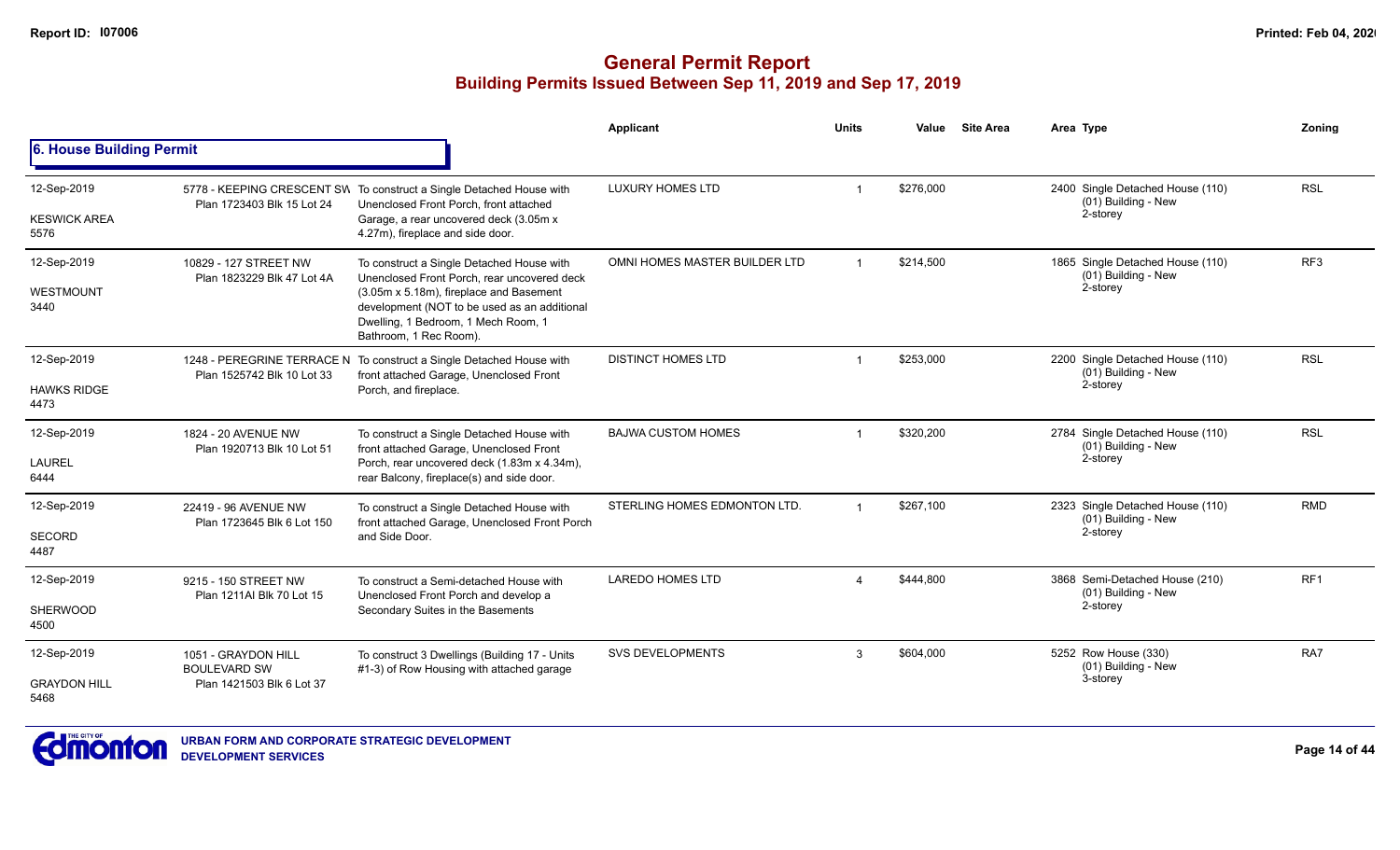|                                            |                                                                                                        |                                                                                                                                                                                                                                                                                                        | Applicant                    | <b>Units</b>   | Value     | <b>Site Area</b> | Area Type                                                           | Zoning          |
|--------------------------------------------|--------------------------------------------------------------------------------------------------------|--------------------------------------------------------------------------------------------------------------------------------------------------------------------------------------------------------------------------------------------------------------------------------------------------------|------------------------------|----------------|-----------|------------------|---------------------------------------------------------------------|-----------------|
| 6. House Building Permit                   |                                                                                                        |                                                                                                                                                                                                                                                                                                        |                              |                |           |                  |                                                                     |                 |
| 12-Sep-2019<br><b>LAUREL</b><br>6444       | 1105 - 28 STREET NW<br>Plan 1722070 Blk 22 Lot 42<br>1103 - 28 STREET NW<br>Plan 1722070 Blk 22 Lot 43 | To construct a Semi-Detached House with front<br>attached Garages, Unenclosed Front Porches,<br>and rear uncovered deck (Lot 42 - 3.35m x<br>$2.90m$ ).                                                                                                                                                | <b>ACTIVE HOMES LTD</b>      | $\overline{2}$ | \$385,300 |                  | 3350 Semi-Detached House (210)<br>(01) Building - New<br>2-storey   | RF4             |
| 12-Sep-2019<br><b>WINDSOR PARK</b><br>5580 | 8710 - 120 STREET NW<br>Plan 1722108 Blk 10 Lot 18                                                     | To construct a Single Detached House with<br>Unenclosed Front Porch, partially covered deck<br>(4.88m x 7.62m), Balcony and fireplace.                                                                                                                                                                 | N/A                          |                | \$325,000 |                  | 2826 Single Detached House (110)<br>(01) Building - New<br>2-storey | RF <sub>1</sub> |
| 12-Sep-2019<br><b>BONNIE DOON</b><br>6040  | 9044 - 91 STREET NW<br>Plan 1345AJ Blk 7 Lots 23-24                                                    | To construct a Semi-detached House with<br>Unenclosed Front Porch(s), and rear<br>uncovered deck (Lot 24 - 3.05m x 3.05m, Lot 23<br>$-3.05m \times 3.05m$ ).                                                                                                                                           | URBAN PIONEER INFILL INC     | $\overline{2}$ | \$363,400 |                  | 3160 Semi-Detached House (210)<br>(01) Building - New<br>2-storey   | RF <sub>3</sub> |
| 12-Sep-2019<br>CHARLESWORTH<br>6661        | 4015 - 5 AVENUE SW<br>Plan 1723655 Blk 1 Lot 87                                                        | To construct a Single Detached House with<br>front attached Garage, Unenclosed Front<br>Porch, rear uncovered deck (3.96 m x 3.05 m),<br>fireplace, and side door.                                                                                                                                     | <b>JAI HOMES LTD</b>         |                | \$249,100 |                  | 2166 Single Detached House (110)<br>(01) Building - New<br>2-storey | RMD, RMD        |
| 12-Sep-2019<br><b>EDGEMONT</b><br>4462     | 1775 - ERKER WAY NW<br>Plan 1920341 Blk 1 Lot 20                                                       | To construct a Single Detached House with<br>front attached Garage, rear uncovered deck<br>(3.05m x 3.05m) and Unenclosed Front Porch.                                                                                                                                                                 | PROMINENT HOMES EDMONTON LTD |                | \$189,100 |                  | 1644 Single Detached House (110)<br>(01) Building - New<br>2-storey | DC <sub>1</sub> |
| 12-Sep-2019<br><b>LAUREL</b><br>6444       | 1910 - 20 STREET NW<br>Plan 1920713 Blk 10 Lot 31                                                      | To construct a Single Detached House with<br>front attached Garage, fireplace, Basement<br>development (NOT to be used as an additional<br>Dwelling, 2 Bedrooms, 1 Bathroom, 1 Mech<br>Room, 1 Wet Bar, 1 Rec Area.), rear uncovered<br>deck (2.74m x 4.17m), Unenclosed Front Porch<br>and Side Door. | THIND HOMES LTD              |                | \$287.400 |                  | 2499 Single Detached House (110)<br>(01) Building - New<br>2-storey | <b>RSL</b>      |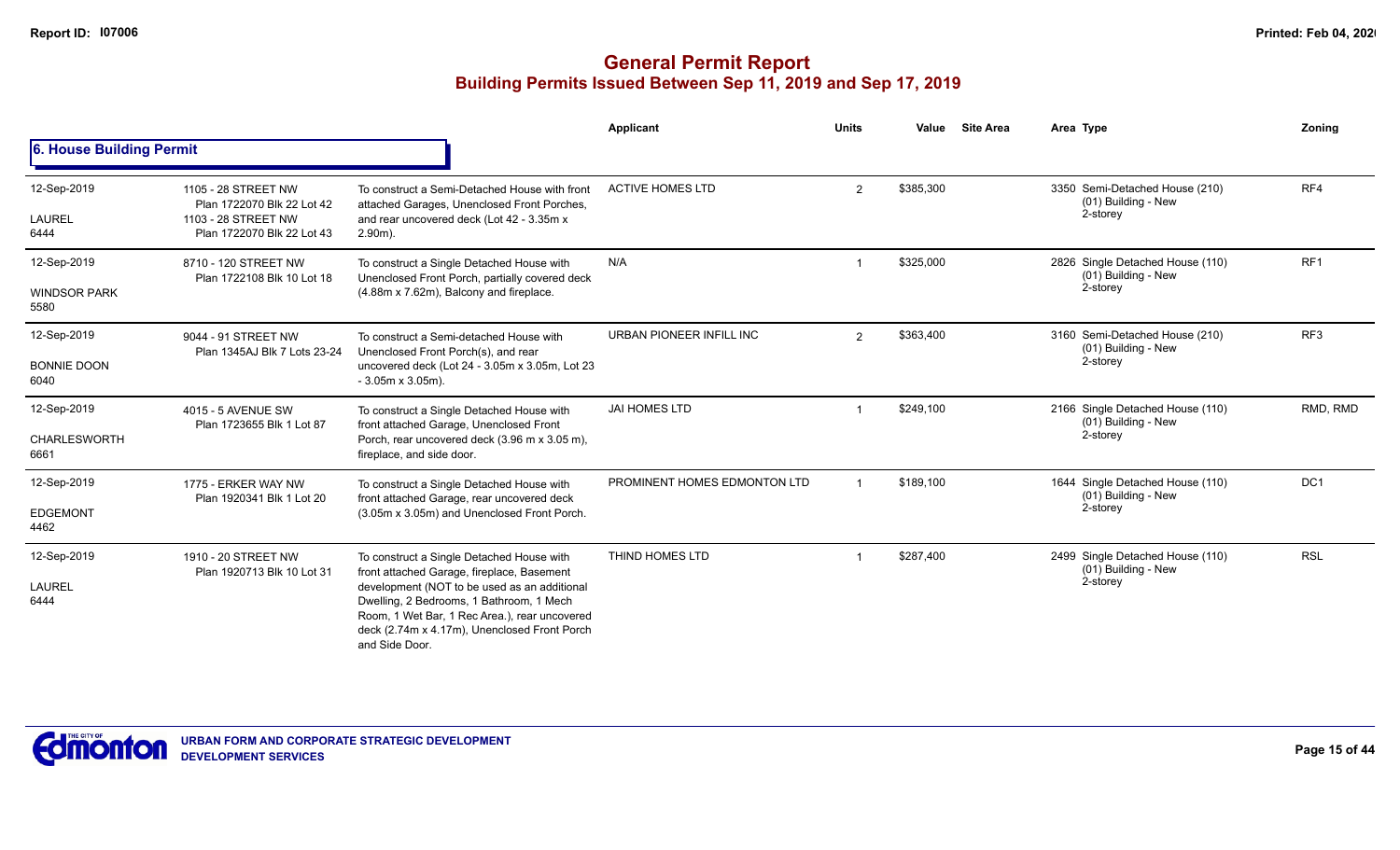|                                         |                                                                                                        |                                                                                                                                                                                                                                                                                                                                                                       | Applicant                                       | <b>Units</b>   | Value     | <b>Site Area</b> | Area Type                                                             | Zoning          |
|-----------------------------------------|--------------------------------------------------------------------------------------------------------|-----------------------------------------------------------------------------------------------------------------------------------------------------------------------------------------------------------------------------------------------------------------------------------------------------------------------------------------------------------------------|-------------------------------------------------|----------------|-----------|------------------|-----------------------------------------------------------------------|-----------------|
| 6. House Building Permit                |                                                                                                        |                                                                                                                                                                                                                                                                                                                                                                       |                                                 |                |           |                  |                                                                       |                 |
| 12-Sep-2019<br><b>PARKVIEW</b><br>3330  | 14428 - 87 AVENUE NW<br>Plan 1760KS Blk 12 Lot 45                                                      | To construct a Single Detached House with an<br>Unenclosed Front Porch, rear covered deck<br>(3.2 m x 2.03 m), rear uncovered deck (7.24 m)<br>x 4.65 m), fireplace, and a Basement<br>development (NOT to be used as an additional<br>Dwelling, 2 Bedrooms, 1 Storage, 1 Mech<br>Room, 1 Rec Room, 1 Bathroom) and to<br>demolish an existing Single Detached House. | SINGLETREE BUILDERS LTD                         |                | \$278,600 |                  | 2423 Single Detached House (110)<br>(01) Building - New<br>2-storey   | RF1             |
| 12-Sep-2019<br><b>LEE RIDGE</b><br>6400 | 3512 - 71 STREET NW<br>Plan 1921978 Blk 16 Lot 15B                                                     | To construct a Single Detached House with<br>front attached Garage, Unenclosed Front<br>Porch, rear uncovered deck (2.44 m x 6.10 m)<br>and to develop a Secondary Suite in the<br>Basement.                                                                                                                                                                          | ENCORE MASTER BUILDER INC                       | $\overline{2}$ | \$189,100 |                  | 1644 Single Detached House (110)<br>$(01)$ Building - New<br>2-storey | RF <sub>1</sub> |
| 12-Sep-2019<br><b>WALKER</b><br>6662    | SW<br>Plan 1624309 Blk 21 Lot 27<br>2326 - WONNACOTT CRESCENT<br>SW<br>Plan 1624309 Blk 21 Lot 28      | 2324 - WONNACOTT CRESCEN To construct a Semi-detached House with front<br>attached Garage (Lot 28) and Unenclosed Front<br>Porch.                                                                                                                                                                                                                                     | N/A                                             | 2              | \$362,400 |                  | 3151 Semi-Detached House (210)<br>(01) Building - New<br>2-storey     | RF4             |
| 12-Sep-2019<br><b>BELLEVUE</b><br>2060  | 11238 - 70 STREET NW<br>Plan 2677Q Blk 20 Lot 19                                                       | To construct a Single Detached House with<br>balcony, fireplace, uncovered deck and<br>veranda.                                                                                                                                                                                                                                                                       | 1012199 ALBERTA LTD O/A TURNKEY<br><b>HOMES</b> |                | \$240,000 |                  | 2087 Single Detached House (110)<br>$(01)$ Building - New<br>2-storey | RF <sub>1</sub> |
| 12-Sep-2019<br><b>SCHONSEE</b><br>2700  | 8010 - 174 AVENUE NW<br>Plan 1525206 Blk 4 Lot 40<br>8008 - 174 AVENUE NW<br>Plan 1525206 Blk 4 Lot 41 | To construct a Semi-detached House with front<br>attached Garages, Unenclosed Front Porches,<br>and rear uncovered decks (Lots 40 & 41 -<br>$3.05m \times 4.88m$ ).                                                                                                                                                                                                   | <b>CONNA HOMES MASTER BUILDER INC</b>           | $\overline{2}$ | \$172,500 |                  | 1500 Semi-Detached House (210)<br>(01) Building - New<br>2-storey     | RF4             |
| 12-Sep-2019<br><b>EDGEMONT</b><br>4462  | Plan 1822455 Blk 28 Lot 27                                                                             | 672 - EAGLESON CRESCENT N\ To construct a Single Detached House with<br>front attached Garage and Unenclosed Front<br>Porch.                                                                                                                                                                                                                                          | <b>BROOKFIELD RESIDENTIAL PROPERTIE</b>         |                | \$220,000 |                  | 1913 Single Detached House (110)<br>(01) Building - New<br>2-storey   | <b>RMD</b>      |

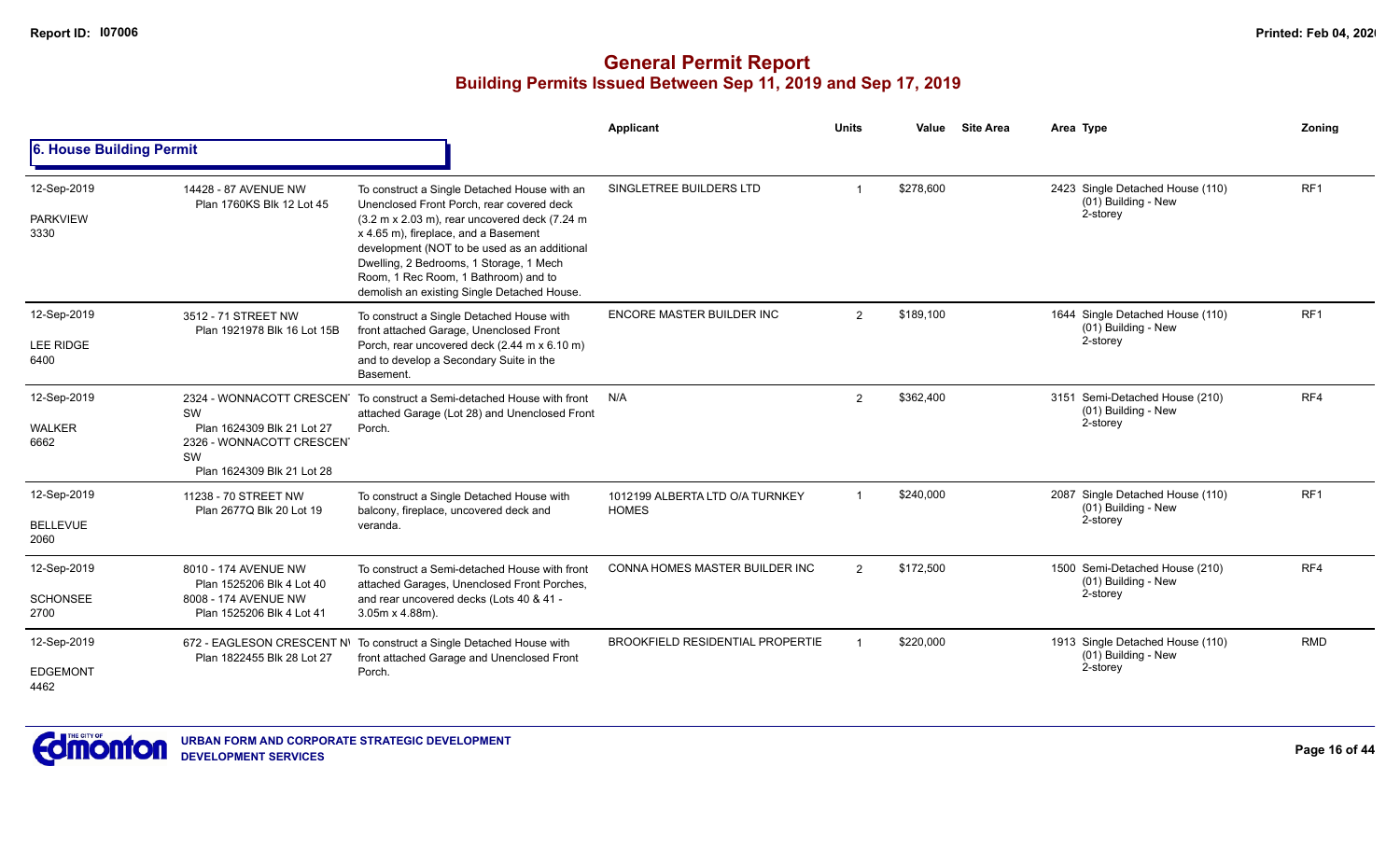|                                          |                                                                                                          |                                                                                                                                                                                                      | Applicant                                          | <b>Units</b>   | Value     | <b>Site Area</b> | Area Type                                                           | Zoning          |
|------------------------------------------|----------------------------------------------------------------------------------------------------------|------------------------------------------------------------------------------------------------------------------------------------------------------------------------------------------------------|----------------------------------------------------|----------------|-----------|------------------|---------------------------------------------------------------------|-----------------|
| 6. House Building Permit                 |                                                                                                          |                                                                                                                                                                                                      |                                                    |                |           |                  |                                                                     |                 |
| 12-Sep-2019<br><b>FRASER</b><br>2280     | 2506 - 152 AVENUE NW<br>Plan 1822707 Blk 90 Lot 35<br>2504 - 152 AVENUE NW<br>Plan 1822707 Blk 90 Lot 36 | To construct a Semi-Detached House with with<br>front attached Garages and Unenclosed Front<br>Porches.                                                                                              | <b>HOPEWELL RESIDENTIAL MANAGEMEN</b><br><b>LP</b> | $\overline{2}$ | \$320,500 |                  | 2787 Semi-Detached House (210)<br>(01) Building - New<br>2-storey   | RF4             |
| 13-Sep-2019<br><b>ROSENTHAL</b><br>4750  | 22108 - 85 AVENUE NW<br>Plan 1723490 Blk 13 Lot 88                                                       | To construct a Single Detached House<br>Unenclosed Front Porch and Basement<br>development (NOT to be used as an additional<br>Dwelling).                                                            | LINCOLNBERG HOMES LTD                              | -1             | \$102.700 |                  | 893 Single Detached House (110)<br>(01) Building - New<br>bungalow  | <b>RPL</b>      |
| 13-Sep-2019<br><b>MAPLE</b><br>6441      | 227 - 42 AVENUE NW<br>Plan 1623032 Blk 12 Lot 33                                                         | To construct a Single Detached House with<br>Unenclosed Front Porch and fireplace.                                                                                                                   | FAUJ MANAGEMENT LTD.                               | -1             | \$204,200 |                  | 1776 Single Detached House (110)<br>(01) Building - New<br>2-storey | <b>RMD</b>      |
| 13-Sep-2019<br><b>GLENORA</b><br>3200    | 10530 - 132 STREET NW<br>Plan 3875P Blk 60 Lot 7                                                         | To construct a Single Detached House with<br>Unenclosed Front Porch, rear attached Garage<br>and fireplaces.                                                                                         | N/A                                                | -1             | \$327,400 |                  | 2847 Single Detached House (110)<br>(01) Building - New<br>2-storey | RF <sub>1</sub> |
| 13-Sep-2019<br><b>LAUREL</b><br>6444     | 1903 - 18 STREET NW<br>Plan 1920713 Blk 10 Lot 63                                                        | To construct a Single Detached House with<br>front attached Garage and Unenclosed Front<br>Porch.                                                                                                    | SBR COMMERCIAL SERVICES LTD                        | $\mathbf 1$    | \$266,700 |                  | 2319 Single Detached House (110)<br>(01) Building - New<br>2-storey | <b>RSL</b>      |
| 16-Sep-2019<br><b>WINDERMERE</b><br>5570 | 1040 - WALKOWSKI PLACE NW<br>Plan 1521674 Blk 6 Lot 102                                                  | To construct a Single Detached House with<br>front attached Garage, balcony, Unenclosed<br>Front Porch, rear covered deck (2.44m x<br>2.645m), rear uncovered deck (6.50m x 1.98m)<br>and fireplace. | <b>BAWASON HOMES LTD</b>                           |                | \$281,300 |                  | 2446 Single Detached House (110)<br>(01) Building - New<br>2-storey | <b>RSL</b>      |
| 16-Sep-2019<br><b>MAPLE</b><br>6441      | 260 - 41 AVENUE NW<br>Plan 1623032 Blk 12 Lot 52                                                         | To construct a Single Detached House with<br>fireplace and Unenclosed Front Porch.                                                                                                                   | <b>CRYSTAL CREEK HOMES</b>                         |                | \$200,600 |                  | 1744 Single Detached House (110)<br>(01) Building - New<br>2-storey | <b>RMD</b>      |

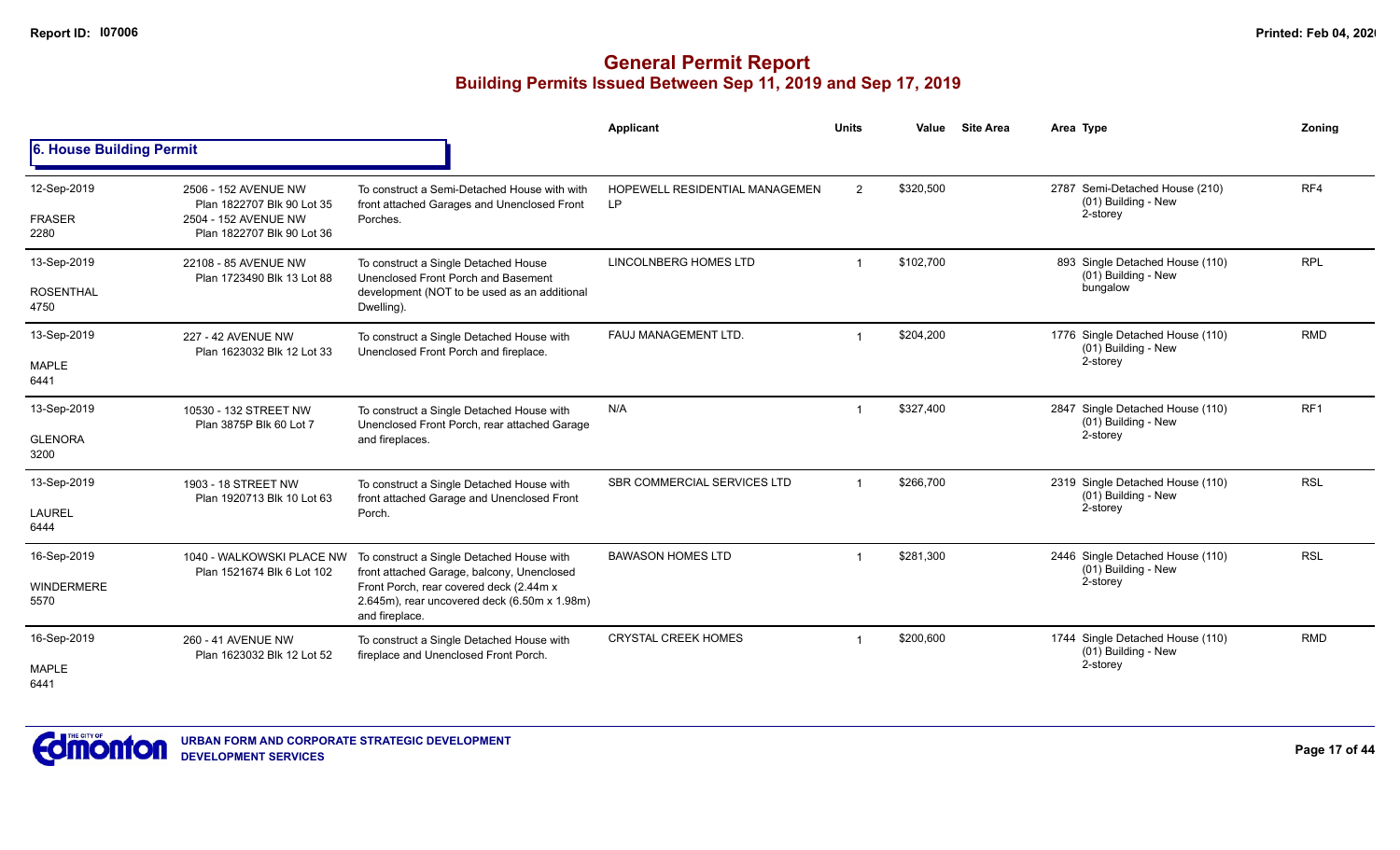|                                          |                                                                         |                                                                                                                                                                                                                                                                  | Applicant                    | <b>Units</b> | Value     | <b>Site Area</b> | Area Type                                                           | Zoning          |
|------------------------------------------|-------------------------------------------------------------------------|------------------------------------------------------------------------------------------------------------------------------------------------------------------------------------------------------------------------------------------------------------------|------------------------------|--------------|-----------|------------------|---------------------------------------------------------------------|-----------------|
| 6. House Building Permit                 |                                                                         |                                                                                                                                                                                                                                                                  |                              |              |           |                  |                                                                     |                 |
| 16-Sep-2019<br><b>WINDERMERE</b><br>5570 | 4140 - WHISPERING RIVER<br><b>DRIVE NW</b><br>Plan 1125154 Blk 1 Lot 64 | To construct a Single Detached House with<br>front attached Garage(s), Unenclosed Front<br>Porch, rear uncovered deck (6.10m x 2.06m),<br>covered balcony (1.83m x 3.96m), fireplace,<br>and Basement Development (NOT to be used as<br>an additional Dwelling). | N/A                          |              | \$591,400 |                  | 5143 Single Detached House (110)<br>(01) Building - New<br>2-storey | RF <sub>1</sub> |
| 16-Sep-2019<br><b>GOLD BAR</b><br>6270   | 10603 - 40 STREET NW<br>Plan 4233KS Blk 80 Lot 10                       | To construct a two-Storey Garden Suite with<br>Garage and balcony (main floor at 7.32m x<br>10.36m, second floor at 6.25m x 10.36m).                                                                                                                             | N/A                          | 2            | \$160,000 |                  | 1391 Garden Suite (110)<br>(01) Building - New<br>2-storey          | RF <sub>1</sub> |
| 17-Sep-2019<br><b>STILLWATER</b><br>4468 | 1631 - 202 STREET NW<br>Plan 1923073 Blk 11 Lot 4                       | To construct a Single Detached House with<br>front attached Garage and Unenclosed Front<br>Porch.                                                                                                                                                                | <b>MATTAMY HOMES</b>         |              | \$160,700 |                  | 1397 Single Detached House (110)<br>(01) Building - New<br>2-storey | <b>SLD</b>      |
| 12-Sep-2019<br><b>MAYFIELD</b><br>4290   | 10961 - 158 STREET NW<br>Plan 642KS Blk 6 Lot 13                        | To construct a Garden Suite with balcony.                                                                                                                                                                                                                        | N/A                          |              | \$61,800  |                  | 537 Garden Suite (110)<br>(01) Building - New<br>2-storey           | RF <sub>1</sub> |
| 12-Sep-2019<br><b>LAUREL</b><br>6444     | 1928 - 20 AVENUE NW<br>Plan 1920713 Blk 10 Lot 41                       | To construct a Single Detached House with<br>front attached Garage, front veranda, walkout<br>basement, rear uncovered deck(2.59m x<br>5.99m), and side entrance.                                                                                                | ROYAL CANADA HOMES INC       |              | \$299,700 |                  | 2606 Single Detached House (110)<br>(01) Building - New<br>2-storey | <b>RSL</b>      |
| 12-Sep-2019<br><b>SECORD</b><br>4487     | 9631 - 229 STREET NW<br>Plan 1920924 Blk 26 Lot 57                      | To construct a Single Detached House with<br>front attached Garage, fireplace, Unenclosed<br>Front Porch and Side door.                                                                                                                                          | STERLING HOMES EDMONTON LTD. |              | \$267,100 |                  | 2323 Single Detached House (110)<br>(01) Building - New<br>2-storey | <b>RMD</b>      |

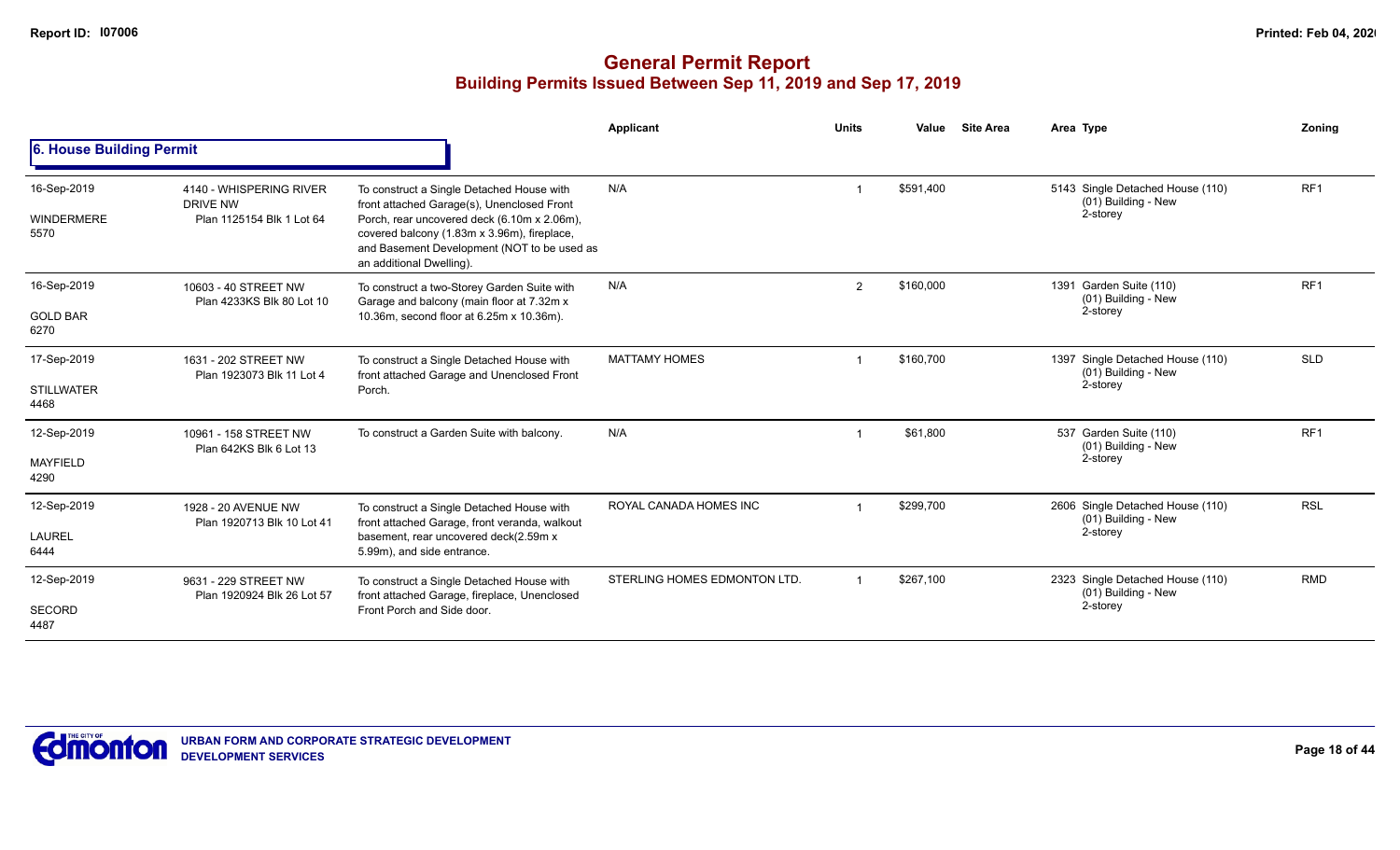|                                             |                                                                                                        |                                                                                                                                                                                                                                                     | Applicant                               | <b>Units</b>   | Value     | <b>Site Area</b> | Area Type                                                           | <b>Zoning</b>   |
|---------------------------------------------|--------------------------------------------------------------------------------------------------------|-----------------------------------------------------------------------------------------------------------------------------------------------------------------------------------------------------------------------------------------------------|-----------------------------------------|----------------|-----------|------------------|---------------------------------------------------------------------|-----------------|
| 6. House Building Permit                    |                                                                                                        |                                                                                                                                                                                                                                                     |                                         |                |           |                  |                                                                     |                 |
| 13-Sep-2019<br>WINDERMERE<br>5570           | Plan 1324375 Blk 11 Lot 51                                                                             | 4511 - WESTCLIFF TERRACE S\ To construct a Single Detached House with<br>front attached Garage, Basement development<br>(NOT to be used as an additional Dwelling),<br>fireplace, Unenclosed Front Porch and rear<br>uncovered deck 4.42m x 7.11m). | TAPESTRY DEVELOPMENTS INC               |                | \$182,400 |                  | 1586 Single Detached House (110)<br>(01) Building - New<br>bungalow | RF4             |
| 13-Sep-2019<br><b>WEBBER GREENS</b><br>4740 | 20930 - 95 AVENUE NW<br>Plan 1624038 Blk 48 Lot 5<br>20928 - 95 AVENUE NW<br>Plan 1624038 Blk 48 Lot 6 | To construct a Semi-Detached House with front<br>attached Garage and Unenclosed Front<br>Porches.                                                                                                                                                   | <b>LINCOLNBERG HOMES LTD</b>            | $\overline{2}$ | \$344,300 |                  | 2994 Semi-Detached House (210)<br>(01) Building - New<br>2-storey   | RF <sub>5</sub> |
| 13-Sep-2019<br><b>STILLWATER</b><br>4468    | 1635 - 202 STREET NW<br>Plan 1923073 Blk 11 Lot 3                                                      | To construct a Single Detached House with<br>front attached Garage and Unenclosed Front<br>Porch.                                                                                                                                                   | <b>MATTAMY HOMES</b>                    |                | \$208,000 |                  | 1809 Single Detached House (110)<br>(01) Building - New<br>2-storey | <b>SLD</b>      |
| 13-Sep-2019<br><b>STILLWATER</b><br>4468    | 1639 - 202 STREET NW<br>Plan 1923073 Blk 11 Lot 2                                                      | To construct a Single Detached House with<br>front attached Garage and Unenclosed Front<br>Porch.                                                                                                                                                   | <b>MATTAMY HOMES</b>                    |                | \$202,500 |                  | 1761 Single Detached House (110)<br>(01) Building - New<br>2-storey | <b>SLD</b>      |
| 13-Sep-2019<br><b>ROSENTHAL</b><br>4750     | 8012 - 223 STREET NW<br>Plan 1624112 Blk 4 Lot 18                                                      | To construct a Single Detached House with<br>Unenclosed Front Porch and rear uncovered<br>deck (3.05m x 3.05m).                                                                                                                                     | <b>ACTIVE HOMES LTD</b>                 |                | \$183,400 |                  | 1595 Single Detached House (110)<br>(01) Building - New<br>2-storey | <b>RPL</b>      |
| 13-Sep-2019<br><b>PAISLEY</b><br>5469       | 3346 - PARKER LOOP SW<br>Plan 1723283 Blk 2 Lot 22                                                     | To construct a Single Detached House with<br>front attached Garage, Unenclosed Front Porch<br>and walkout Basement.                                                                                                                                 | <b>BROOKFIELD RESIDENTIAL PROPERTIE</b> |                | \$245,000 |                  | 2130 Single Detached House (110)<br>(01) Building - New<br>2-storey | <b>HVLD</b>     |
| 13-Sep-2019<br>WESTWOOD<br>1250             | 12024 - 102 STREET NW<br>Plan 1921409 Blk 2 Lot 46A                                                    | To construct a Single Detached House with<br>secondary suite(s), uncovered deck and<br>veranda (LOT 46A).                                                                                                                                           | <b>LUXURY HOMES LTD</b>                 | 2              | \$207,300 |                  | 1803 Single Detached House (110)<br>(01) Building - New<br>2-storey | RF3             |

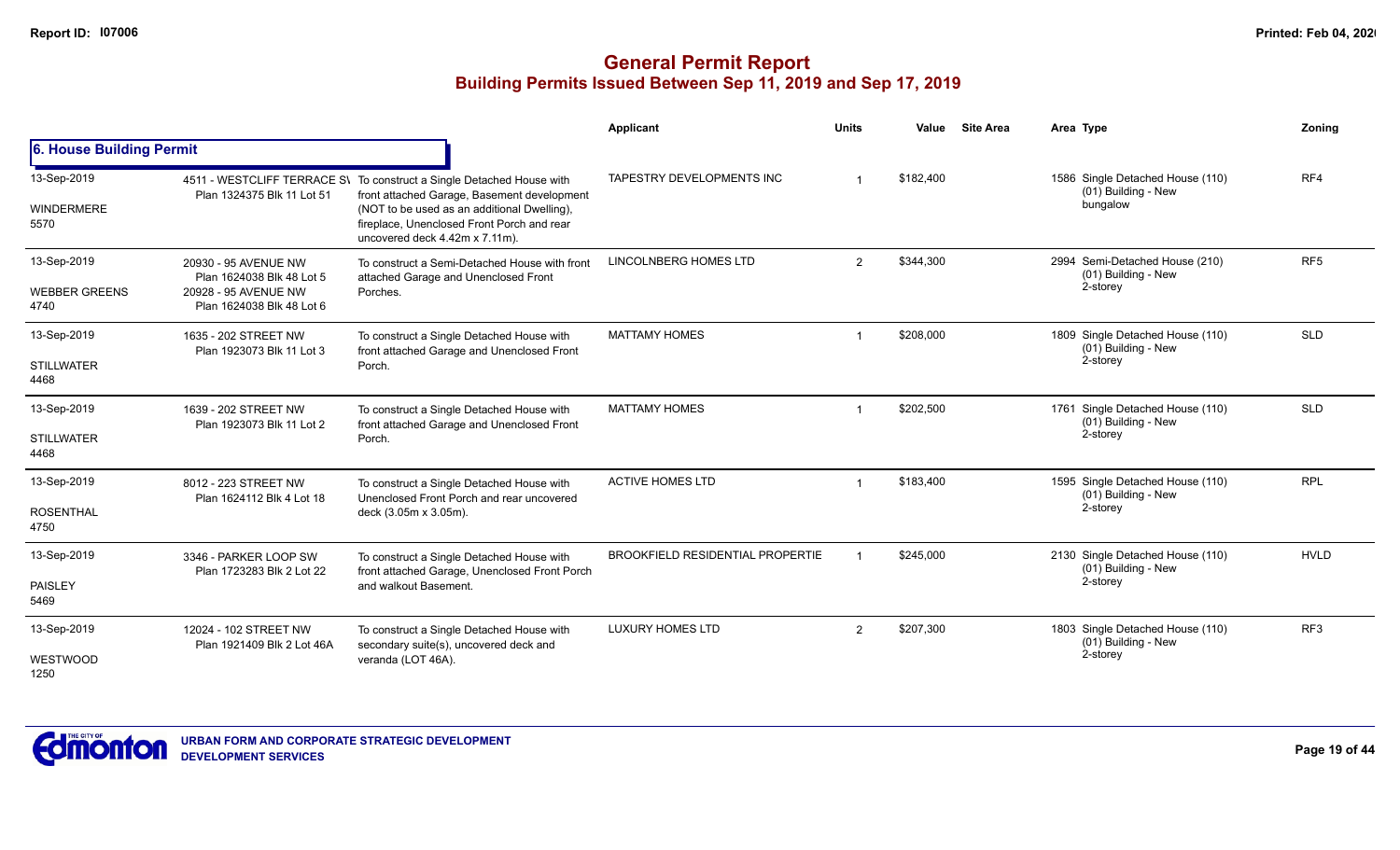|                                                   |                                                                                                   |                                                                                                                                                                                                    | Applicant                        | <b>Units</b>  | Value     | <b>Site Area</b> | Area Type                                                              | Zoning          |
|---------------------------------------------------|---------------------------------------------------------------------------------------------------|----------------------------------------------------------------------------------------------------------------------------------------------------------------------------------------------------|----------------------------------|---------------|-----------|------------------|------------------------------------------------------------------------|-----------------|
| 6. House Building Permit                          |                                                                                                   |                                                                                                                                                                                                    |                                  |               |           |                  |                                                                        |                 |
| 13-Sep-2019<br><b>BRECKENRIDGE GREENS</b><br>4700 | 106 - BAINBRIDGE CRESCENT<br><b>NW</b><br>Plan 9321129 Blk 14 Lot 2                               | To construct a Garden Suite (1 bedroom, 1<br>bathroom, mechanical room, kitchen, living<br>room, den).                                                                                             | N/A                              |               | \$58,900  |                  | 512 Garden Suite (110)<br>(01) Building - New<br>bungalow              | RF <sub>1</sub> |
| 13-Sep-2019<br><b>KESWICK AREA</b><br>5576        | 4019 - KINSELLA WAY SW<br>Plan 1920220 Blk 3 Lot 3                                                | To construct a Single Detached House with a<br>front attached Garage, fireplace and<br>Unenclosed Front Porch.                                                                                     | <b>COVENTRY HOMES INC</b>        |               | \$217,100 |                  | 1888 Single Detached House (110)<br>(01) Building - New<br>2-storey    | <b>RMD</b>      |
| 13-Sep-2019<br><b>STILLWATER</b><br>4468          | 20227 - 17 AVENUE NW<br>Plan 1923073 Blk 11 Lot 22                                                | To construct a Single Detached House with<br>front attached Garage, Unenclosed Front<br>Porch (Plan: unregistered Block: 11 Lot: 22)<br>(Showhome Agreement #SA50996)).                            | <b>MATTAMY HOMES</b>             |               | \$179,500 |                  | Single Detached House (110)<br>1561<br>(01) Building - New<br>2-storey | <b>SLD</b>      |
| 13-Sep-2019<br>WALKER<br>6662                     | SW<br>Plan 1624309 Blk 21 Lot 21<br>2314 - WONNACOTT CRESCENT<br>SW<br>Plan 1624309 Blk 21 Lot 22 | 2312 - WONNACOTT CRESCEN To construct a Semi-Detached House with front<br>attached Garage (Lot 21), and Unenclosed<br>Front Porches.                                                               | <b>BEDROCK HOMES LTD</b>         | 2             | \$362,400 |                  | 3151 Semi-Detached House (210)<br>(01) Building - New<br>2-storey      | RF4             |
| 16-Sep-2019<br><b>CHAPPELLE AREA</b><br>5462      | 6416 - CRAWFORD CLOSE SW<br>Plan 1722558 Blk 29 Lot 11                                            | To construct a Single Detached House with<br>front attached Garage, fireplace, Unenclosed<br>Front Porch, rear uncovered deck (3.66m x<br>3.05m) and Side door.                                    | KLAIR CUSTOM HOMES (EDMONTON) LT |               | \$231,600 |                  | 2014 Single Detached House (110)<br>(01) Building - New<br>2-storey    | <b>RSL</b>      |
| 16-Sep-2019<br>ALLENDALE<br>5010                  | 10512 - 66 AVENUE NW<br>Plan 3543HW Blk 8 Lot 33                                                  | To construct a Semi-detached House with<br>Unenclosed Front Porches, rear uncovered<br>deck (Lot 1 - 3.05m x 3.05m, Lot 2 - 3.05m x<br>3.05m) and to develop Secondary Suites in the<br>Basements. | SQUARELAND MANAGEMENT LTD        | $\mathcal{S}$ | \$360,600 |                  | 3136 Semi-Detached House (210)<br>(01) Building - New<br>2-storey      | RF <sub>3</sub> |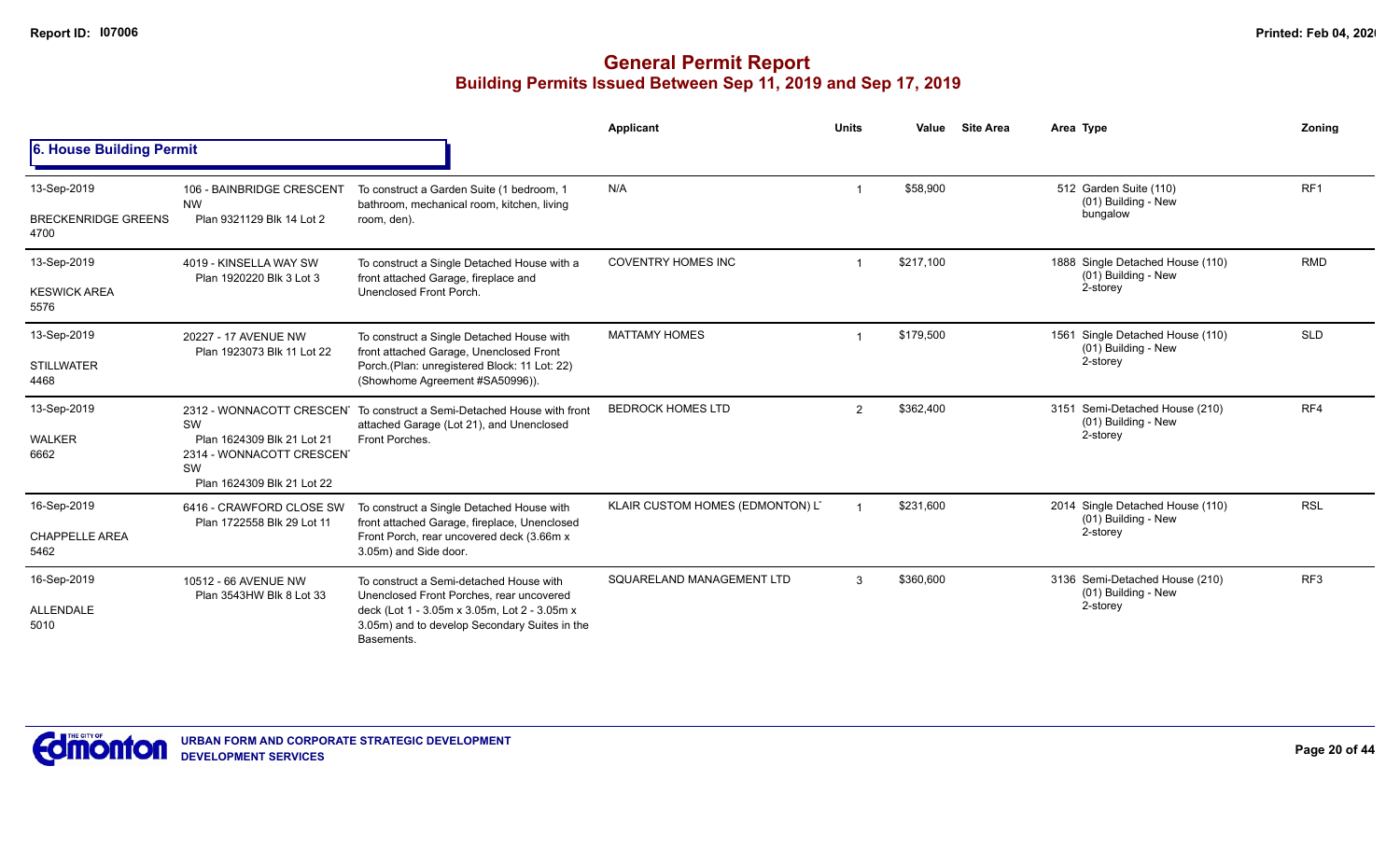|                                   |                                                    |                                                                                            | <b>Applicant</b>                     | <b>Units</b> | Value     | <b>Site Area</b>                                        | Area Type                                               | Zonina          |
|-----------------------------------|----------------------------------------------------|--------------------------------------------------------------------------------------------|--------------------------------------|--------------|-----------|---------------------------------------------------------|---------------------------------------------------------|-----------------|
| 6. House Building Permit          |                                                    |                                                                                            |                                      |              |           |                                                         |                                                         |                 |
| 16-Sep-2019                       | 9756 - 223 STREET NW<br>Plan 1425542 Blk 23 Lot 75 | To construct a Single Detached House with<br>front attached Garage, Unenclosed Front Porch | NEW ERA LUXURY HOMES                 |              | \$245,100 |                                                         | 2131 Single Detached House (110)<br>(01) Building - New | <b>RSL</b>      |
| <b>SECORD</b><br>4487             |                                                    | and fireplace.                                                                             |                                      |              |           |                                                         | 2-storey                                                |                 |
| 16-Sep-2019                       | 17862 - 9A AVENUE SW<br>Plan 1520722 Blk 16 Lot 39 | To construct a Single Detached House with<br>front attached Garage and Unenclosed Front    | STERLING HOMES EDMONTON LTD.         | $\mathbf 1$  | \$279,100 |                                                         | 2427 Single Detached House (110)<br>(01) Building - New | DC <sub>1</sub> |
| <b>WINDERMERE</b><br>5570         |                                                    | Porch.                                                                                     |                                      |              |           |                                                         | 2-storey                                                |                 |
| 16-Sep-2019                       | 1930 - 20 STREET NW<br>Plan 1920713 Blk 10 Lot 36  | To construct a Single Detached House with<br>front attached Garage, fireplace, Unenclosed  | <b>ART HOMES</b>                     |              | \$241,500 |                                                         | 2100 Single Detached House (110)<br>(01) Building - New | <b>RSL</b>      |
| <b>LAUREL</b><br>6444             |                                                    | Front Porch, rear uncovered deck (7.92m x<br>2.74m) and Side door.                         |                                      |              |           |                                                         | 2-storey                                                |                 |
| 16-Sep-2019                       | 2124 - 160 STREET SW<br>Plan 1723622 Blk 13 Lot 6  | To construct a Single Detached House with<br>front attached Garage and Unenclosed Front    | <b>LANDMARK CLASSIC INC</b>          | \$195,600    |           | 1701 Single Detached House (110)<br>(01) Building - New | DC <sub>1</sub>                                         |                 |
| <b>GLENRIDDING RAVINE</b><br>5579 |                                                    | Porch.                                                                                     |                                      |              |           |                                                         | 2-storey                                                |                 |
| 16-Sep-2019                       | 256 - 41 AVENUE NW<br>Plan 1623032 Blk 12 Lot 51   | To construct a Single Detached House with<br>Unenclosed Front Porch.                       | <b>CRYSTAL CREEK HOMES</b>           | $\mathbf 1$  | \$200,600 |                                                         | 1744 Single Detached House (110)<br>(01) Building - New | <b>RMD</b>      |
| <b>MAPLE</b><br>6441              |                                                    |                                                                                            |                                      |              |           |                                                         | 2-storey                                                |                 |
| 16-Sep-2019                       | 22741 - 95A AVENUE NW                              | To construct a Single Detached House with<br>front attached Garage and Unenclosed Front    | HOPEWELL RESIDENTIAL MANAGEMEN<br>LP |              | \$148,900 |                                                         | 1295 Single Detached House (110)<br>(01) Building - New | DC <sub>1</sub> |
| <b>SECORD</b><br>4487             | Plan 1723271 Blk 19 Lot 12                         | Porch.                                                                                     |                                      |              |           |                                                         | 2-storey                                                |                 |
| 16-Sep-2019                       | 12811 - 128 STREET NW                              | To construct a Single Detached House with                                                  | <b>TECH VIEW HOMES LTD</b>           | -1           | \$181,700 |                                                         | 1580 Single Detached House (110)<br>(01) Building - New | RF4             |
| <b>ATHLONE</b><br>3010            | Plan 1921126 Blk 61 Lot 23B                        | front attached Garage, Unenclosed Front<br>Porch, rear uncovered deck (3.66 m x 2.90 m).   |                                      |              |           | 2-storey                                                |                                                         |                 |

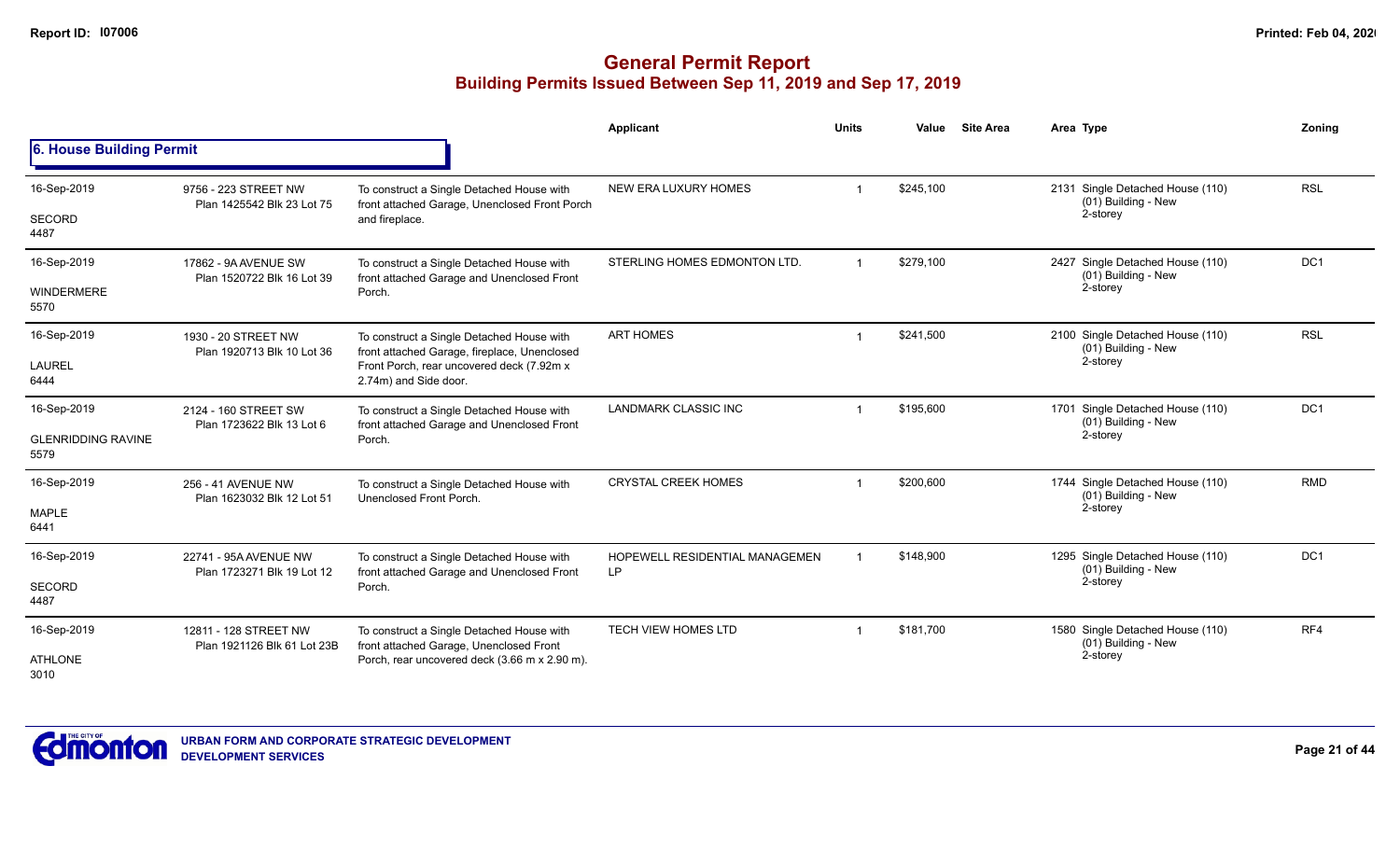|                                                       |                                                   |                                                                                                                                                                                                                                                                                                                                         | Applicant                 | <b>Units</b> | Value     | <b>Site Area</b> | Area Type                                                           | Zoning          |
|-------------------------------------------------------|---------------------------------------------------|-----------------------------------------------------------------------------------------------------------------------------------------------------------------------------------------------------------------------------------------------------------------------------------------------------------------------------------------|---------------------------|--------------|-----------|------------------|---------------------------------------------------------------------|-----------------|
| 6. House Building Permit                              |                                                   |                                                                                                                                                                                                                                                                                                                                         |                           |              |           |                  |                                                                     |                 |
| 16-Sep-2019<br><b>PARKVIEW</b><br>3330                | 8952 - 146A STREET NW<br>Plan 1125KS Blk 9 Lot 25 | To construct a Single Detached House with<br>front attached Garage, Unenclosed Front<br>Porch, Fireplace(s), Basement development<br>(NOT to be used as an additional Dwelling, 2<br>Bedroom, 1 Mech Room, 1 Storage, 1 Cold<br>Room, 1 Family Room), and rear: uncovered<br>deck (8.53m x 3.66m) & covered deck (4.27m x<br>$4.42m$ ). | 1828606 ALBERTA LTD       |              | \$200,000 |                  | 1739 Single Detached House (110)<br>(01) Building - New<br>2-storey | RF <sub>1</sub> |
| 332680928-002<br>16-Sep-2019<br><b>LAUREL</b><br>6444 | 1919 - 18 STREET NW<br>Plan 1920713 Blk 10 Lot 59 | To construct a Single Detached House with<br>front attached Garage, fireplace, Unenclosed<br>Front Porch, rear uncovered deck (3.96m x<br>3.05m) and Side door.                                                                                                                                                                         | AMETRINE HOMES LTD.       |              | \$279,000 |                  | 2426 Single Detached House (110)<br>(01) Building - New<br>2-storey | <b>RSL</b>      |
| 17-Sep-2019<br><b>STEWART GREENS</b><br>4486          | 9880 - 206 STREET NW<br>Plan 1820287 Blk 8 Lot 20 | To construct a Single Detached House with<br>veranda.                                                                                                                                                                                                                                                                                   | <b>KIRKLAND HOMES LTD</b> |              | \$174,900 |                  | 1521 Single Detached House (110)<br>(01) Building - New<br>2-storey | <b>RPL</b>      |
| 17-Sep-2019<br><b>STILLWATER</b><br>4468              | 20111 - 17 AVENUE NW<br>Plan 1923073 Blk 11 Lot 1 | To construct a Single Detached House with<br>front attached Garage and unenclosed side<br>porch.                                                                                                                                                                                                                                        | <b>MATTAMY HOMES</b>      |              | \$217,800 |                  | 1894 Single Detached House (110)<br>(01) Building - New<br>2-storey | <b>SLD</b>      |
| 17-Sep-2019<br>CAVANAGH<br>5467                       | Plan 1820144 Blk 3 Lot 13                         | 3354 - CHECKNITA COMMON SV To construct a Single Detached House with<br>front attached Garage, and Unenclosed Front<br>Porch.                                                                                                                                                                                                           | <b>EXCEL HOMES</b>        |              | \$206,500 |                  | 1796 Single Detached House (110)<br>(01) Building - New<br>2-storey | <b>RMD</b>      |
| 17-Sep-2019<br><b>LAUREL</b><br>6444                  | 1927 - 18 STREET NW<br>Plan 1920713 Blk 10 Lot 57 | To construct a Single Detached House with<br>front attached Garage, fireplace, rear<br>uncovered deck (8.53m x 2.44m), Unenclosed<br>Front Porch and SIDE DOOR.                                                                                                                                                                         | <b>ART HOMES</b>          |              | \$250,800 |                  | 2181 Single Detached House (110)<br>(01) Building - New<br>2-storey | <b>RSL</b>      |

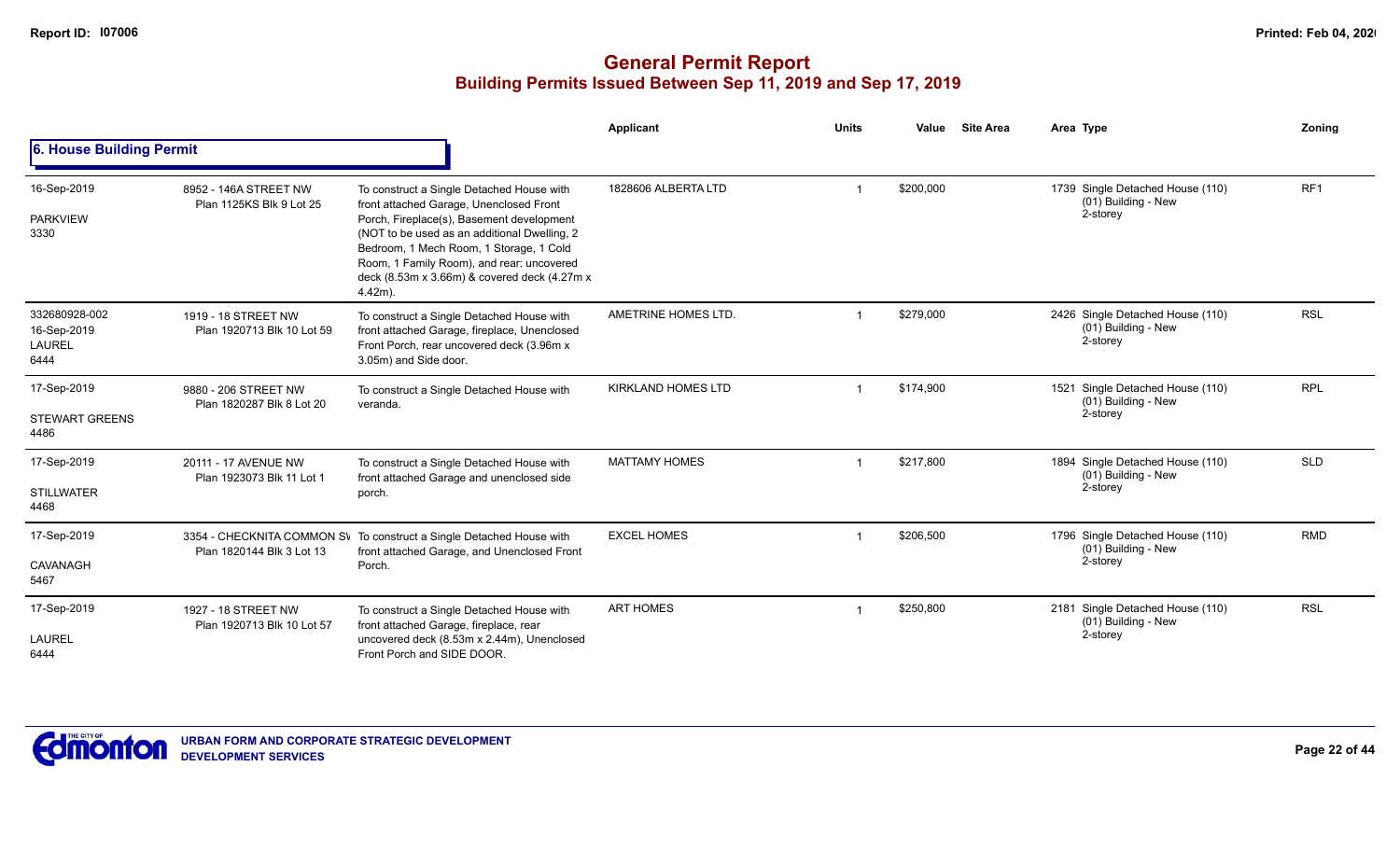|                                   |                                                          |                                                                                                                                                                                                                                                                | Applicant                     | <b>Units</b>   | Value     | <b>Site Area</b> | Area Type                                               | <b>Zoning</b> |
|-----------------------------------|----------------------------------------------------------|----------------------------------------------------------------------------------------------------------------------------------------------------------------------------------------------------------------------------------------------------------------|-------------------------------|----------------|-----------|------------------|---------------------------------------------------------|---------------|
| 6. House Building Permit          |                                                          |                                                                                                                                                                                                                                                                |                               |                |           |                  |                                                         |               |
| 17-Sep-2019                       | 6085 - KING LANDING SW<br>Plan 1723517 Blk 4 Lot 8       | To construct a Single Detached House with<br>front attached Garage and Unenclosed Front                                                                                                                                                                        | <b>EXCEL HOMES</b>            |                | \$232,600 |                  | 2023 Single Detached House (110)<br>(01) Building - New | RSL, RSL      |
| <b>KESWICK AREA</b><br>5576       |                                                          | Porch.                                                                                                                                                                                                                                                         |                               |                |           |                  | 2-storey                                                |               |
| 17-Sep-2019                       | 1677 - GRAYDON HILL LINK SW<br>Plan 1723470 Blk 8 Lot 17 | To construct a Single Detached House with<br>Unenclosed Front Porch and Side Door.                                                                                                                                                                             | LANDMARK LEGACY HOMES INC     |                | \$156,600 |                  | 1362 Single Detached House (110)<br>(01) Building - New | GHLD          |
| <b>GRAYDON HILL</b><br>5468       |                                                          |                                                                                                                                                                                                                                                                |                               |                |           |                  | 2-storey                                                |               |
| 17-Sep-2019                       | 2056 - 159 STREET SW                                     | To construct a Single Detached House with<br>Unenclosed Front Porch and fireplace.                                                                                                                                                                             | MORRISON HOMES (EDMONTON) LTD |                | \$174,900 |                  | 1521 Single Detached House (110)<br>(01) Building - New | <b>RPL</b>    |
| <b>GLENRIDDING RAVINE</b><br>5579 | Plan 1823043 Blk 17 Lot 26                               |                                                                                                                                                                                                                                                                |                               |                |           |                  | 2-storey                                                |               |
| 17-Sep-2019                       | 1632 - 202 STREET NW<br>Plan 1923073 Blk 11 Lot 16       | To construct a Single Detached House with                                                                                                                                                                                                                      | Mattamy Homes                 |                | \$216,500 |                  | 1883 Single Detached House (110)<br>(01) Building - New | <b>SLD</b>    |
| <b>STILLWATER</b><br>4468         |                                                          | front attached Garage and unenclosed side<br>porch.                                                                                                                                                                                                            |                               |                |           | 2-storey         |                                                         |               |
| 17-Sep-2019                       | 6517 - 167A AVENUE NW<br>Plan 1822753 Blk 11 Lot 33      | To construct a Semi-detached House with front<br>attached Garages, verandas, and rear                                                                                                                                                                          | NEEL'S CUSTOM HOMES LTD       | $\overline{2}$ | \$352,700 |                  | 3067 Semi-Detached House (210)<br>(01) Building - New   | <b>RMD</b>    |
| <b>MCCONACHIE AREA</b><br>2521    | 6519 - 167A AVENUE NW<br>Plan 1822753 Blk 11 Lot 34      | uncovered decks (both Lots - 3.05m x 3.05m).                                                                                                                                                                                                                   |                               |                |           |                  | 2-storey                                                |               |
| 17-Sep-2019                       | 443 - EDGEMONT ROAD NW<br>Plan 1820200 Blk 26 Lot 117    | To construct a Single Detached House with                                                                                                                                                                                                                      | <b>AUGUSTA FINE HOMES</b>     |                | \$194,500 |                  | 1691 Single Detached House (110)<br>(01) Building - New | <b>RSL</b>    |
| <b>EDGEMONT</b><br>4462           |                                                          | front attached Garage, Unenclosed Front<br>Porch, rear covered deck (5.69m x 3.66m),<br>fireplace, walkout Basement and Basement<br>development (NOT to be used as an additional<br>Dwelling, 2 Bedrooms, 1 Bathroom, 1 Rec Area<br>1 Mech Room, 1 Flex Room). |                               |                |           |                  | 2-storey                                                |               |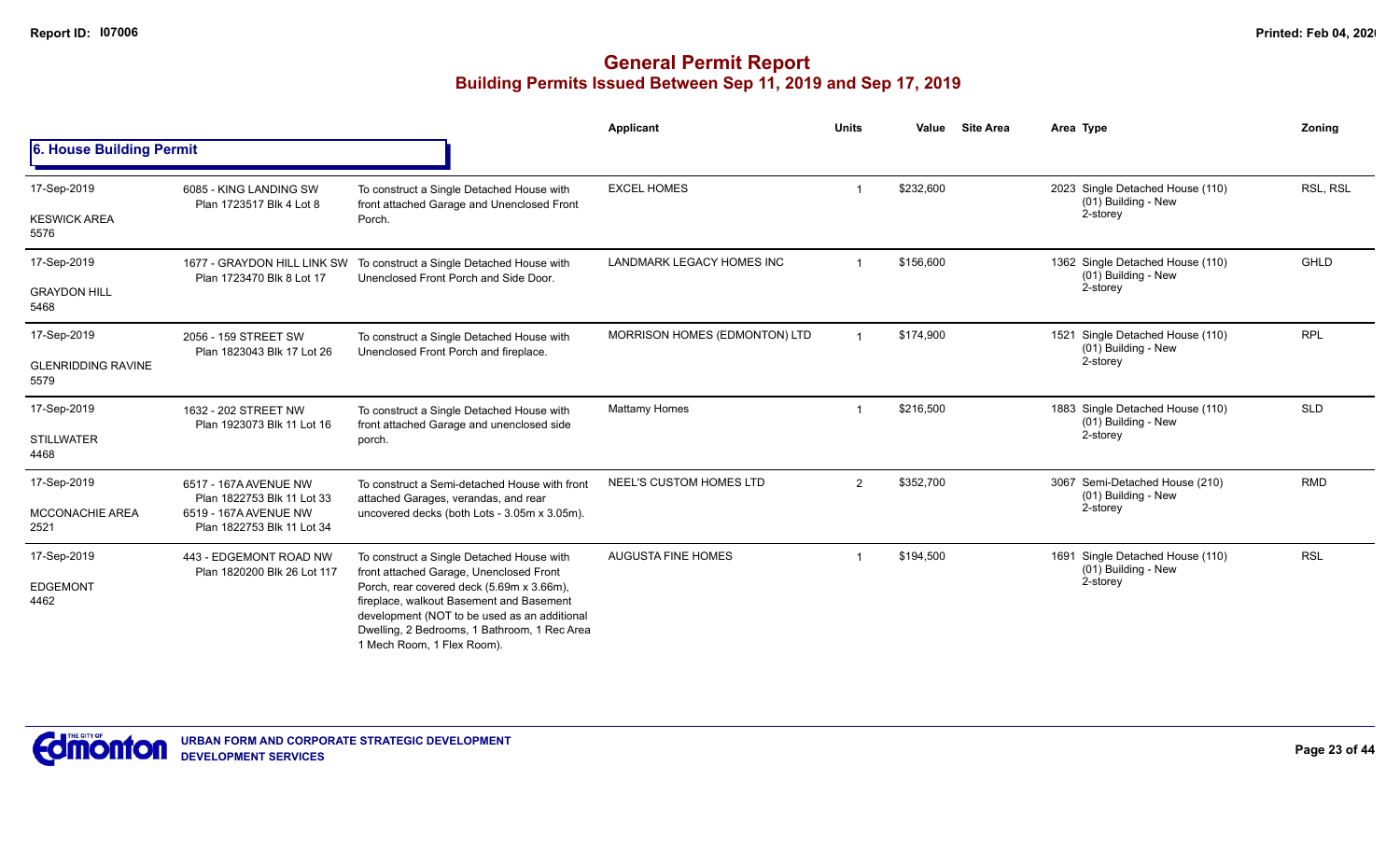|                                            |                                                      |                                                                                                                                                    | Applicant                     | <b>Units</b>   | Value<br><b>Site Area</b> | Area Type                                                           | Zoning          |
|--------------------------------------------|------------------------------------------------------|----------------------------------------------------------------------------------------------------------------------------------------------------|-------------------------------|----------------|---------------------------|---------------------------------------------------------------------|-----------------|
| 6. House Building Permit                   |                                                      |                                                                                                                                                    |                               |                |                           |                                                                     |                 |
| 17-Sep-2019<br>SECORD<br>4487              | 9932 - 223 STREET NW<br>Plan 1820330 Blk 23 Lot 129  | Single Detached House with front attached<br>Garage and Unenclosed Front Porch.                                                                    | <b>CAMERON HOMES INC</b>      |                | \$218,300                 | 1898 Single Detached House (110)<br>(01) Building - New<br>2-storey | <b>RMD</b>      |
| 17-Sep-2019<br><b>BONNIE DOON</b><br>6040  | 9306 - 94 STREET NW<br>Plan 8701S Blk 5 Lot 35       | To construct a Single Detached House, front<br>porch, Basement development (NOT to be used<br>as an additional dwelling)                           | TIMBER HAUS DEVELOPMENTS      | $\overline{1}$ | \$207,700                 | 1806 Single Detached House (110)<br>(01) Building - New<br>2-storey | RF3             |
| 17-Sep-2019<br>LAUREL<br>6444              | 1709 - 25A STREET NW<br>Plan 1722382 Blk 9 Lot 112   | To construct a Single Detached House with rear<br>uncovered deck (2.13m x 2.13m) Unenclosed<br>Front Porch.                                        | <b>ART HOMES</b>              |                | \$179,400                 | 1560 Single Detached House (110)<br>(01) Building - New<br>2-storey | DC <sub>1</sub> |
| 17-Sep-2019<br><b>GLENORA</b><br>3200      | 10326 - 132 STREET NW<br>Plan 2803AF Blk 89 Lot 3    | To construct a two-Storey Garden Suite (1<br>bedroom, 1 bathroom, mechanical room), and to<br>demolish an Accessory building (detached<br>Garage). | N/A                           | $\mathbf 1$    | \$77,300                  | 672 Garden Suite (110)<br>(01) Building - New<br>2-storey           | RF <sub>1</sub> |
| 17-Sep-2019<br><b>KESWICK AREA</b><br>5576 | 6083 - KING LANDING SW<br>Plan 1723517 Blk 4 Lot 9   | To construct a Single Detached House with<br>front attached Garage and Unenclosed Front<br>Porch.                                                  | <b>EXCEL HOMES</b>            |                | \$233,200                 | 2028 Single Detached House (110)<br>(01) Building - New<br>2-storey | <b>RSL</b>      |
| <b>Home Improvement Permit</b>             |                                                      |                                                                                                                                                    |                               |                |                           |                                                                     |                 |
| 16-Sep-2019<br>WESTMOUNT<br>3440           | 10917 - 127 STREET NW<br>Plan 1823135 Blk 60 Lot 20A | To construct an Accessory Building (detached<br>Garage (5.79m x 6.6m)).                                                                            | OMNI HOMES MASTER BUILDER LTD | $\mathbf{0}$   | \$6,100                   | 38 Detached Garage (010)<br>(01) Building - New                     | RF <sub>3</sub> |

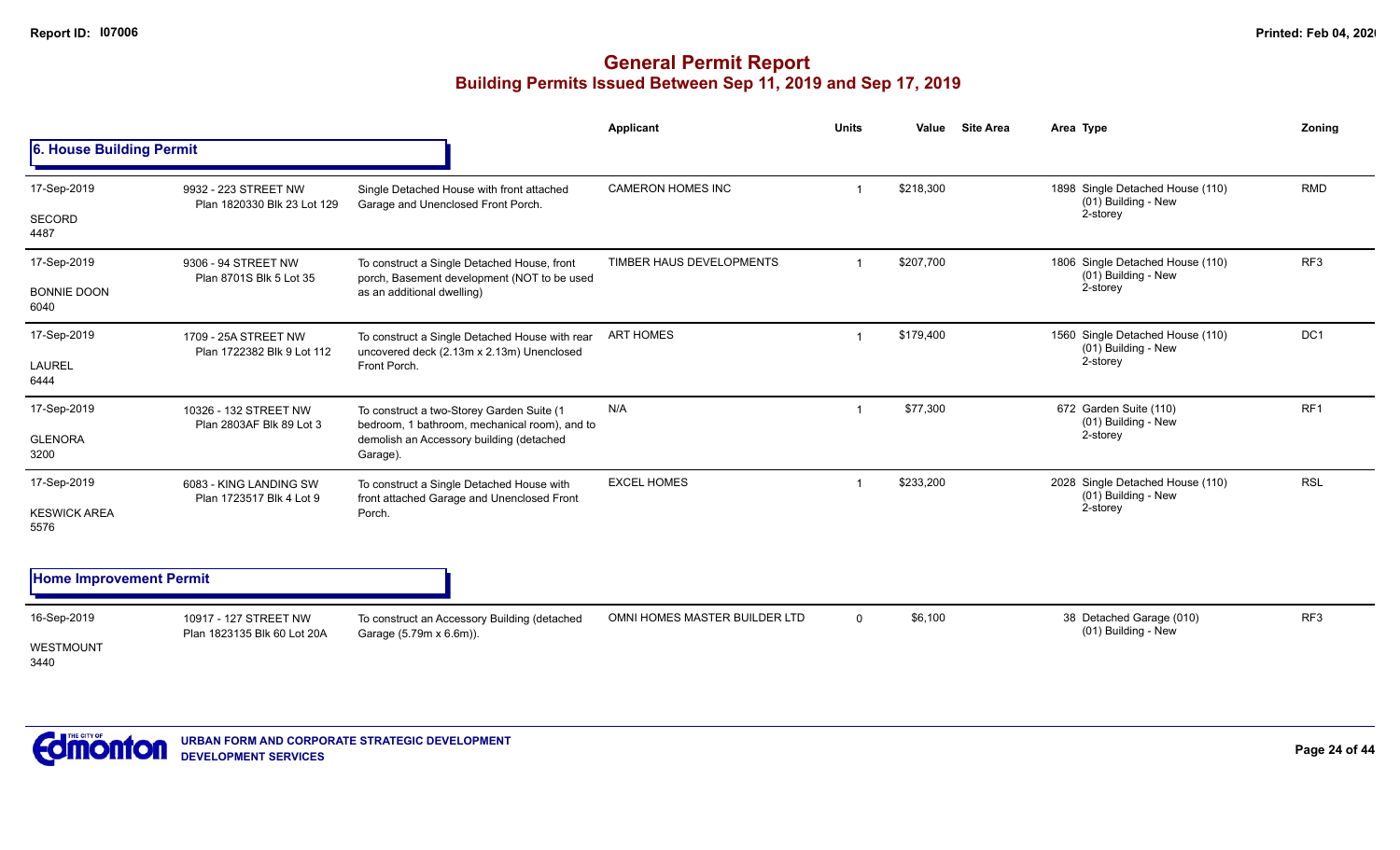|                                 |                                                     |                                                                                                                                                                            | <b>Applicant</b>        | <b>Units</b> | Value    | <b>Site Area</b> | Area Type                                                         | Zoning          |
|---------------------------------|-----------------------------------------------------|----------------------------------------------------------------------------------------------------------------------------------------------------------------------------|-------------------------|--------------|----------|------------------|-------------------------------------------------------------------|-----------------|
| <b>Home Improvement Permit</b>  |                                                     |                                                                                                                                                                            |                         |              |          |                  |                                                                   |                 |
| 13-Sep-2019                     | 10155 - 84 STREET NW<br>Plan 1822799 Blk 57 Lot 10A | To construct an Accessory Building (detached<br>Garage (5.79m x 6.25m)).                                                                                                   | <b>LAUNCH HOMES INC</b> | $\mathbf 0$  | \$5,800  |                  | 36 Detached Garage (010)<br>(01) Building - New                   | RF <sub>3</sub> |
| <b>FOREST HEIGHTS</b><br>6230   |                                                     |                                                                                                                                                                            |                         |              |          |                  |                                                                   |                 |
| 16-Sep-2019                     | 10526 - 85 AVENUE NW<br>Plan 8036ET Blk 99 Lot C    | To demolish a House and detached Garage.                                                                                                                                   | <b>ASHTON HOMES LTD</b> | $\mathbf 0$  | \$3,300  |                  | Detached Garage(010)<br>(99) Demolition                           | RF4             |
| <b>STRATHCONA</b><br>5480       |                                                     |                                                                                                                                                                            |                         |              |          |                  |                                                                   |                 |
| 16-Sep-2019                     | 10526 - 85 AVENUE NW<br>Plan 8036ET Blk 99 Lot C    | To demolish a House and detached Garage.                                                                                                                                   | <b>ASHTON HOMES LTD</b> | $-1$         | \$6,400  |                  | Single Detached House (110)<br>(99) Demolition                    | RF4             |
| <b>STRATHCONA</b><br>5480       |                                                     |                                                                                                                                                                            |                         |              |          |                  |                                                                   |                 |
| 13-Sep-2019                     | 9818 - 74 AVENUE NW<br>Plan 1921687 Blk 4 Lot 44    | To construct an Accessory Building (mutual<br>detached Garage, 11.88m x 6.10m).                                                                                            | NORCAP INVESTMENTS LTD. | $\mathbf 0$  | \$11,700 |                  | 72 Detached Garage (010)<br>(01) Building - New                   | RF3             |
| <b>RITCHIE</b><br>6610          |                                                     |                                                                                                                                                                            |                         |              |          |                  |                                                                   |                 |
| 16-Sep-2019                     | 10917 - 80 AVENUE NW<br>Plan I23 Blk 140 Lot 32     | To construct an Accessory Building (detached<br>Garage (7.32m x 6.55m)).                                                                                                   | 1261902 AB LTD.         | $\mathbf 0$  | \$7,700  |                  | 48 Detached Garage (010)<br>(01) Building - New                   | RA7             |
| <b>GARNEAU</b><br>5200          |                                                     |                                                                                                                                                                            |                         |              |          |                  |                                                                   |                 |
| 13-Sep-2019                     | 7207 - 81 AVENUE NW<br>Plan 5107HW Blk 19 Lot 18    | To develop exterior alterations to a Single<br>Detached House (new rear door and stairs),                                                                                  | N/A                     |              | \$35,000 |                  | Single Detached House (110)<br>(07) Add Suites to Single Dwelling | RF <sub>3</sub> |
| <b>KING EDWARD PARK</b><br>6360 |                                                     | and to develop a Secondary Suite in the<br>Basement (existing without permits).<br>(3 Bedrooms, 1 Washroom, 1 Living room, 1<br>Laundry, 1 Hallway, and 1 Mechanical room) |                         |              |          |                  |                                                                   |                 |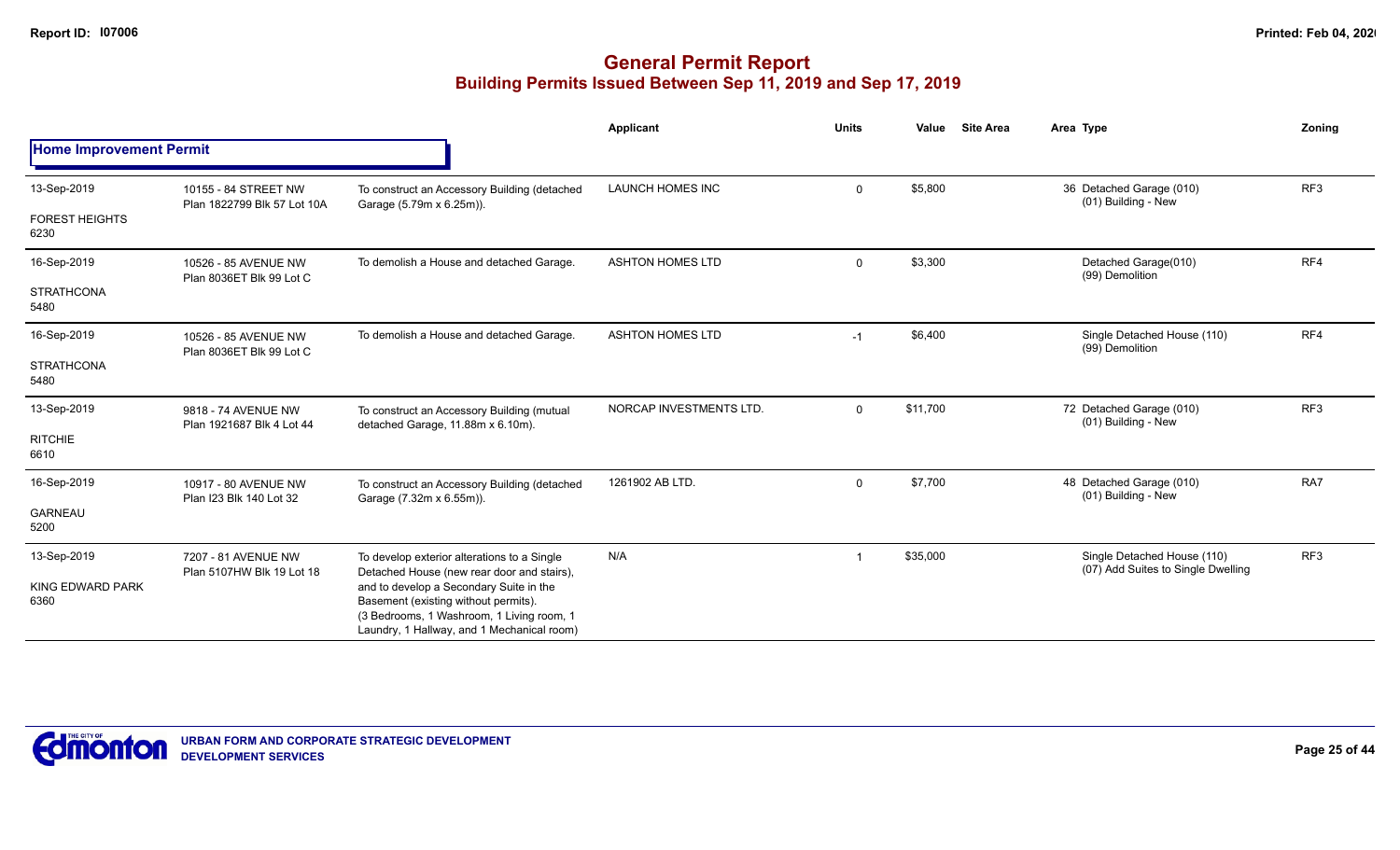|                                                 |                                                      |                                                                                                                                                                                                                                                                                                                                                                                               | <b>Applicant</b>          | <b>Units</b> | Value    | <b>Site Area</b><br>Area Type                                         | Zoning          |
|-------------------------------------------------|------------------------------------------------------|-----------------------------------------------------------------------------------------------------------------------------------------------------------------------------------------------------------------------------------------------------------------------------------------------------------------------------------------------------------------------------------------------|---------------------------|--------------|----------|-----------------------------------------------------------------------|-----------------|
| <b>Home Improvement Permit</b>                  |                                                      |                                                                                                                                                                                                                                                                                                                                                                                               |                           |              |          |                                                                       |                 |
| 13-Sep-2019<br>KING EDWARD PARK<br>6360         | 7207 - 81 AVENUE NW<br>Plan 5107HW Blk 19 Lot 18     | To develop exterior alterations to a Single<br>Detached House (new rear door and stairs),<br>and to develop a Secondary Suite in the<br>Basement (existing without permits).<br>(3 Bedrooms, 1 Washroom, 1 Living room, 1<br>Laundry, 1 Hallway, and 1 Mechanical room)                                                                                                                       | N/A                       | 0            |          | Single Detached House (110)<br>(03) Exterior Alterations              | RF3             |
| 16-Sep-2019<br><b>ALLARD</b><br>5458            | 1350 - ADAMSON DRIVE SW<br>Plan 1520863 Blk 20 Lot 4 | To develop a Secondary Suite and partial<br>basement development in the Basement of a<br>Single Detached House and to construct<br>exterior alterations (a rear exterior stairway to<br>the basement, and new bedroom basement<br>window 48"x24")<br>Suite layout: (2) bedrooms, (1) bathrooms,<br>kitchen<br>Main dwelling basement layout: 1 bedroom, 1<br>bathroom, common mechanical room | N/A                       |              | \$25,000 | 122 Single Detached House (110)<br>(07) Add Suites to Single Dwelling | <b>RSL</b>      |
| 12-Sep-2019<br><b>WINDSOR PARK</b><br>5580      | 8730 - 119 STREET NW<br>Plan 1621HW Blk 8 Lot 19     | To demolish a Single Detached House and<br>Accessory building (detached Garage).                                                                                                                                                                                                                                                                                                              | <b>EVERFOR STUDIO LTD</b> | $\Omega$     | \$3,400  | Detached Garage(010)<br>(99) Demolition                               | RF <sub>1</sub> |
| 12-Sep-2019<br><b>WINDSOR PARK</b><br>5580      | 8730 - 119 STREET NW<br>Plan 1621HW Blk 8 Lot 19     | To demolish a Single Detached House and<br>Accessory building (detached Garage).                                                                                                                                                                                                                                                                                                              | <b>EVERFOR STUDIO LTD</b> | $\Omega$     | \$6,500  | Single Detached House (110)<br>(99) Demolition                        | RF <sub>1</sub> |
| 16-Sep-2019<br><b>HAWKS RIDGE</b><br>4473       | Plan 1525742 Blk 11 Lot 16                           | 1265 - PEREGRINE TERRACE N To construct a rear uncovered deck (4.88m x<br>8.83m @ 3.05m in Height).                                                                                                                                                                                                                                                                                           | N/A                       | $\mathbf 0$  | \$3,700  | 15 Single Detached House (110)<br>(03) Deck Attached                  | <b>RSL</b>      |
| 12-Sep-2019<br><b>GRANDVIEW HEIGHTS</b><br>5210 | 6220 - 127 STREET NW<br>Plan 600MC Blk 7 Lot 14      | To demolish a Single Detached House and<br>detached Garage.                                                                                                                                                                                                                                                                                                                                   | N/A                       | $\mathbf 0$  | \$3,400  | Detached Garage(010)<br>(99) Demolition                               | RF <sub>1</sub> |

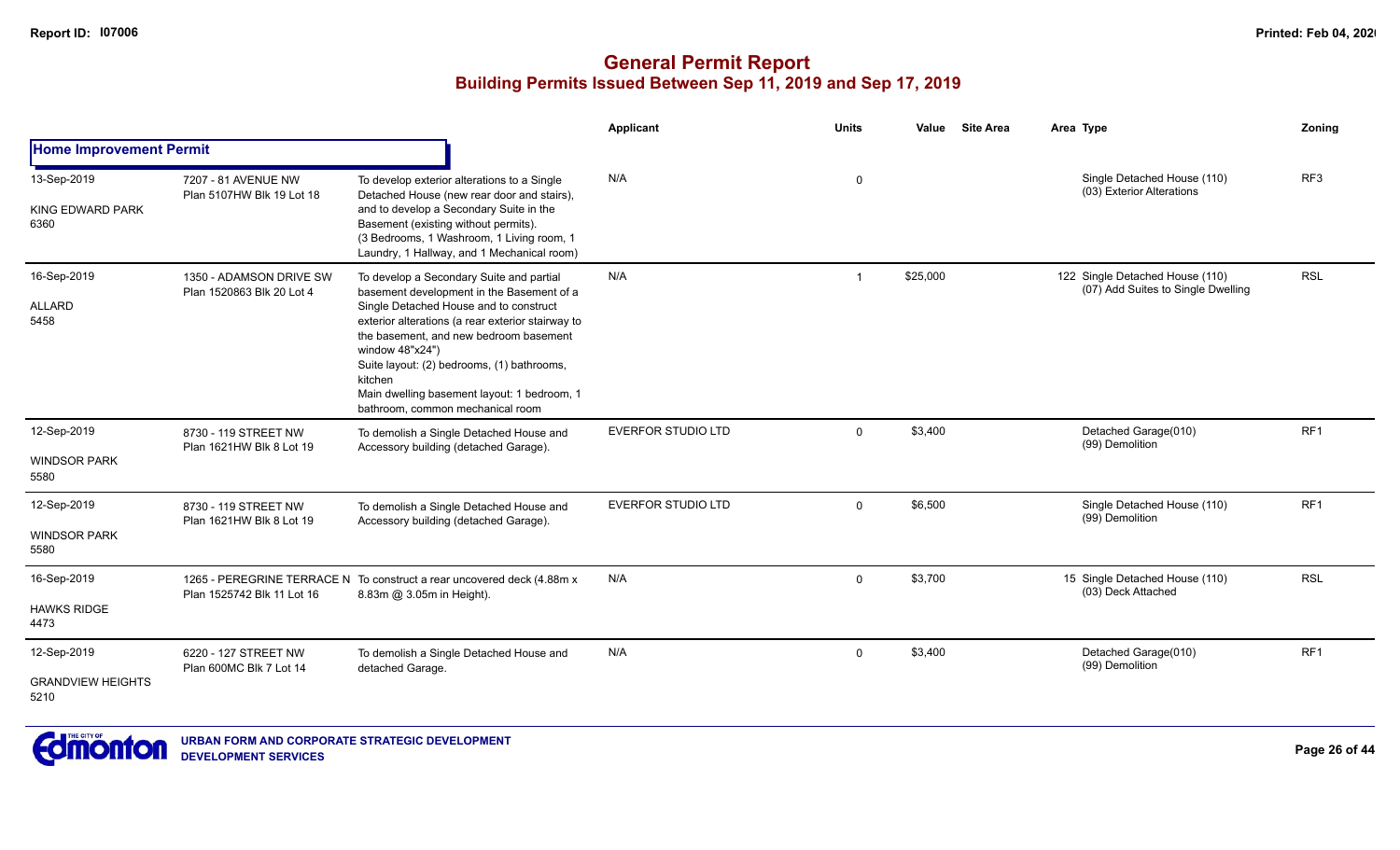|                                                                                                                                                                                                                                                                                                                                                                                                                                                                                                                                                                                                                                                                                                                                                                                                                                                                                                                                                                                                                                                                                                                                                                                                                                                                                                                                                                                                                                                                                                                                                                                                                                                                                    |                                                   |                                                                                    | Applicant                                             | <b>Units</b> | Value     | <b>Site Area</b> | Area Type                                    | Zonina               |
|------------------------------------------------------------------------------------------------------------------------------------------------------------------------------------------------------------------------------------------------------------------------------------------------------------------------------------------------------------------------------------------------------------------------------------------------------------------------------------------------------------------------------------------------------------------------------------------------------------------------------------------------------------------------------------------------------------------------------------------------------------------------------------------------------------------------------------------------------------------------------------------------------------------------------------------------------------------------------------------------------------------------------------------------------------------------------------------------------------------------------------------------------------------------------------------------------------------------------------------------------------------------------------------------------------------------------------------------------------------------------------------------------------------------------------------------------------------------------------------------------------------------------------------------------------------------------------------------------------------------------------------------------------------------------------|---------------------------------------------------|------------------------------------------------------------------------------------|-------------------------------------------------------|--------------|-----------|------------------|----------------------------------------------|----------------------|
| <b>Home Improvement Permit</b><br>RF <sub>1</sub><br>N/A<br>12-Sep-2019<br>\$6,500<br>Single Detached House (110)<br>6220 - 127 STREET NW<br>To demolish a Single Detached House and<br>$-1$<br>(99) Demolition<br>Plan 600MC Blk 7 Lot 14<br>detached Garage.<br><b>GRANDVIEW HEIGHTS</b><br>5210<br><b>CRANSTON CRAFSTMAN LTD.</b><br>\$19,800<br>123 Detached Garage (010)<br>13-Sep-2019<br>5092 - CHAPPELLE ROAD SW<br>$\Omega$<br>To construct an Accessory Building 3 mutual<br>(01) Building - New<br>Plan 1820099 Blk 30 Lot 1<br>detached Garages (18.29 m x 6.71 m).<br><b>CHAPPELLE AREA</b><br>5462<br>RF <sub>1</sub><br>N/A<br>\$7,900<br>49 Detached Garage (010)<br>12-Sep-2019<br>$\Omega$<br>8 - ALEXANDER CIRCLE NW<br>To construct an Accessory Building (detached<br>(01) Building - New<br>Plan 2803AF Blk 115 Lot 8<br>Garage 7.32m x 6.71) and to demolish an<br>Accessory building (detached Garage 5.54m x<br><b>GLENORA</b><br>3200<br>$5.51m$ ).<br>Detached Garage(010)<br>RF <sub>1</sub><br>12-Sep-2019<br>N/A<br>\$3,400<br>8 - ALEXANDER CIRCLE NW<br>To construct an Accessory Building (detached<br>$\Omega$<br>(99) Demolition<br>Garage 7.32m x 6.71) and to demolish an<br>Plan 2803AF Blk 115 Lot 8<br><b>GLENORA</b><br>Accessory building (detached Garage 5.54m x<br>3200<br>$5.51m$ ).<br>\$2,300<br>RF <sub>1</sub><br>17-Sep-2019<br>N/A<br>9 Single Detached House (110)<br>9555 - 92 STREET NW<br>To construct front and rear uncovered decks to<br>$\Omega$<br>(03) Deck Attached<br>Plan 8296ET Blk 4 Lot 14<br>a Single Detached House (front deck, 4.42m x<br><b>STRATHEARN</b><br>2.03m @ 0.81m in Height; rear deck, 2.92m x |                                                   |                                                                                    |                                                       |              |           |                  |                                              |                      |
|                                                                                                                                                                                                                                                                                                                                                                                                                                                                                                                                                                                                                                                                                                                                                                                                                                                                                                                                                                                                                                                                                                                                                                                                                                                                                                                                                                                                                                                                                                                                                                                                                                                                                    |                                                   |                                                                                    |                                                       |              |           |                  |                                              |                      |
|                                                                                                                                                                                                                                                                                                                                                                                                                                                                                                                                                                                                                                                                                                                                                                                                                                                                                                                                                                                                                                                                                                                                                                                                                                                                                                                                                                                                                                                                                                                                                                                                                                                                                    |                                                   |                                                                                    |                                                       |              |           |                  |                                              |                      |
|                                                                                                                                                                                                                                                                                                                                                                                                                                                                                                                                                                                                                                                                                                                                                                                                                                                                                                                                                                                                                                                                                                                                                                                                                                                                                                                                                                                                                                                                                                                                                                                                                                                                                    |                                                   |                                                                                    |                                                       |              |           |                  |                                              | <b>RF5, RF5, RF5</b> |
|                                                                                                                                                                                                                                                                                                                                                                                                                                                                                                                                                                                                                                                                                                                                                                                                                                                                                                                                                                                                                                                                                                                                                                                                                                                                                                                                                                                                                                                                                                                                                                                                                                                                                    |                                                   |                                                                                    |                                                       |              |           |                  |                                              |                      |
|                                                                                                                                                                                                                                                                                                                                                                                                                                                                                                                                                                                                                                                                                                                                                                                                                                                                                                                                                                                                                                                                                                                                                                                                                                                                                                                                                                                                                                                                                                                                                                                                                                                                                    |                                                   |                                                                                    |                                                       |              |           |                  |                                              |                      |
|                                                                                                                                                                                                                                                                                                                                                                                                                                                                                                                                                                                                                                                                                                                                                                                                                                                                                                                                                                                                                                                                                                                                                                                                                                                                                                                                                                                                                                                                                                                                                                                                                                                                                    |                                                   |                                                                                    |                                                       |              |           |                  |                                              |                      |
|                                                                                                                                                                                                                                                                                                                                                                                                                                                                                                                                                                                                                                                                                                                                                                                                                                                                                                                                                                                                                                                                                                                                                                                                                                                                                                                                                                                                                                                                                                                                                                                                                                                                                    |                                                   |                                                                                    |                                                       |              |           |                  |                                              |                      |
|                                                                                                                                                                                                                                                                                                                                                                                                                                                                                                                                                                                                                                                                                                                                                                                                                                                                                                                                                                                                                                                                                                                                                                                                                                                                                                                                                                                                                                                                                                                                                                                                                                                                                    |                                                   |                                                                                    |                                                       |              |           |                  |                                              |                      |
|                                                                                                                                                                                                                                                                                                                                                                                                                                                                                                                                                                                                                                                                                                                                                                                                                                                                                                                                                                                                                                                                                                                                                                                                                                                                                                                                                                                                                                                                                                                                                                                                                                                                                    |                                                   |                                                                                    |                                                       |              |           |                  |                                              |                      |
| 6710                                                                                                                                                                                                                                                                                                                                                                                                                                                                                                                                                                                                                                                                                                                                                                                                                                                                                                                                                                                                                                                                                                                                                                                                                                                                                                                                                                                                                                                                                                                                                                                                                                                                               |                                                   | 8.55m @ 0.81m in Height).                                                          |                                                       |              |           |                  |                                              |                      |
| 12-Sep-2019                                                                                                                                                                                                                                                                                                                                                                                                                                                                                                                                                                                                                                                                                                                                                                                                                                                                                                                                                                                                                                                                                                                                                                                                                                                                                                                                                                                                                                                                                                                                                                                                                                                                        | 9544 - 145 STREET NW<br>Plan 6334HW Blk 86 Lot 23 | To construct a rear addition to a Single<br>Detached House (1 bedroom and mudroom, | <b>INNOVATION PLUS DEVELOPMENTS</b><br><b>LIMITED</b> | $\Omega$     | \$185,000 |                  | Single Detached House (110)<br>(02) Addition | RF <sub>1</sub>      |
| <b>CRESTWOOD</b><br>3140                                                                                                                                                                                                                                                                                                                                                                                                                                                                                                                                                                                                                                                                                                                                                                                                                                                                                                                                                                                                                                                                                                                                                                                                                                                                                                                                                                                                                                                                                                                                                                                                                                                           |                                                   | 5.49m x 3.05m; kitchen extension 6.10m x<br>1.22m on main floor).                  |                                                       |              |           |                  |                                              |                      |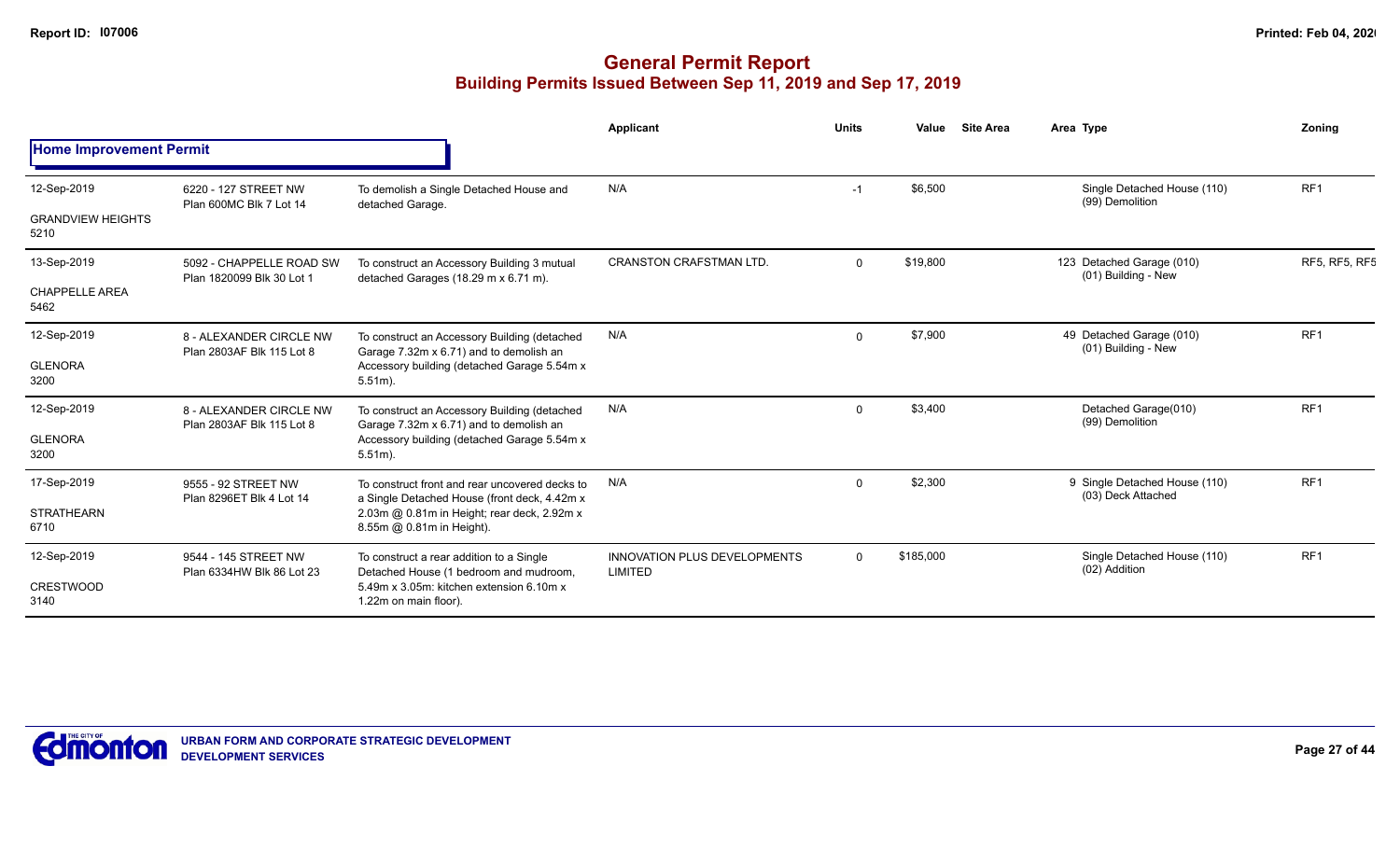|                                               |                                                         |                                                                                                                                                                                                                                                                                                      | Applicant           | <b>Units</b> | Value    | <b>Site Area</b> | Area Type                                                       | <b>Zoning</b>   |
|-----------------------------------------------|---------------------------------------------------------|------------------------------------------------------------------------------------------------------------------------------------------------------------------------------------------------------------------------------------------------------------------------------------------------------|---------------------|--------------|----------|------------------|-----------------------------------------------------------------|-----------------|
| <b>Home Improvement Permit</b>                |                                                         |                                                                                                                                                                                                                                                                                                      |                     |              |          |                  |                                                                 |                 |
| 13-Sep-2019<br><b>MAGRATH HEIGHTS</b><br>5476 | 605 - MAGRATH VIEW NW<br>Plan 0625758 Blk 1 Lot 118     | To construct exterior alterations, an addition<br>and an Accessory structure to a Single<br>Detached House (pergola on rear deck, 2.74m x<br>0.83m, covered area 1.95m x 6.62m (dog run -<br>No Building Permit Required), and freestanding<br>pergola, 3.61m x 3.17m), existing without<br>permits. | N/A                 | 0            | \$0      |                  | 11 Pergola<br>(01) Building - New                               | <b>RSL</b>      |
| 13-Sep-2019<br><b>MAGRATH HEIGHTS</b><br>5476 | 605 - MAGRATH VIEW NW<br>Plan 0625758 Blk 1 Lot 118     | To construct exterior alterations, an addition<br>and an Accessory structure to a Single<br>Detached House (pergola on rear deck, 2.74m x<br>0.83m, covered area 1.95m x 6.62m (dog run -<br>No Building Permit Required), and freestanding<br>pergola, 3.61m x 3.17m), existing without<br>permits. | N/A                 | $\Omega$     |          |                  | Single Detached House (110)<br>(02) Addition                    | <b>RSL</b>      |
| 13-Sep-2019<br><b>MAGRATH HEIGHTS</b><br>5476 | 605 - MAGRATH VIEW NW<br>Plan 0625758 Blk 1 Lot 118     | To construct exterior alterations, an addition<br>and an Accessory structure to a Single<br>Detached House (pergola on rear deck, 2.74m x<br>0.83m, covered area 1.95m x 6.62m (dog run -<br>No Building Permit Required), and freestanding<br>pergola, 3.61m x 3.17m), existing without<br>permits. | N/A                 | $\mathbf 0$  |          |                  | Single Detached House (110)<br>(03) Exterior Alterations        | <b>RSL</b>      |
| 13-Sep-2019<br><b>MAGRATH HEIGHTS</b><br>5476 | 605 - MAGRATH VIEW NW<br>Plan 0625758 Blk 1 Lot 118     | To construct exterior alterations, an addition<br>and an Accessory structure to a Single<br>Detached House (pergola on rear deck, 2.74m x<br>0.83m, covered area 1.95m x 6.62m (dog run -<br>No Building Permit Required), and freestanding<br>pergola, 3.61m x 3.17m), existing without<br>permits. | N/A                 | 0            |          |                  | Single Detached House (110)<br>(03) Exterior Alterations        | <b>RSL</b>      |
| 12-Sep-2019<br><b>PARKDALE</b><br>1160        | BSMT2, 11722 - 86 STREET NW<br>Plan RN43B Blk 89 Lot 24 | To develop a Secondary Suite in the Basement<br>of a Semi Detached House (New Suite). (1<br>Bedroom, 1 Bathroom, Kitchen, Living, Laundry,<br>Elec. Rm, Mech. Rm).                                                                                                                                   | 2052598 ALBERTA INC |              | \$10,000 |                  | Semi-Detached House (210)<br>(07) Add Suites to Single Dwelling | RF <sub>3</sub> |

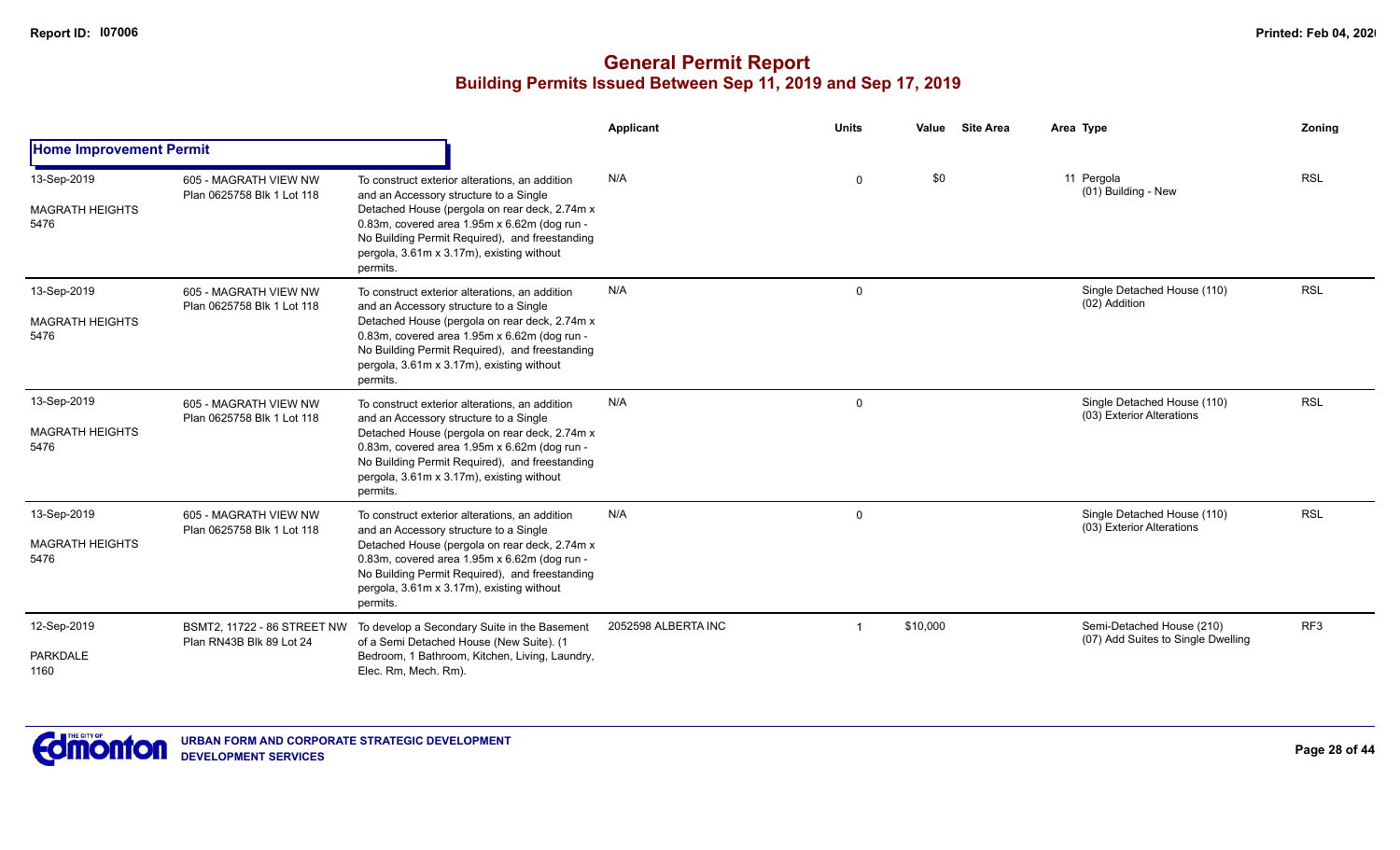|                                |                                                     |                                                                                                                                                                                                       | <b>Applicant</b>                               | <b>Units</b>   | Value    | <b>Site Area</b> | Area Type                                                         | Zoning          |
|--------------------------------|-----------------------------------------------------|-------------------------------------------------------------------------------------------------------------------------------------------------------------------------------------------------------|------------------------------------------------|----------------|----------|------------------|-------------------------------------------------------------------|-----------------|
| <b>Home Improvement Permit</b> |                                                     |                                                                                                                                                                                                       |                                                |                |          |                  |                                                                   |                 |
| 16-Sep-2019                    | 8512 - 218 STREET NW<br>Plan 1324177 Blk 4 Lot 24   | To develop a Secondary Suite in the Basement<br>of a Single Detached House (New Suite).                                                                                                               | N/A                                            | 1              | \$40,000 |                  | Single Detached House (110)<br>(07) Add Suites to Single Dwelling | <b>RSL</b>      |
| <b>ROSENTHAL</b><br>4750       |                                                     |                                                                                                                                                                                                       |                                                |                |          |                  |                                                                   |                 |
| 16-Sep-2019                    | 7711 - 111 STREET NW<br>Plan 2730AO Blk 13 Lots 6-7 | To demolish a Single Detached House.                                                                                                                                                                  | QUADRANT CONSTRUCTION                          | $-1$           | \$6,500  |                  | Single Detached House (110)<br>(99) Demolition                    | RF3             |
| <b>MCKERNAN</b><br>5290        |                                                     |                                                                                                                                                                                                       |                                                |                |          |                  |                                                                   |                 |
| 16-Sep-2019                    | 7745 - YORKE MEWS NW<br>Plan 1822441 Blk 2 Lot 6    | To construct an Accessory Building (mutual<br>detached Garage $(12.5 \text{ m} \times 6.71 \text{ m})$ ).                                                                                             | 1322387 ALBERTA INC. O/A VIKAS<br><b>HOMES</b> | $\mathbf{0}$   | \$13,500 |                  | 84 Detached Garage (010)<br>(01) Building - New                   | BRH, BRH        |
| <b>BLATCHFORD AREA</b><br>1111 |                                                     |                                                                                                                                                                                                       |                                                |                |          |                  |                                                                   |                 |
| 12-Sep-2019                    | 1608 - 19 STREET NW                                 | To construct an addition to a Single Detached<br>House (sunroom on existing deck, 4.57m x                                                                                                             | N/A                                            | $\mathbf{0}$   | \$7,000  |                  | Single Detached House (110)<br>(02) Addition                      | <b>RSL</b>      |
| <b>LAUREL</b><br>6444          | Plan 1620504 Blk 1 Lot 3                            | $3.05m$ ).                                                                                                                                                                                            |                                                |                |          |                  |                                                                   |                 |
| 17-Sep-2019                    | 3404 - 106 STREET NW<br>Plan 7620138 Blk 6 Lot 102  | To develop a Secondary Suite (Existing<br>Basement Suite) (3 Bedroom, 2 Bathroom,                                                                                                                     | PRO CONSULTING DESIGN & BUILD INC              | $\overline{1}$ | \$0      |                  | Single Detached House (110)<br>(07) Add Suites to Single Dwelling | RF <sub>1</sub> |
| <b>DUGGAN</b><br>5160          |                                                     | Kitchen, Living, Mech. Rm), and to construct<br>interior (main floor) and exterior alterations<br>(rear basement entrance), and a rear<br>uncovered deck (2.5m x 4.1m) to a Single<br>Detached House. |                                                |                |          |                  |                                                                   |                 |
| 17-Sep-2019                    | 3404 - 106 STREET NW<br>Plan 7620138 Blk 6 Lot 102  | To develop a Secondary Suite (Existing<br>Basement Suite) (3 Bedroom, 2 Bathroom,                                                                                                                     | PRO CONSULTING DESIGN & BUILD INC              | $\mathbf{0}$   |          |                  | Single Detached House (110)<br>(03) Exterior Alterations          | RF <sub>1</sub> |
| <b>DUGGAN</b><br>5160          |                                                     | Kitchen, Living, Mech. Rm), and to construct<br>interior (main floor) and exterior alterations<br>(rear basement entrance), and a rear<br>uncovered deck (2.5m x 4.1m) to a Single<br>Detached House. |                                                |                |          |                  |                                                                   |                 |

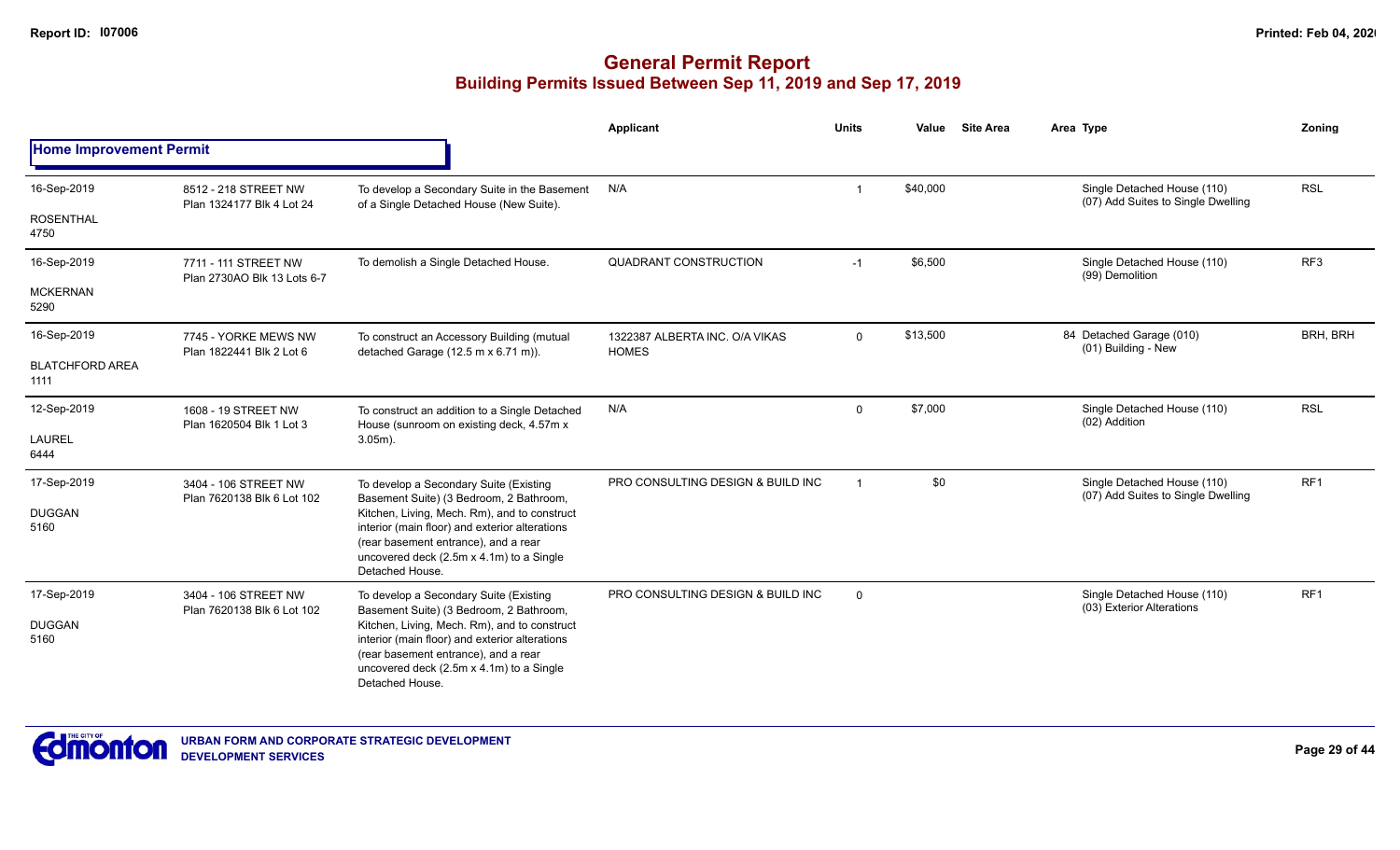|                                              |                                                                   |                                                                                                                                                                                                                                                                                                                                            | <b>Applicant</b>                  | <b>Units</b> | Value     | <b>Site Area</b> | Area Type                                                | Zoning          |
|----------------------------------------------|-------------------------------------------------------------------|--------------------------------------------------------------------------------------------------------------------------------------------------------------------------------------------------------------------------------------------------------------------------------------------------------------------------------------------|-----------------------------------|--------------|-----------|------------------|----------------------------------------------------------|-----------------|
| <b>Home Improvement Permit</b>               |                                                                   |                                                                                                                                                                                                                                                                                                                                            |                                   |              |           |                  |                                                          |                 |
| 17-Sep-2019<br><b>DUGGAN</b><br>5160         | 3404 - 106 STREET NW<br>Plan 7620138 Blk 6 Lot 102                | To develop a Secondary Suite (Existing<br>Basement Suite) (3 Bedroom, 2 Bathroom,<br>Kitchen, Living, Mech. Rm), and to construct<br>interior (main floor) and exterior alterations<br>(rear basement entrance), and a rear<br>uncovered deck (2.5m x 4.1m) to a Single<br>Detached House.                                                 | PRO CONSULTING DESIGN & BUILD INC | $\Omega$     |           |                  | Single Detached House (110)<br>(03) Interior Alterations | RF <sub>1</sub> |
| 17-Sep-2019<br><b>DUGGAN</b><br>5160         | 3404 - 106 STREET NW<br>Plan 7620138 Blk 6 Lot 102                | To develop a Secondary Suite (Existing<br>Basement Suite) (3 Bedroom, 2 Bathroom,<br>Kitchen, Living, Mech. Rm), and to construct<br>interior (main floor) and exterior alterations<br>(rear basement entrance), and a rear<br>uncovered deck (2.5m x 4.1m) to a Single<br>Detached House.                                                 | PRO CONSULTING DESIGN & BUILD INC | $\Omega$     | \$3,300   |                  | 13 Single Detached House (110)<br>(03) Deck Attached     | RF <sub>1</sub> |
| 16-Sep-2019<br><b>CHAPPELLE AREA</b><br>5462 | 5447 - CHAPPELLE ROAD SW<br>Plan 1420817 Blk 8 Lot 70             | To construct interior alterations to a Single<br>Detached House (Basement development, NOT<br>to be used as an additional Dwelling) - 1<br>Bedroom, 1 Bathroom, kitchen and laundry. NO<br>LOCKING DOORS, NOT A SUITE                                                                                                                      | N/A                               | $\Omega$     | \$32,000  |                  | Single Detached House (110)<br>(03) Interior Alterations | RF <sub>5</sub> |
| 11-Sep-2019<br><b>MAPLE RIDGE</b><br>6410    | 410 - OAK WOOD CRESCENT<br><b>NW</b><br>Plan 0725377 Blk 2 Lot 30 | To construct an Accessory Building to a mobile<br>home (side detached Garage, 3.66m x 9.14m).                                                                                                                                                                                                                                              | N/A                               | $\Omega$     | \$5,800   |                  | 36 Detached Garage (010)<br>(01) Building - New          | <b>RMH</b>      |
| 11-Sep-2019<br>WESTMOUNT<br>3440             | 10640 - 125 STREET NW<br>Plan RN22B Blk 44 Lot 13                 | To construct a 3rd-Storey side addition<br>(staircase, 1.52m x 2.62m), rear uncovered<br>deck (6.76m x 3.97m @ 0.91 in Height), and<br>exterior and interior alterations (replace<br>foundation, new windows and doors, and<br>Basement development, NOT to be used as an<br>additional Dwelling) to an existing Single<br>Detached House. | N/A                               | $\Omega$     | \$200,000 |                  | Single Detached House (110)<br>(02) Addition             | RF3             |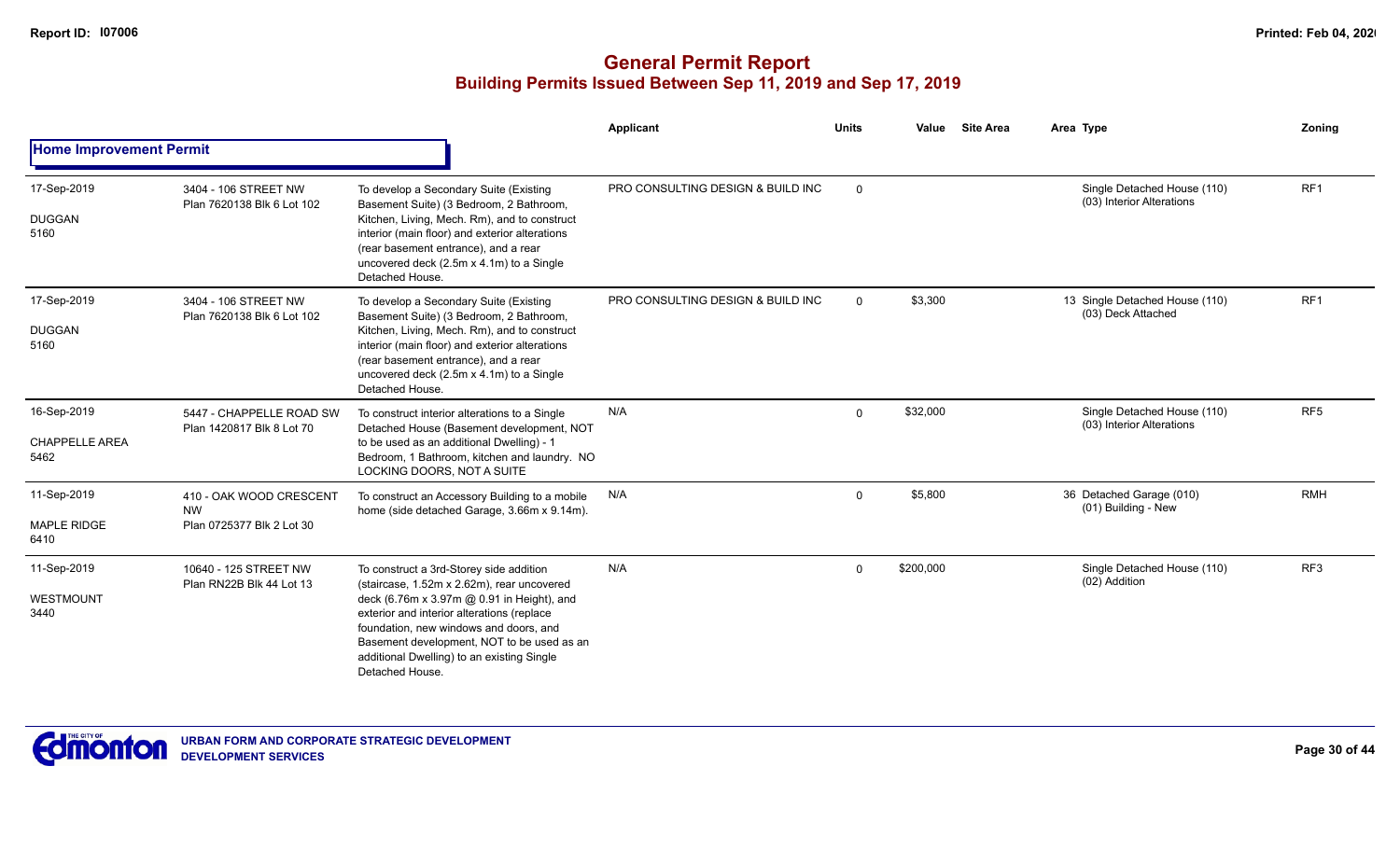|                                           |                                                     |                                                                                                                                                                                                                                                                                                                                            | <b>Applicant</b>         | <b>Units</b> | Value   | <b>Site Area</b> | Area Type                                                | Zonina          |
|-------------------------------------------|-----------------------------------------------------|--------------------------------------------------------------------------------------------------------------------------------------------------------------------------------------------------------------------------------------------------------------------------------------------------------------------------------------------|--------------------------|--------------|---------|------------------|----------------------------------------------------------|-----------------|
| <b>Home Improvement Permit</b>            |                                                     |                                                                                                                                                                                                                                                                                                                                            |                          |              |         |                  |                                                          |                 |
| 11-Sep-2019<br><b>WESTMOUNT</b><br>3440   | 10640 - 125 STREET NW<br>Plan RN22B Blk 44 Lot 13   | To construct a 3rd-Storey side addition<br>(staircase, 1.52m x 2.62m), rear uncovered<br>deck (6.76m x 3.97m @ 0.91 in Height), and<br>exterior and interior alterations (replace<br>foundation, new windows and doors, and<br>Basement development, NOT to be used as an<br>additional Dwelling) to an existing Single<br>Detached House. | N/A                      | $\Omega$     |         |                  | Single Detached House (110)<br>(03) Interior Alterations | RF <sub>3</sub> |
| 11-Sep-2019<br>WESTMOUNT<br>3440          | 10640 - 125 STREET NW<br>Plan RN22B Blk 44 Lot 13   | To construct a 3rd-Storey side addition<br>(staircase, 1.52m x 2.62m), rear uncovered<br>deck (6.76m x 3.97m @ 0.91 in Height), and<br>exterior and interior alterations (replace<br>foundation, new windows and doors, and<br>Basement development, NOT to be used as an<br>additional Dwelling) to an existing Single<br>Detached House. | N/A                      | $\Omega$     | \$7,200 |                  | 29 Single Detached House (110)<br>(03) Deck Attached     | RF <sub>3</sub> |
| 12-Sep-2019<br><b>GREENVIEW</b><br>6280   | Plan 7721465 Blk 3 Lot 5                            | 238 - GREENOCH CRESCENT N To construct exterior alterations to a Single<br>Detached House (replace windows and add<br>door).                                                                                                                                                                                                               | N/A                      | $\mathbf 0$  |         |                  | Single Detached House (110)<br>(03) Exterior Alterations | RF <sub>1</sub> |
| 16-Sep-2019<br><b>BONNIE DOON</b><br>6040 | 9306 - 94 STREET NW<br>Plan 8701S Blk 5 Lot 35      | To construct an Accessory Building (detached<br>Garage (7.62 m x 7.32 m)).                                                                                                                                                                                                                                                                 | TIMBER HAUS DEVELOPMENTS | $\mathbf{0}$ | \$9,000 |                  | 56 Detached Garage (010)<br>(01) Building - New          | RF <sub>3</sub> |
| 16-Sep-2019<br><b>MAYFIELD</b><br>4290    | 15801 - 109 AVENUE NW<br>Plan 1921667 Blk 1A Lot 42 | To construct exterior alterations to a Single<br>Detached House (rear second storey balcony<br>with Privacy Screen, 2.74m x 1.52m).                                                                                                                                                                                                        | URBAN LUXURY HOMES, MARC | $\Omega$     | \$1,000 |                  | 4 Single Detached House (110)<br>(03) Deck Attached      | RF <sub>1</sub> |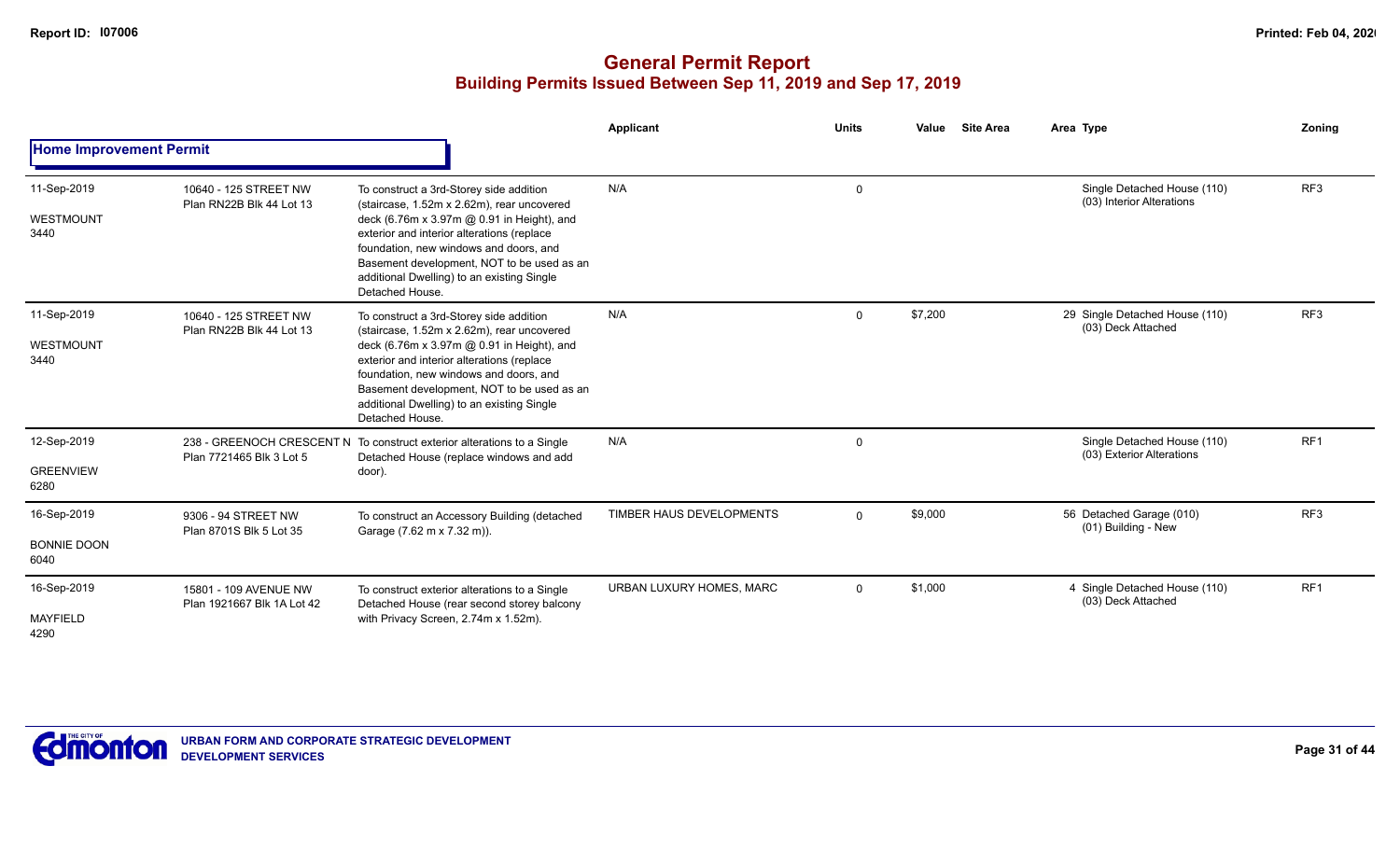|                                              |                                                    |                                                                                                                                                               | Applicant                  | <b>Units</b> | <b>Site Area</b><br>Value | Area Type                                                         | Zonina          |
|----------------------------------------------|----------------------------------------------------|---------------------------------------------------------------------------------------------------------------------------------------------------------------|----------------------------|--------------|---------------------------|-------------------------------------------------------------------|-----------------|
| <b>Home Improvement Permit</b>               |                                                    |                                                                                                                                                               |                            |              |                           |                                                                   |                 |
| 11-Sep-2019<br><b>DELWOOD</b><br>2230        | 13207 - 79 STREET NW<br>Plan 1428NY Blk 27 Lot 2   | To construct a rear addition to an Accessory<br>building, existing without permits (covered patio<br>on a rear detached garage, 3.05m x 4.88m).               | N/A                        | $\mathbf 0$  |                           | Single Detached House (110)<br>(02) Addition                      | RF <sub>1</sub> |
| 13-Sep-2019<br>WESTWOOD<br>1250              | 12223 - 102 STREET NW<br>Plan RN73 Blk 17 Lot 5    | To construct an Accessory building (rear<br>detached mutual Garage, 12.19m x 6.71m).                                                                          | SQUARELAND MANAGEMENT LTD  | $\Omega$     | \$13,200                  | 82 Detached Garage (010)<br>(01) Building - New                   | RF <sub>3</sub> |
| 12-Sep-2019<br><b>RAMSAY HEIGHTS</b><br>5340 | 4707 - 151 STREET NW<br>Plan 7822290 Blk 35 Lot 64 | To construct exterior alterations to a single<br>detached House (adding window to south<br>elevation).                                                        | N/A                        | 0            |                           | Single Detached House (110)<br>(03) Exterior Alterations          | RF <sub>1</sub> |
| 17-Sep-2019<br><b>MAPLE</b><br>6441          | 3544 - 8 STREET NW<br>Plan 1425565 Blk 2 Lot 104   | To develop a Secondary Suite in the Basement<br>of a Single Detached House (New Suite). (2<br>Bedroom, 1 Bathroom, Kitchen, Living, Storage<br>Rm, Mech. Rm). | N/A                        |              | \$25,000                  | Single Detached House (110)<br>(07) Add Suites to Single Dwelling | <b>RSL</b>      |
| 11-Sep-2019<br>QUEEN ALEXANDRA<br>5330       | 10541 - 76 AVENUE NW<br>Plan I25 Blk 48 Lot 10     | To demolish a Single Detached House.                                                                                                                          | SHAN CONSTRUCTION SERVICES | $-1$         | \$6,500                   | Single Detached House (110)<br>(99) Demolition                    | RF <sub>3</sub> |
| 12-Sep-2019<br><b>WELLINGTON</b><br>3430     | 13307 - 129 STREET NW<br>Plan 5570KS Blk 32 Lot 2  | To construct interior alterations to a Single<br>Detached House (removal of load bearing wall<br>between kitchen and dinning area on main<br>floor).          | RODERICK CONSTRUCTION      | $\mathbf 0$  | \$3,000                   | Single Detached House (110)<br>(03) Interior Alterations          | RF <sub>1</sub> |
| 11-Sep-2019<br><b>PARKDALE</b><br>1160       | 11239 - 87 STREET NW<br>Plan 2025AJ Blk 84 Lot 11  | To construct an Accessory building (detached<br>Garage, 7.31m x 7.92m)                                                                                        | N/A                        | 0            | \$9,400                   | 58 Detached Garage (010)<br>(01) Building - New                   | RA7             |

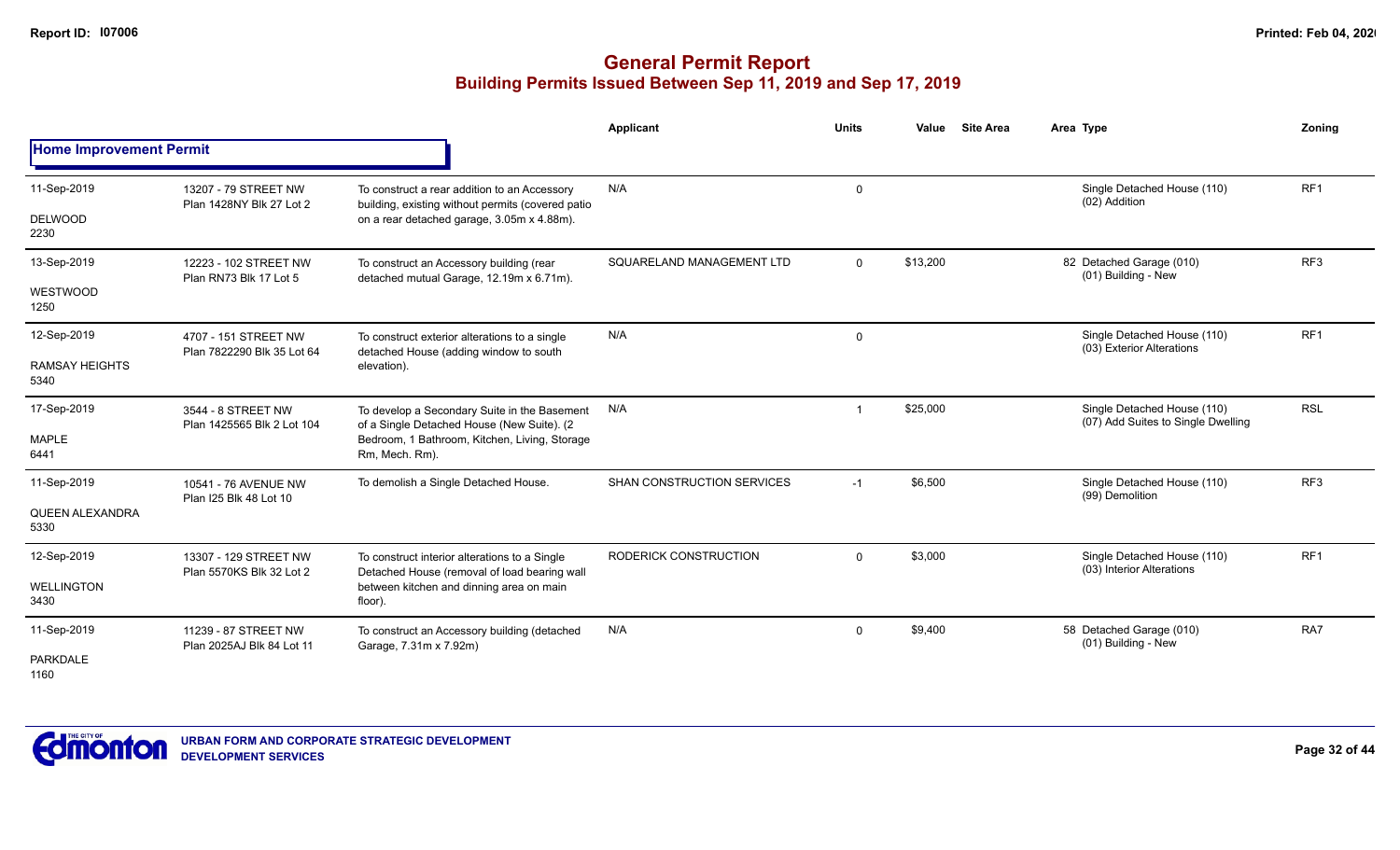|                                  |                                                   |                                                                                                                                                                                                                      | Applicant               | <b>Units</b> | Value    | <b>Site Area</b> | Area Type                                                             | Zoning          |  |  |
|----------------------------------|---------------------------------------------------|----------------------------------------------------------------------------------------------------------------------------------------------------------------------------------------------------------------------|-------------------------|--------------|----------|------------------|-----------------------------------------------------------------------|-----------------|--|--|
| <b>Home Improvement Permit</b>   |                                                   |                                                                                                                                                                                                                      |                         |              |          |                  |                                                                       |                 |  |  |
| 11-Sep-2019                      | 11239 - 87 STREET NW<br>Plan 2025AJ Blk 84 Lot 11 | To construct an Accessory building (detached<br>Garage, 7.31m x 7.92m)                                                                                                                                               | N/A                     | $\mathbf 0$  | \$3,400  |                  | Detached Garage(010)<br>(99) Demolition                               | RA7             |  |  |
| PARKDALE<br>1160                 |                                                   |                                                                                                                                                                                                                      |                         |              |          |                  |                                                                       |                 |  |  |
| 11-Sep-2019                      | 3504 - 107 AVENUE NW<br>Plan 1893NY Blk 8 Lot 27  | To develop a Secondary Suite in the Basement                                                                                                                                                                         | N/A                     |              | \$15,000 |                  | 72 Single Detached House (110)<br>(07) Add Suites to Single Dwelling  | RF <sub>1</sub> |  |  |
| <b>RUNDLE HEIGHTS</b><br>2660    |                                                   | of a Single Detached House. (2 Bedroom, 1<br>Bathroom, Living Room, Kitchen, 2 Laundry,<br>Utility Room).                                                                                                            |                         |              |          |                  |                                                                       |                 |  |  |
| 11-Sep-2019                      | 9749 - 154 STREET NW                              | To develop a Secondary Suite in the Basement                                                                                                                                                                         | ELITE DESIGN HOMES INC  |              | \$50,000 |                  | Single Detached House (110)<br>(07) Add Suites to Single Dwelling     | RF1             |  |  |
| <b>WEST JASPER PLACE</b><br>4580 | Plan 1720544 Blk 25 Lot 21                        | of a Single Detached House (New Suite). Two<br>bedrooms, one bathroom, kitchen, living room,<br>two service rooms.                                                                                                   |                         |              |          |                  |                                                                       |                 |  |  |
| 12-Sep-2019                      | 8012 - 223 STREET NW<br>Plan 1624112 Blk 4 Lot 18 | To construct an Accessory Building (detached                                                                                                                                                                         | <b>ACTIVE HOMES LTD</b> | $\mathbf 0$  | \$6,000  |                  | 37 Detached Garage (010)<br>(01) Building - New                       | <b>RPL</b>      |  |  |
| <b>ROSENTHAL</b><br>4750         |                                                   | Garage, 6.10m x 6.10m).                                                                                                                                                                                              |                         |              |          |                  |                                                                       |                 |  |  |
| 16-Sep-2019                      | 327 - HOLLICK-KENYON ROAD<br><b>NW</b>            | To develop a Secondary Suite in the Basement<br>of a Single Detached House.                                                                                                                                          | N/A                     |              | \$7,500  |                  | 177 Single Detached House (110)<br>(07) Add Suites to Single Dwelling | RF <sub>1</sub> |  |  |
| <b>HOLLICK-KENYON</b><br>2340    | Plan 9223139 Blk 31 Lot 70                        | (2 Bedrooms and 2 Bathrooms)                                                                                                                                                                                         |                         |              |          |                  |                                                                       |                 |  |  |
| 12-Sep-2019                      | 14741 - 47 AVENUE NW<br>Plan 7822292 Blk 39 Lot 7 | To construct an addition and side uncovered                                                                                                                                                                          | <b>NEIL LAW</b>         | $\mathbf 0$  | \$7,200  |                  | 29 Single Detached House (110)<br>(03) Deck Attached                  | RF1             |  |  |
| <b>RAMSAY HEIGHTS</b><br>5340    |                                                   | deck with Privacy Screen to a Single Detached<br>House (Unenclosed Front Porch, 2.10m x<br>1.50m, side deck, 7.00m x 4.11m @ 0.15m in<br>Height, and Privacy Screen @ 1.57m in Height),<br>existing without permits. |                         |              |          |                  |                                                                       |                 |  |  |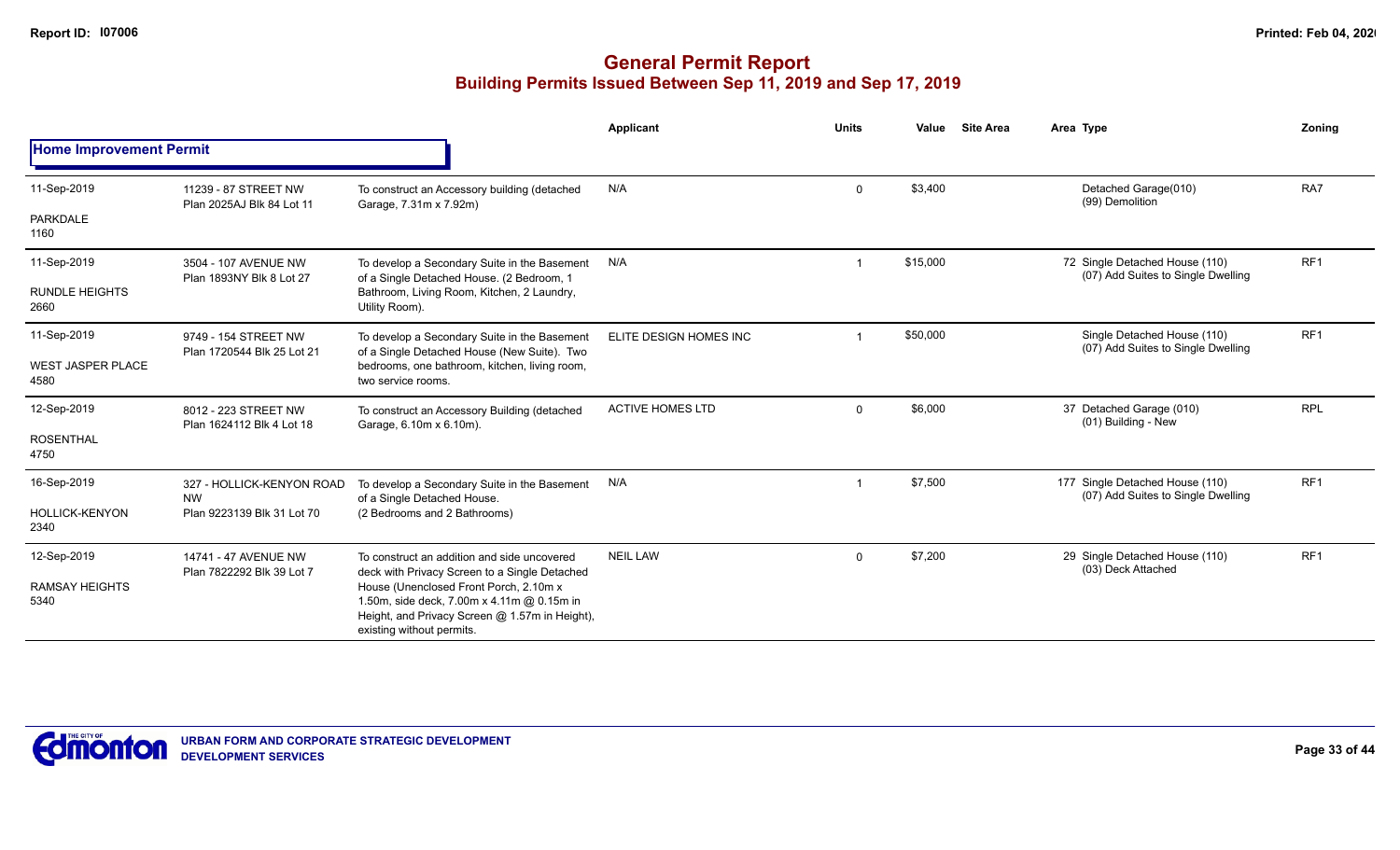|                                              |                                                             |                                                                                                                                                                                                                                                                     | <b>Applicant</b> | <b>Units</b> | Value    | <b>Site Area</b> | Area Type     |                                                                      | Zoning          |
|----------------------------------------------|-------------------------------------------------------------|---------------------------------------------------------------------------------------------------------------------------------------------------------------------------------------------------------------------------------------------------------------------|------------------|--------------|----------|------------------|---------------|----------------------------------------------------------------------|-----------------|
| <b>Home Improvement Permit</b>               |                                                             |                                                                                                                                                                                                                                                                     |                  |              |          |                  |               |                                                                      |                 |
| 12-Sep-2019<br><b>RAMSAY HEIGHTS</b><br>5340 | 14741 - 47 AVENUE NW<br>Plan 7822292 Blk 39 Lot 7           | To construct an addition and side uncovered<br>deck with Privacy Screen to a Single Detached<br>House (Unenclosed Front Porch, 2.10m x<br>1.50m, side deck, 7.00m x 4.11m @ 0.15m in<br>Height, and Privacy Screen @ 1.57m in Height),<br>existing without permits. | <b>NEIL LAW</b>  | 0            |          |                  | (02) Addition | Single Detached House (110)                                          | RF <sub>1</sub> |
| 11-Sep-2019<br><b>BRINTNELL</b><br>2110      | 4022 - 158 AVENUE NW<br>Plan 0426348 Blk 1 Lot 44           | To construct interior alterations to a Single<br>Detached House (Basement development, NOT<br>to be used as an additional Dwelling). (Office<br>Area, Family Room, Mech. Room, 2 Storage<br>Rooms, NO Wetbar, NO Kitchen).                                          | N/A              | $\mathbf 0$  | \$5,000  |                  |               | Single Detached House (110)<br>(03) Interior Alterations             | <b>RPL</b>      |
| 11-Sep-2019<br><b>SAKAW</b><br>6670          | 1147 - 52 STREET NW<br>Plan 7722531 Blk 34 Lot 25           | To construct a rear uncovered deck to a Single<br>Detached House (4.88m x 4.90m @ 0.68m in<br>Height).                                                                                                                                                              | N/A              | $\Omega$     | \$6,000  |                  |               | 24 Semi-Detached House (210)<br>(03) Deck Attached                   | RF1             |
| 12-Sep-2019<br><b>EDGEMONT</b><br>4462       | 7306 - EDGEMONT WAY NW<br>Plan 1523396 Blk 7 Lot 27         | To develop a Secondary Suite in the Basement<br>of a Single Detached House (New Suite).<br>(2 Bedrooms, 1 Laundry, 1 Mechanical room, 1<br>Washroom, and 1 Living room)                                                                                             | N/A              |              | \$20,000 |                  |               | 77 Single Detached House (110)<br>(07) Add Suites to Single Dwelling | <b>RSL</b>      |
| 11-Sep-2019<br>ALLARD<br>5458                | 5862 - ANTHONY CRESCENT<br>SW<br>Plan 1520893 Blk 22 Lot 19 | To construct interior alterations to a Single<br>Detached House (Basement development, NOT<br>to be used as an additional Dwelling). (1<br>Bathroom, 1 Office, Living Room, Play Area,<br>Mech., NO Wetbar, NO Kitchen).                                            | N/A              | $\Omega$     | \$25,000 |                  |               | Single Detached House (110)<br>(03) Interior Alterations             | <b>RMD</b>      |
| 16-Sep-2019<br><b>PARKDALE</b><br>1160       | 11217 - 86 STREET NW<br>Plan RN50 Blk 95 Lot 5              | To demolish a Single Detached House and<br>Accessory Building (detached Garage).                                                                                                                                                                                    | N/A              | $\Omega$     | \$3,400  |                  |               | Detached Garage(010)<br>(99) Demolition                              | RA <sub>9</sub> |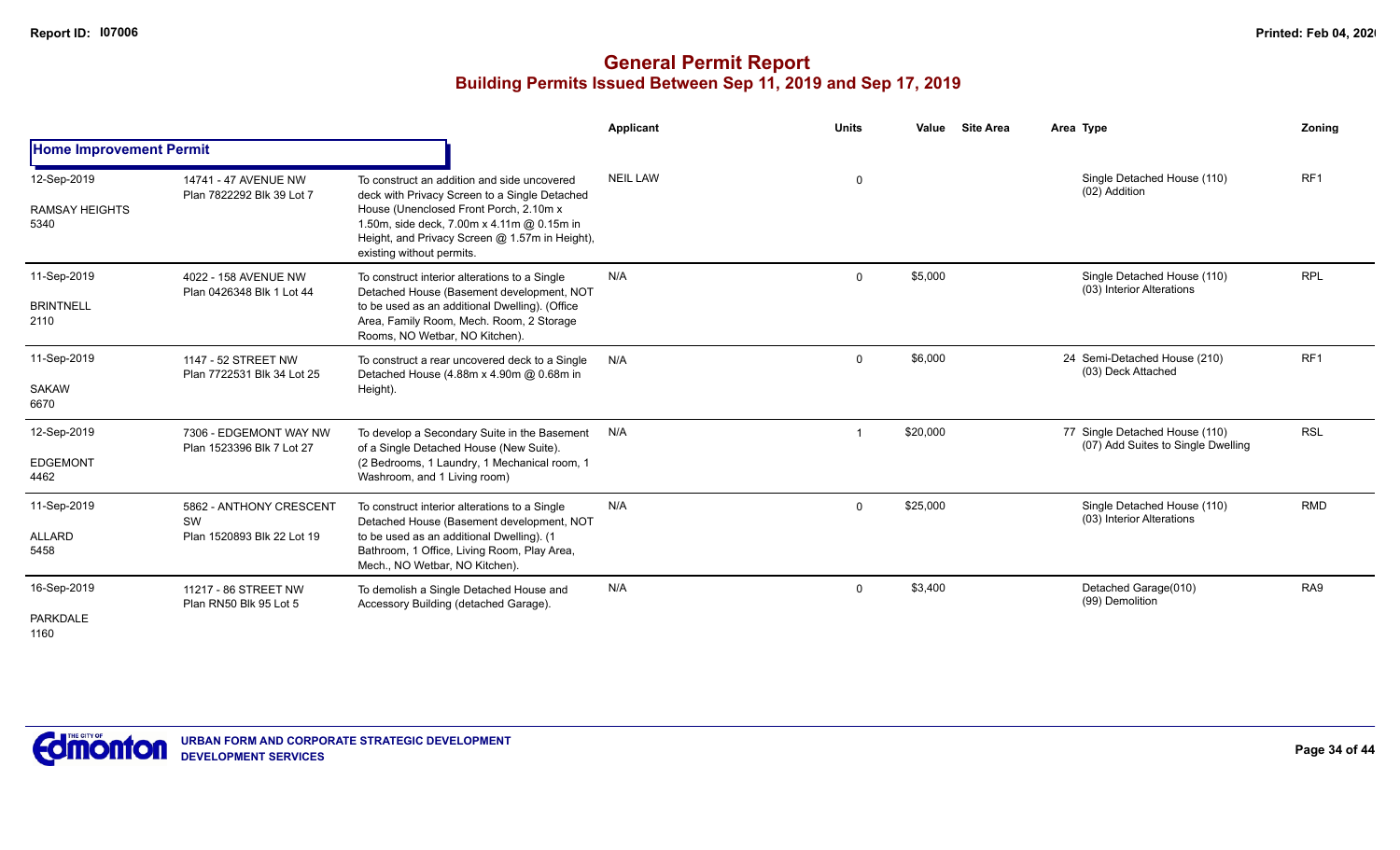|                                |                                                    |                                                                                                            | Applicant                | <b>Units</b> | Value    | <b>Site Area</b> | Area Type                                                             | Zoning          |
|--------------------------------|----------------------------------------------------|------------------------------------------------------------------------------------------------------------|--------------------------|--------------|----------|------------------|-----------------------------------------------------------------------|-----------------|
| <b>Home Improvement Permit</b> |                                                    |                                                                                                            |                          |              |          |                  |                                                                       |                 |
| 16-Sep-2019                    | 11217 - 86 STREET NW<br>Plan RN50 Blk 95 Lot 5     | To demolish a Single Detached House and<br>Accessory Building (detached Garage).                           | N/A                      | $-1$         | \$3,400  |                  | <b>Other Accessory Building</b><br>(99) Demolition                    | RA <sub>9</sub> |
| <b>PARKDALE</b><br>1160        |                                                    |                                                                                                            |                          |              |          |                  |                                                                       |                 |
| 16-Sep-2019                    | 11217 - 86 STREET NW<br>Plan RN50 Blk 95 Lot 5     | To demolish a Single Detached House and<br>Accessory Building (detached Garage).                           | N/A                      | $-1$         | \$6,500  |                  | Single Detached House (110)<br>(99) Demolition                        | RA <sub>9</sub> |
| <b>PARKDALE</b><br>1160        |                                                    |                                                                                                            |                          |              |          |                  |                                                                       |                 |
| 11-Sep-2019                    | 7408 - 102 AVENUE NW<br>Plan 2011AO Blk 10 Lot 15  | To develop a Secondary Suite in the Basement<br>of a Single Detached House, existing without               | N/A                      | -1           | \$25,000 |                  | 103 Single Detached House (110)<br>(07) Add Suites to Single Dwelling | RF <sub>1</sub> |
| <b>TERRACE HEIGHTS</b><br>6730 |                                                    | permits.                                                                                                   |                          |              |          |                  |                                                                       |                 |
| 13-Sep-2019                    | 447 - 41 AVENUE NW<br>Plan 1623032 Blk 18 Lot 4    | To construct interior alterations to a Single<br>Detached House (Basement development, NOT                 | N/A                      | $\Omega$     | \$12,500 |                  | Single Detached House (110)<br>(03) Interior Alterations              | <b>RMD</b>      |
| MAPLE<br>6441                  |                                                    | to be used as an additional Dwelling). (2<br>Bedroom, 1 Bathroom, Living Room with<br>Wetbar, Mechanical). |                          |              |          |                  |                                                                       |                 |
| 16-Sep-2019                    | 10625 - 69 AVENUE NW<br>Plan 5718AE Blk 16 Lot 15  | To construct an Accessory building (detached<br>Garage, 6.71m x 6.40m).                                    | EDMONTON CHINA HOME LTD. | $\mathbf 0$  | \$6,900  |                  | 43 Detached Garage (010)<br>(01) Building - New                       | RF3             |
| ALLENDALE<br>5010              |                                                    |                                                                                                            |                          |              |          |                  |                                                                       |                 |
| 17-Sep-2019                    | 12115 - 93 STREET NW<br>Plan 7064AH Blk B Lots 2-3 | To demolish a Single Detached House and<br>detached Garage.                                                | N/A                      | $\mathbf 0$  | \$3,400  |                  | Detached Garage(010)<br>(99) Demolition                               | RF <sub>3</sub> |
| <b>ALBERTA AVENUE</b><br>1010  |                                                    |                                                                                                            |                          |              |          |                  |                                                                       |                 |
| 17-Sep-2019                    | 12115 - 93 STREET NW<br>Plan 7064AH Blk B Lots 2-3 | To demolish a Single Detached House and<br>detached Garage.                                                | N/A                      | $-1$         | \$6,500  |                  | Single Detached House (110)<br>(99) Demolition                        | RF <sub>3</sub> |
| ALBERTA AVENUE<br>1010         |                                                    |                                                                                                            |                          |              |          |                  |                                                                       |                 |

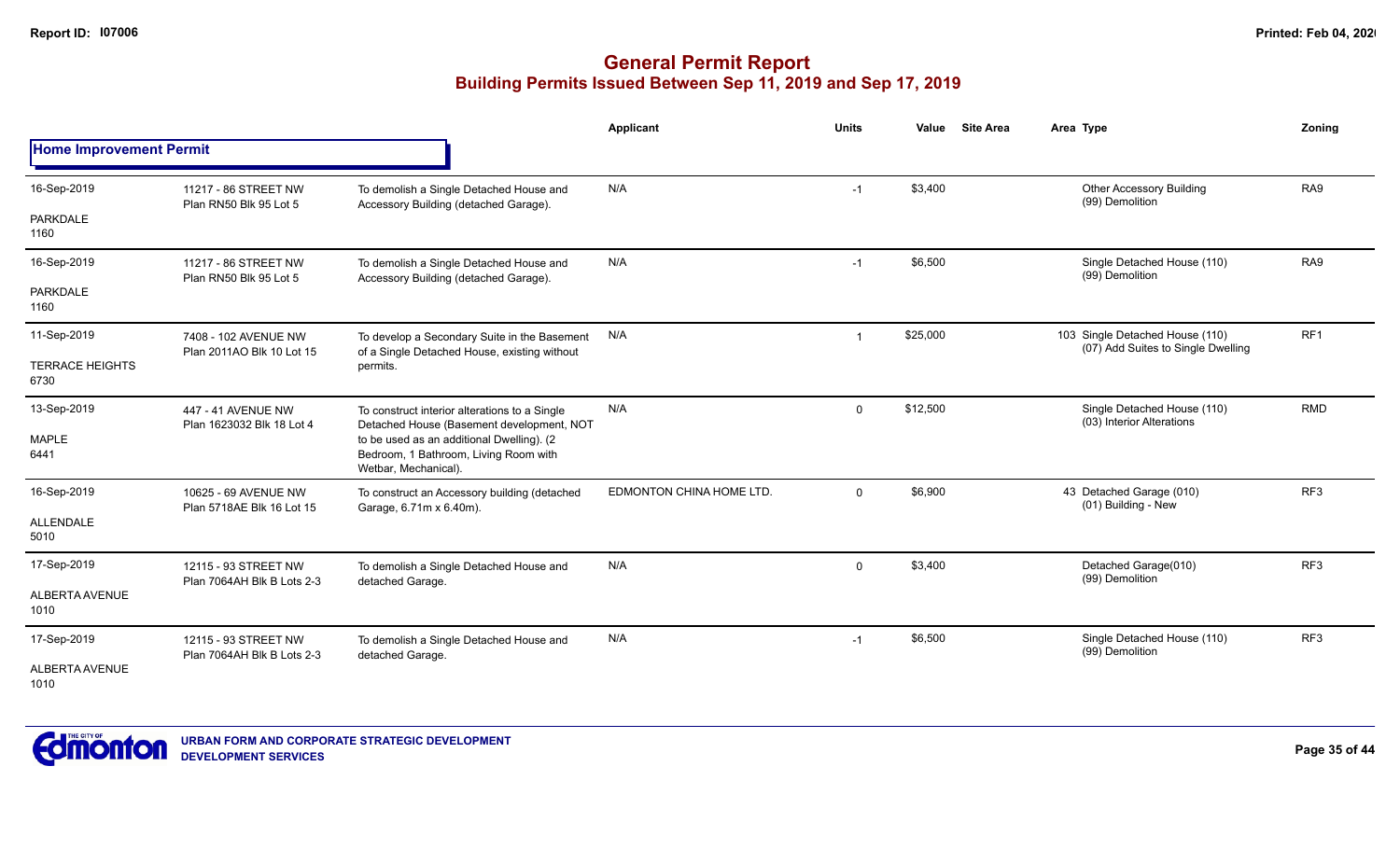|                                                     |                                                             |                                                                                                                                                                                                                                        | Applicant                        | <b>Units</b>   | Value    | <b>Site Area</b> | Area Type                                                         | Zonina          |
|-----------------------------------------------------|-------------------------------------------------------------|----------------------------------------------------------------------------------------------------------------------------------------------------------------------------------------------------------------------------------------|----------------------------------|----------------|----------|------------------|-------------------------------------------------------------------|-----------------|
| <b>Home Improvement Permit</b>                      |                                                             |                                                                                                                                                                                                                                        |                                  |                |          |                  |                                                                   |                 |
| 13-Sep-2019<br><b>CHAPPELLE AREA</b><br>5462        | 7614 - CREIGHTON PLACE SW<br>Plan 1723183 Blk 10 Lot 119    | To construct interior alterations to a Single<br>Detached House (Basement development, NOT<br>to be used as an additional Dwelling). One<br>bedroom, one bathroom, living room, service<br>room, wet bar.)                             | <b>JOJ CONSTRUCTION LTD</b>      | $\mathbf 0$    | \$4,700  |                  | Single Detached House (110)<br>(03) Interior Alterations          | <b>RMD</b>      |
| 11-Sep-2019<br><b>CRYSTALLINA NERA WEST</b><br>2463 | 17503 - 77 STREET NW<br>Plan 1524653 Blk 12 Lot 17          | To construct interior alterations to a Single<br>Detached House (Basement development, NOT<br>to be used as an additional Dwelling). (2<br>Bedroom, 1 Bathroom, Living Room, Mech., NO<br>wetbar, NO kitchen).                         | N/A                              | $\mathbf 0$    | \$28,000 |                  | Single Detached House (110)<br>(03) Interior Alterations          | <b>RSL</b>      |
| 17-Sep-2019<br><b>CENTRAL MCDOUGALL</b><br>1030     | 10520 - 106 AVENUE NW<br>Plan B3 Blk 5 Lot 209              | To demolish a Single Detached House and<br>detached Garage.                                                                                                                                                                            | TRC REALTY MANAGEMENT INC        | $\Omega$       | \$3,400  |                  | Detached Garage(010)<br>(99) Demolition                           | RA <sub>8</sub> |
| 17-Sep-2019<br><b>CENTRAL MCDOUGALL</b><br>1030     | 10520 - 106 AVENUE NW<br>Plan B3 Blk 5 Lot 209              | To demolish a Single Detached House and<br>detached Garage.                                                                                                                                                                            | TRC REALTY MANAGEMENT INC        | $-1$           | \$6,500  |                  | Single Detached House (110)<br>(99) Demolition                    | RA <sub>8</sub> |
| 13-Sep-2019<br><b>EBBERS</b><br>2251                | 862 - EBBERS CRESCENT NW<br>Plan 1524148 Blk 7 Lot 76       | To construct an extension to a rear uncovered<br>deck to a Semi-Detached House (overall size<br>6.10m x 3.05m @ 0.92m in Height).                                                                                                      | N/A                              | $\mathbf 0$    | \$4,700  |                  | 19 Semi-Detached House (210)<br>(03) Deck Attached                | RF4             |
| 11-Sep-2019<br><b>KESWICK AREA</b><br>5576          | 3628 - KESWICK BOULEVARD<br>SW<br>Plan 1622619 Blk 13 Lot 6 | To develop a Secondary Suite in the Basement<br>of a Single Detached House (New Suite).                                                                                                                                                | <b>FABULOUS CONSTRUCTION LTD</b> | $\overline{1}$ | \$30,000 |                  | Single Detached House (110)<br>(07) Add Suites to Single Dwelling | <b>RSL</b>      |
| 12-Sep-2019<br><b>GRIESBACH</b><br>3111             | Plan 1224373 Blk 23 Lot 25                                  | 5547 - CONESTOGA STREET NV To construct interior alterations to a Single<br>Detached House (Basement development, NOT<br>to be used as an additional Dwelling).<br>(2 Bedrooms, 1 Washroom, 1 Utility, 1 Wine<br>room, and 1 Rec room) | N/A                              | $\Omega$       | \$10,000 |                  | Single Detached House (110)<br>(03) Interior Alterations          | <b>GLG</b>      |

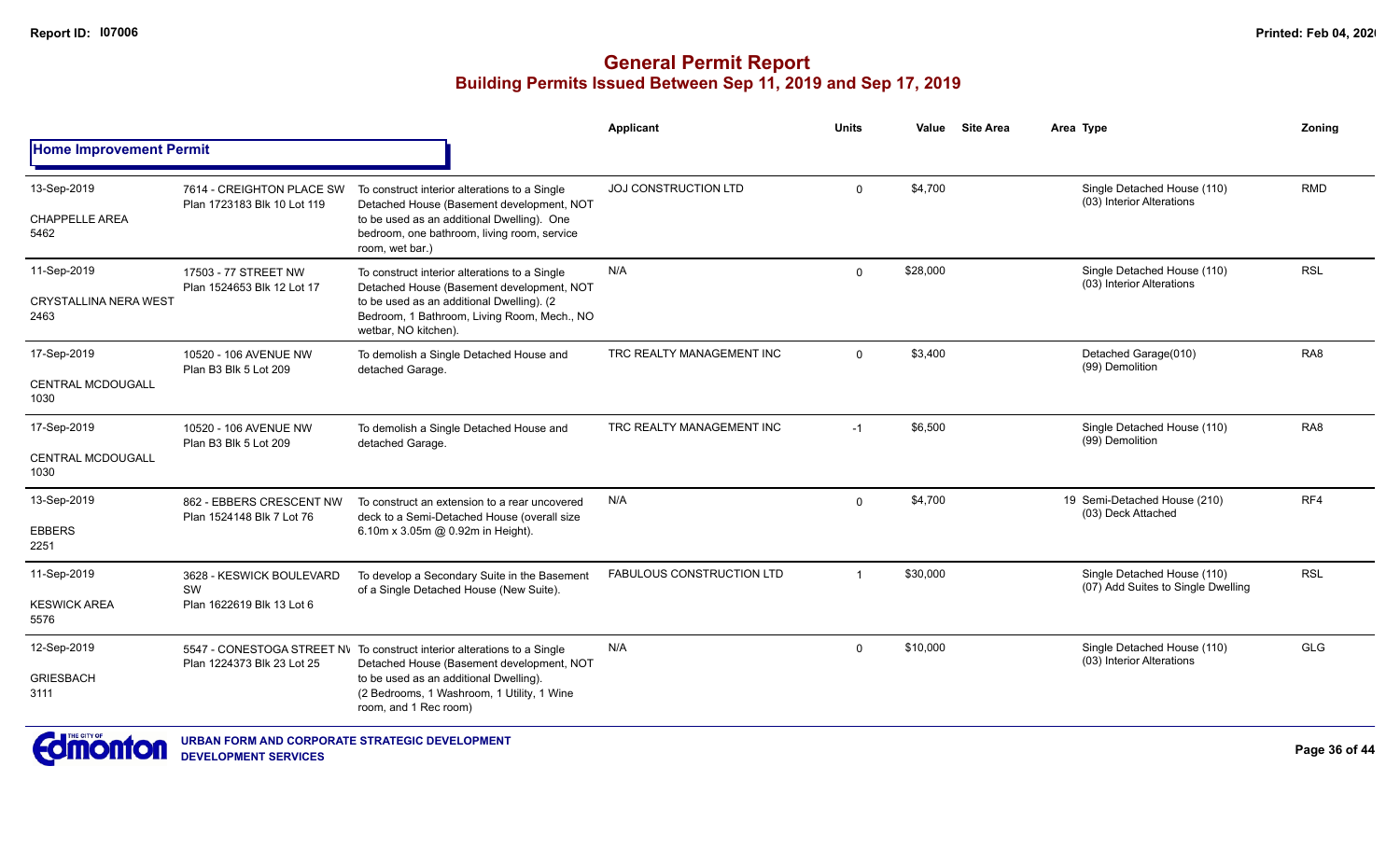|                                              |                                                        |                                                                                                                                                                                                                                                                                      | Applicant                        | <b>Units</b> | Value    | <b>Site Area</b> | Area Type                                                | Zonina          |
|----------------------------------------------|--------------------------------------------------------|--------------------------------------------------------------------------------------------------------------------------------------------------------------------------------------------------------------------------------------------------------------------------------------|----------------------------------|--------------|----------|------------------|----------------------------------------------------------|-----------------|
| <b>Home Improvement Permit</b>               |                                                        |                                                                                                                                                                                                                                                                                      |                                  |              |          |                  |                                                          |                 |
| 11-Sep-2019<br><b>GLENGARRY</b><br>2290      | 8820 - 135 AVENUE NW<br>Plan 4054MC Blk 12 Lot 36      | To construct interior alterations to a Single<br>Detached House (Basement development, NOT<br>to be used as an additional Dwelling). (1<br>Bathroom, Living Area, Mech. Room, NO<br>Wetbar, NO Kitchen).                                                                             | <b>JAD SERVICES</b>              | $\mathbf 0$  | \$18,000 |                  | Single Detached House (110)<br>(03) Interior Alterations | RF <sub>1</sub> |
| 12-Sep-2019<br>ORMSBY PLACE<br>4380          | 314 - ORMSBY ROAD EAST NW<br>Plan 8622459 Blk 1 Lot 24 | To install a hot tub (2.13m x 2.13m) in the Rear<br>Yard of Single Detached House.                                                                                                                                                                                                   | N/A                              | $\mathbf 0$  | \$5,200  |                  | Single Detached House (110)<br>$(14)$ Hot Tub            | RF <sub>1</sub> |
| 13-Sep-2019<br><b>BEACON HEIGHTS</b><br>2040 | 12003 - 48 STREET NW<br>Plan 2259HW Blk 22 Lot 20      | To demolish a Single Detached House.                                                                                                                                                                                                                                                 | <b>BHAI-K HOLDINGS INC</b>       | $-1$         | \$6,500  |                  | Single Detached House (110)<br>(99) Demolition           | RF <sub>1</sub> |
| 16-Sep-2019<br><b>WALKER</b><br>6662         | 5432 - 22 AVENUE SW<br>Plan 1525734 Blk 2 Lot 61       | To construct a rear uncovered deck (7.92m x)<br>4.88m @ 3.3m in Height).                                                                                                                                                                                                             | TOP ONE CONSTRUCTION ALBERTA LTI | $\Omega$     | \$7,300  |                  | 29 Single Detached House (110)<br>(03) Deck Attached     | <b>RSL</b>      |
| 16-Sep-2019<br><b>KENILWORTH</b><br>6350     | 8503 - 56 STREET NW<br>Plan 2593MC Blk 52 Lot 6        | To construct interior alterations to a Single<br>Detached House (Basement development, NOT<br>to be used as an additional Dwelling) - 2<br>Bedroom, 1 Bathroom.                                                                                                                      | N/A                              | $\mathbf 0$  | \$1,500  |                  | Single Detached House (110)<br>(03) Interior Alterations | RF1             |
| 11-Sep-2019<br>CALDER<br>3070                | 12337 - 128 AVENUE NW<br>Plan 4633EO Blk 21 Lot B      | To construct interior alterations (Existing<br>basement wall cracked in multiple locations.<br>Permanent wood foundation (PWF) wall has<br>been designed to reinforce the existing<br>basement wall from the inside of the basement.<br>, NOT to be used as an additional Dwelling). | N/A                              | $\mathbf 0$  | \$20,000 |                  | Single Detached House (110)<br>(03) Interior Alterations | RF <sub>2</sub> |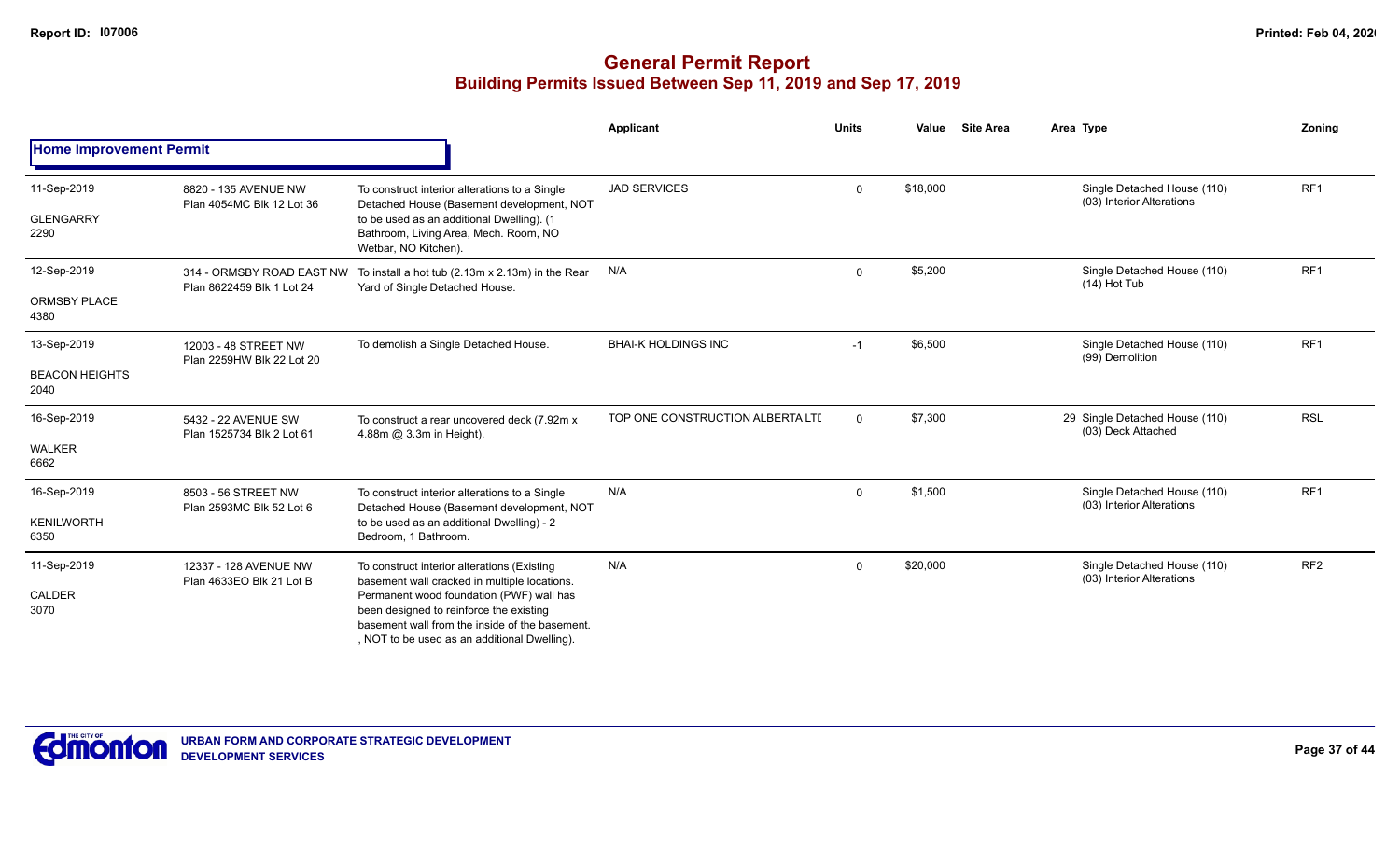|                                  |                                                             |                                                                                                                      | <b>Applicant</b>                            | <b>Units</b> | Value   | <b>Site Area</b> | Area Type                                                | Zoning           |
|----------------------------------|-------------------------------------------------------------|----------------------------------------------------------------------------------------------------------------------|---------------------------------------------|--------------|---------|------------------|----------------------------------------------------------|------------------|
| <b>Home Improvement Permit</b>   |                                                             |                                                                                                                      |                                             |              |         |                  |                                                          |                  |
| 17-Sep-2019                      | <b>NW</b>                                                   | 4748 - TERWILLEGAR COMMON To construct an Accessory Building (detached<br>Garage, 4.26m X 6.10m).                    | N/A                                         | $\mathbf 0$  | \$4,200 |                  | 26 Detached Garage (010)<br>(01) Building - New          | RF <sub>5t</sub> |
| <b>TERWILLEGAR TOWNE</b><br>5640 | Plan 0225071 Blk 41 Lot 24B                                 |                                                                                                                      |                                             |              |         |                  |                                                          |                  |
| 16-Sep-2019                      | 1653 - GRAYDON HILL LINK SW<br>Plan 1723470 Blk 8 Lot 5     | To construct an Accessory Building (detached<br>Garage, 6.10m x 6.10m).                                              | STERLING HOMES EDMONTON LTD.                | $\Omega$     | \$6,000 |                  | 37 Detached Garage (010)<br>(01) Building - New          | <b>GHLD</b>      |
| <b>GRAYDON HILL</b><br>5468      |                                                             |                                                                                                                      |                                             |              |         |                  |                                                          |                  |
| 16-Sep-2019                      | 490 - EBBERS WAY NW<br>Plan 1524577 Blk 6 Lot 54            | To construct an Accessory Building (detached<br>Garage 6.10m x 6.71m).                                               | STERLING HOMES EDMONTON LTD.                | $\Omega$     | \$6,600 |                  | 41 Detached Garage (010)<br>(01) Building - New          | <b>RPL</b>       |
| <b>EBBERS</b><br>2251            |                                                             |                                                                                                                      |                                             |              |         |                  |                                                          |                  |
| 17-Sep-2019                      | 3131 - CARPENTER LANDING<br>SW<br>Plan 1420393 Blk 1 Lot 60 | To construct interior alterations to a Single<br>Detached House (Basement development, NOT                           | N/A                                         | $\Omega$     | \$5,000 |                  | Single Detached House (110)<br>(03) Interior Alterations | <b>RPL</b>       |
| <b>CHAPPELLE AREA</b><br>5462    |                                                             | to be used as an additional Dwelling). (1<br>Bedroom, 1 Bathroom, Living Room, Mech. Rm,<br>NO Wetbar, NO Kitchen).  |                                             |              |         |                  |                                                          |                  |
| 13-Sep-2019                      | 9763 - 65 AVENUE NW<br>Plan 6045HW Blk 28 Lot 53            | To construct a rear uncovered deck with<br>landing to a Single Detached House (deck,                                 | CENTROID CONSTRUCTION LTD                   | $\Omega$     | \$3,900 |                  | 16 Single Detached House (110)<br>(03) Deck Attached     | RF <sub>1</sub>  |
| <b>HAZELDEAN</b><br>6290         |                                                             | 3.65m x 4.26m @ 0.91m in Height; landing,<br>1.21m x 1.52m @ 0.30m in Height).                                       |                                             |              |         |                  |                                                          |                  |
| 12-Sep-2019                      | 10817 - 139 STREET NW<br>Plan 3624HW Blk 7 Lot 34           | To construct exterior alterations (changing<br>vertical siding to horizontal siding, added posts                     | HELBERG CONSTRUCTION MANAGEME<br><b>LTD</b> | $\mathbf 0$  |         |                  | Garden Suite (110)<br>(03) Exterior Alterations          | RF1              |
| NORTH GLENORA<br>3310            |                                                             | under landing, changing the shakes on gable<br>ends to horizontal siding, window size<br>changes) to a Garden Suite. |                                             |              |         |                  |                                                          |                  |
| 17-Sep-2019                      | 13720 - 101 AVENUE NW<br>Plan 2461HW Blk 128 Lot 15         | To demolish a Single Detached House.                                                                                 | <b>MERIDIAN MASTER BUILDERS INC.</b>        | $-1$         | \$6,500 |                  | Single Detached House (110)<br>(99) Demolition           | RF <sub>1</sub>  |
| <b>GLENORA</b><br>3200           |                                                             |                                                                                                                      |                                             |              |         |                  |                                                          |                  |

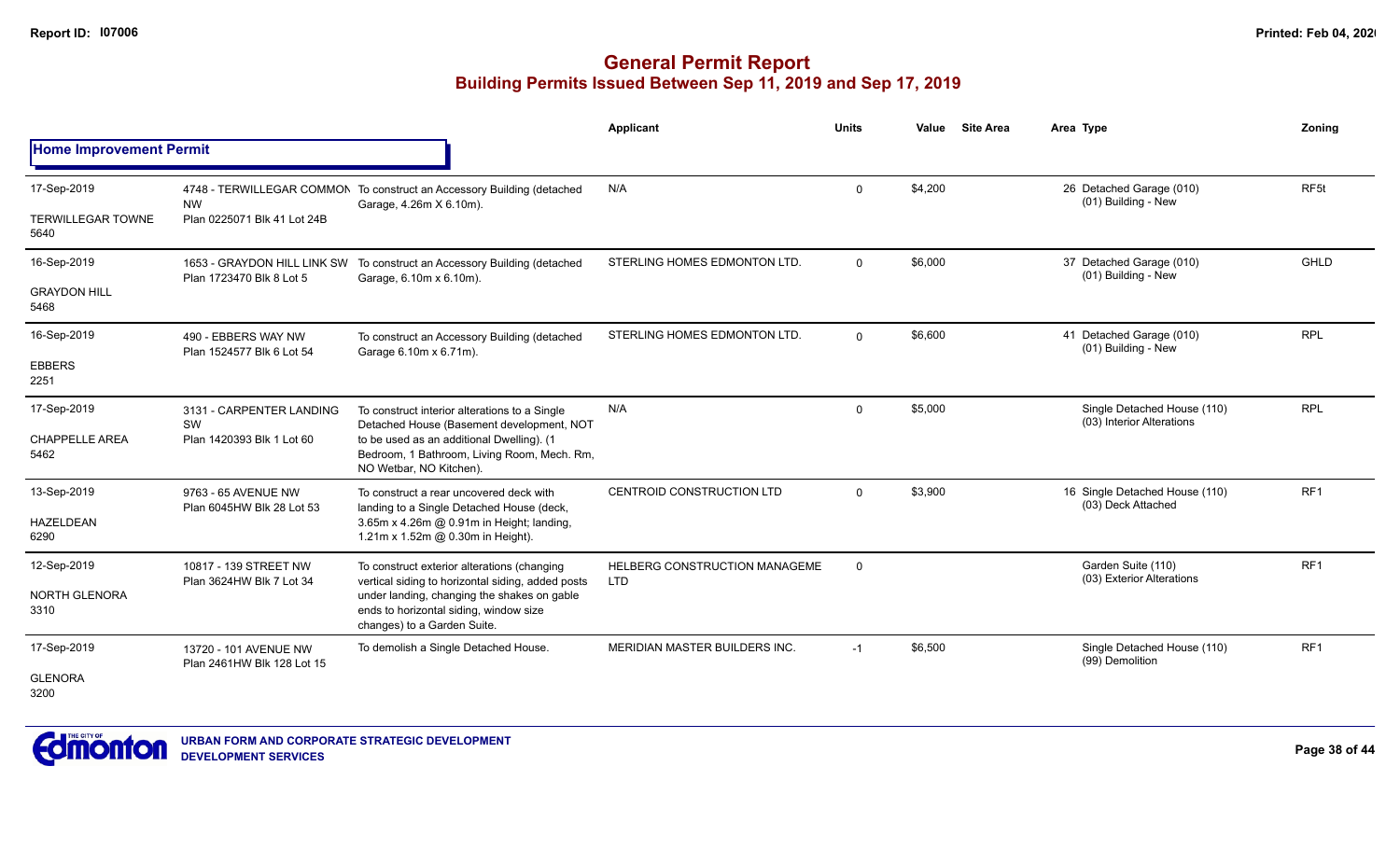|                                               |                                                    |                                                                                                                                                                                                                                                         | <b>Applicant</b>                                         | <b>Units</b> | Value    | <b>Site Area</b> | Area Type                                                            | <b>Zoning</b>   |
|-----------------------------------------------|----------------------------------------------------|---------------------------------------------------------------------------------------------------------------------------------------------------------------------------------------------------------------------------------------------------------|----------------------------------------------------------|--------------|----------|------------------|----------------------------------------------------------------------|-----------------|
| <b>Home Improvement Permit</b>                |                                                    |                                                                                                                                                                                                                                                         |                                                          |              |          |                  |                                                                      |                 |
| 16-Sep-2019<br><b>LAURIER HEIGHTS</b><br>3270 | 8411 - 149 STREET NW<br>Plan 1884KS Blk 5 Lot 16   | To construct an Accessory Building (mutual<br>detached Garage (12.8m x 6.71m)).                                                                                                                                                                         | ONE80 INFILL DEVELOPMENTS BY<br><b>BEDROCK HOMES LTD</b> | $\mathbf 0$  | \$13,800 |                  | 86 Detached Garage (010)<br>(01) Building - New                      | RF <sub>1</sub> |
| 12-Sep-2019<br>LYNNWOOD<br>4280               | 7908 - 157A STREET NW<br>Plan 5559KS Blk 6 Lot 18  | To develop a Secondary Suite (New Basement<br>Suite) and to construct exterior alterations<br>(Enlarging 1 Basement's egress window) to a<br>Single Detached House. (1 Bedroom, 1<br>Bathroom, Living, Kitchen, Storage, Furnace,<br>Laundry/ Utility). | 1275205 ALBERTA LTD O/A<br>ARCHITECTURAL SHINGLE CO      |              | \$90,000 |                  | 97 Single Detached House (110)<br>(07) Add Suites to Single Dwelling | RF <sub>1</sub> |
| 12-Sep-2019<br>LYNNWOOD<br>4280               | 7908 - 157A STREET NW<br>Plan 5559KS Blk 6 Lot 18  | To develop a Secondary Suite (New Basement<br>Suite) and to construct exterior alterations<br>(Enlarging 1 Basement's egress window) to a<br>Single Detached House. (1 Bedroom, 1<br>Bathroom, Living, Kitchen, Storage, Furnace,<br>Laundry/ Utility). | 1275205 ALBERTA LTD O/A<br>ARCHITECTURAL SHINGLE CO      | $\mathbf 0$  |          |                  | Single Detached House (110)<br>(03) Exterior Alterations             | RF <sub>1</sub> |
| 17-Sep-2019<br><b>KESWICK AREA</b><br>5576    | 6233 - KING VISTA SW<br>Plan 1723517 Blk 5 Lot 7   | To construct interior alterations to a Single<br>Detached House (Basement development, NOT<br>to be used as an additional Dwelling). Rec room<br>and utility room only. No bedrooms, no<br>bathroom.                                                    | N/A                                                      | $\Omega$     | \$10,000 |                  | Single Detached House (110)<br>(03) Interior Alterations             | DC <sub>1</sub> |
| 16-Sep-2019<br><b>HUDSON</b><br>3480          | 589 - HUDSON ROAD NW<br>Plan 1723504 Blk 34 Lot 64 | To construct a rear uncovered deck to a Single<br>Detached House (7.92m x 4.88m @ 0.6m in<br>Height).                                                                                                                                                   | N/A                                                      | $\Omega$     | \$8,600  |                  | 34 Single Detached House (110)<br>(03) Deck Attached                 | <b>RSL</b>      |
| 11-Sep-2019<br><b>TAMARACK</b><br>6443        | 1413 - 27 AVENUE NW<br>Plan 1321173 Blk 9 Lot 18   | To construct interior alterations to a Row House<br>(Basement development, NOT to be used as an<br>additional Dwelling). NO bedrooms, rec room,<br>bathroom, service room, storage room.                                                                | N/A                                                      | $\Omega$     | \$5,000  |                  | Row House (330)<br>(03) Interior Alterations                         | <b>UCRH</b>     |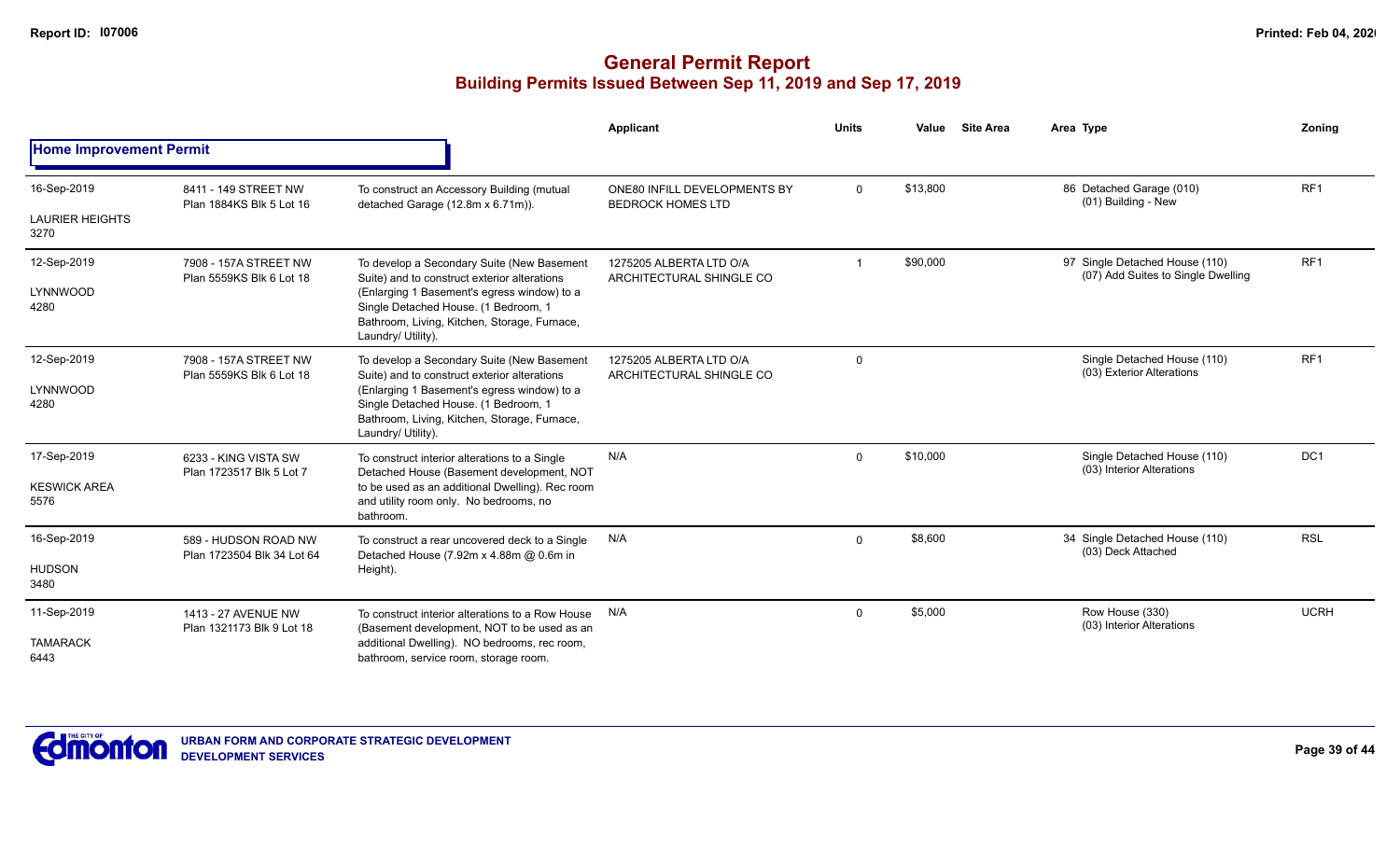|                                                 |                                                     |                                                                                                                                                                                                                                                     | Applicant                  | <b>Units</b> | Value    | <b>Site Area</b> | Area Type                                                | Zoning          |
|-------------------------------------------------|-----------------------------------------------------|-----------------------------------------------------------------------------------------------------------------------------------------------------------------------------------------------------------------------------------------------------|----------------------------|--------------|----------|------------------|----------------------------------------------------------|-----------------|
| <b>Home Improvement Permit</b>                  |                                                     |                                                                                                                                                                                                                                                     |                            |              |          |                  |                                                          |                 |
| 12-Sep-2019<br><b>RUTHERFORD</b><br>5454        | 11605 - 16A AVENUE SW<br>Plan 1027089 Blk 14 Lot 13 | To construct interior alterations to a Single<br>Detached House (Basement development, NOT<br>to be used as an additional Dwelling). (1<br>Bedroom, 1 Bath, Family Room with Wet Bar,<br>Utility).                                                  | <b>WOODS &amp; MORE</b>    | $\Omega$     | \$21,000 |                  | Single Detached House (110)<br>(03) Interior Alterations | <b>RSL</b>      |
| 17-Sep-2019<br><b>HENDERSON ESTATES</b><br>5230 | Plan 8122487 Blk 85 Lot 19                          | 608 - HENDERSON STREET NW To construct a rear uncovered deck to a Single<br>Detached House (irregular shape, 6.70m x<br>4.26m @ 0.76m in Height).                                                                                                   | <b>BRIGHT HABITATS INC</b> | $\Omega$     | \$7,200  |                  | 29 Single Detached House (110)<br>(03) Deck Attached     | RF1             |
| 16-Sep-2019<br><b>AVONMORE</b><br>6020          | 8539 - 74 AVENUE NW<br>Plan 959KS Blk 5 Lot 10      | To construct interior alterations to a Single<br>Detached House (Basement development, NOT<br>to be used as an additional Dwelling). NO<br>bedrooms, one bathroom, laundry room,<br>storage closet, service room, arts/crafts room,<br>living room. | N/A                        | $\Omega$     | \$22,000 |                  | Single Detached House (110)<br>(03) Interior Alterations | RF <sub>1</sub> |
| 17-Sep-2019<br><b>SUMMERSIDE</b><br>6213        | 1116 - 82 STREET SW<br>Plan 0523249 Blk 13 Lot 58   | To construct interior alterations to a Single<br>Detached House (Basement development, NOT<br>to be used as an additional Dwelling).                                                                                                                | N/A                        | $\Omega$     | \$10,000 |                  | Single Detached House (110)<br>(03) Interior Alterations | <b>RSL</b>      |
| 13-Sep-2019<br>CALLAGHAN<br>5457                | SW<br>Plan 1025300 Blk 5 Lot 5A                     | 2329 - CASSELMAN CRESCENT To construct interior alterations to a<br>Semi-detached House (Basement development,<br>NOT to be used as an additional Dwelling). NO<br>bedrooms, NO bathroom. Rec room, office,<br>service room only                    | N/A                        | $\Omega$     | \$3,000  |                  | Semi-Detached House (210)<br>(03) Interior Alterations   | RF4             |
| 12-Sep-2019<br>AVONMORE<br>6020                 | 8308 - 69A AVENUE NW<br>Plan 2440KS Blk 9 Lot 2     | To install a Renewable Energy Device to a<br>Single Detached House (18 Solar-electric (PV)<br>panels on the roof).                                                                                                                                  | AFFORDABLE GREEN SUN SOLAR | $\Omega$     | \$0      |                  | Single Detached House (110)<br>(03) Exterior Alterations | RF <sub>1</sub> |

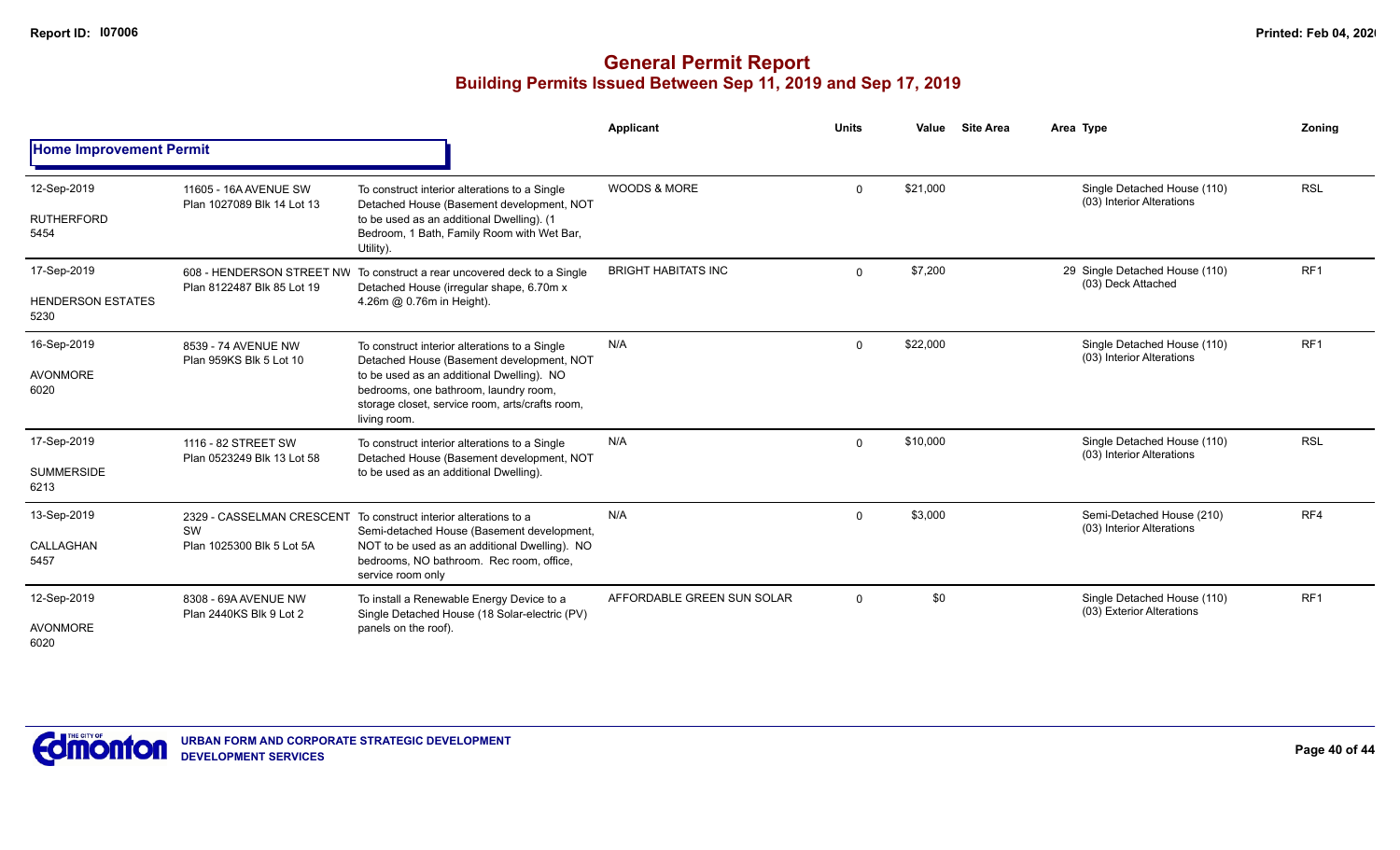|                                |                                                      |                                                                                                                                 | <b>Applicant</b>                      | <b>Units</b> | Value    | <b>Site Area</b> | Area Type                                                         | Zoning          |
|--------------------------------|------------------------------------------------------|---------------------------------------------------------------------------------------------------------------------------------|---------------------------------------|--------------|----------|------------------|-------------------------------------------------------------------|-----------------|
| <b>Home Improvement Permit</b> |                                                      |                                                                                                                                 |                                       |              |          |                  |                                                                   |                 |
| 12-Sep-2019                    | 5308 - 108A AVENUE NW<br>Plan 2442KS Blk 34 Lot 8    | To install a Renewable Energy Device On a<br>Single Detached House (6 Solar PhotoVoltaic                                        | N/A                                   | $\mathbf 0$  | \$0      |                  | Single Detached House (110)<br>(03) Exterior Alterations          | RF <sub>1</sub> |
| CAPILANO<br>6061               |                                                      | (PV) Panel(s) on the Roof).                                                                                                     |                                       |              |          |                  |                                                                   |                 |
| 11-Sep-2019                    | 698 - ROMANIUK ROAD NW<br>Plan 8023001 Blk 57 Lot 12 | To construct interior alterations to a Single<br>Detached House (Basement development, NOT                                      | ASSEMBLE DESIGN INC.                  | $\mathbf{0}$ | \$45,000 |                  | Single Detached House (110)<br>(03) Interior Alterations          | RF1             |
| <b>RHATIGAN RIDGE</b><br>5350  |                                                      | to be used as an additional Dwelling). 1 Family<br>Room, 1 Work Room, 1 Bedroom, 1 Bathroom, 1<br>Laundry Room, 1 Mech Room.    |                                       |              |          |                  |                                                                   |                 |
| 12-Sep-2019                    | 715 - HOOKE PLACE NW<br>Plan 0224650 Blk 41 Lot 25   | To install a Renewable Energy Device on a<br>Single Detached House (26 Solar PhotoVoltaic                                       | SOLAR NINJAS ENERGY SOLUTIONS<br>LTD. | $\mathbf 0$  | \$0      |                  | Single Detached House (110)<br>(03) Exterior Alterations          | <b>RSL</b>      |
| <b>CANON RIDGE</b><br>2120     |                                                      | (PV) Panel(s) on the roof) and an Accessory<br>Building, rear detached work shop (6<br>Solar-electric (PV) panels on the roof). |                                       |              |          |                  |                                                                   |                 |
| 16-Sep-2019                    | 10924 - 135A AVENUE NW<br>Plan 6280KS Blk 24 Lot 24  | To develop a Secondary Suite on the Second<br>Floor of a Single Detached House (New Suite).                                     | N/A                                   |              | \$0      |                  | Single Detached House (110)<br>(07) Add Suites to Single Dwelling | RF <sub>1</sub> |
| <b>ROSSLYN</b><br>3390         |                                                      |                                                                                                                                 |                                       |              |          |                  |                                                                   |                 |
| 12-Sep-2019                    | 14211 - 54 AVENUE NW<br>Plan 6469NY Blk 6A Lot 18    | To install a Renewable Energy Device On an<br>Accessory Building, detached Garage (12                                           | KUBY RENEWABLE ENERGY LTD             | $\Omega$     | \$0      |                  | Detached Garage (010)<br>(03) Exterior Alterations                | RF <sub>1</sub> |
| <b>BROOKSIDE</b><br>5090       |                                                      | Solar PhotoVoltaic (PV) Panel(s) on the Roof).                                                                                  |                                       |              |          |                  |                                                                   |                 |
| 16-Sep-2019                    | 5211 - 103 AVENUE NW<br>Plan 1841KS Blk 7 Lot 3      | To install a Renewable Energy Device On a<br>Single Detached House (11 Solar PhotoVoltaic                                       | KUBY RENEWABLE ENERGY LTD             | $\Omega$     | \$0      |                  | Single Detached House (110)<br>(03) Exterior Alterations          | RF <sub>1</sub> |
| <b>FULTON PLACE</b><br>6240    |                                                      | (PV) Panel(s) on the Roof).                                                                                                     |                                       |              |          |                  |                                                                   |                 |
| 16-Sep-2019                    | 11528 - 37B AVENUE NW<br>Plan 3614NY Blk 58 Lot 79   | To install a Renewable Energy Device On a<br>Single Detached House (18 Solar PhotoVoltaic                                       | KUBY RENEWABLE ENERGY LTD             | $\mathbf{0}$ | \$0      |                  | Single Detached House (110)<br>(03) Exterior Alterations          | RF <sub>1</sub> |
| <b>GREENFIELD</b><br>5220      |                                                      | (PV) Panel(s) on the Roof).                                                                                                     |                                       |              |          |                  |                                                                   |                 |

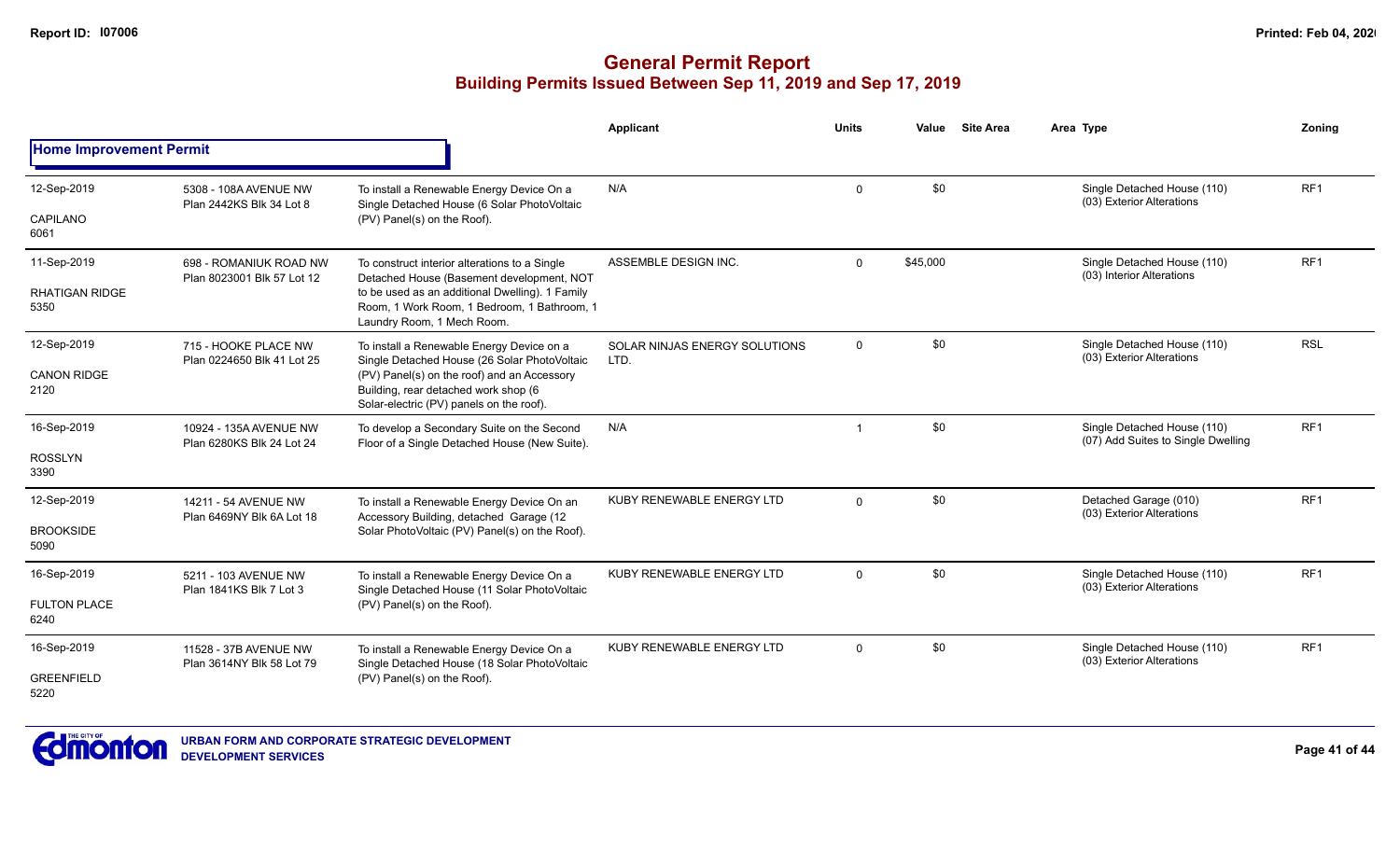|                                  |                                                         |                                                                                                              | <b>Applicant</b>                                          | <b>Units</b> | <b>Site Area</b><br>Value | Area Type                                                | Zoning          |
|----------------------------------|---------------------------------------------------------|--------------------------------------------------------------------------------------------------------------|-----------------------------------------------------------|--------------|---------------------------|----------------------------------------------------------|-----------------|
| <b>Home Improvement Permit</b>   |                                                         |                                                                                                              |                                                           |              |                           |                                                          |                 |
| 11-Sep-2019                      | 16827 - 121 STREET NW<br>Plan 1225119 Blk 100 Lot 25    | To construct an Accessory Building (detached<br>Garage (6.10m x 6.10m).                                      | N.P. ARTISAN                                              | $\mathbf 0$  | \$6,000                   | 37 Detached Garage (010)<br>(01) Building - New          | <b>RPL</b>      |
| <b>RAPPERSWILL</b><br>3370       |                                                         |                                                                                                              |                                                           |              |                           |                                                          |                 |
| 16-Sep-2019                      | 9952 - 82 STREET NW<br>Plan 4649HW Blk 2 Lot 22         | To demolish a Single Detached House and an<br>Accessory building (detached Garage).                          | <b>HAYNES HOMES LTD</b>                                   | $\mathbf 0$  | \$3,400                   | Detached Garage(010)<br>(99) Demolition                  | RF <sub>1</sub> |
| <b>FOREST HEIGHTS</b><br>6230    |                                                         |                                                                                                              |                                                           |              |                           |                                                          |                 |
| 16-Sep-2019                      | 9952 - 82 STREET NW<br>Plan 4649HW Blk 2 Lot 22         | To demolish a Single Detached House and an<br>Accessory building (detached Garage).                          | <b>HAYNES HOMES LTD</b>                                   | $-1$         | \$6,500                   | Single Detached House (110)<br>(99) Demolition           | RF <sub>1</sub> |
| <b>FOREST HEIGHTS</b><br>6230    |                                                         |                                                                                                              |                                                           |              |                           |                                                          |                 |
| 16-Sep-2019                      | 12939 - 114 STREET NW<br>Plan 1720198 Blk D Lot 35      | To construct interior alterations to a Single<br>Detached House (Basement development, NOT                   | N/A                                                       | $\mathbf 0$  | \$3,000                   | Single Detached House (110)<br>(03) Interior Alterations | RF <sub>1</sub> |
| CALDER<br>3070                   |                                                         | to be used as an additional Dwelling).<br>(1 Recreation Space and 1 Mechanical room)                         |                                                           |              |                           |                                                          |                 |
| 16-Sep-2019                      | 10639 - 143 STREET NW<br>Plan 459KS Blk 2 Lot 33        | To construct an Accessory Building (detached<br>Garage (7.32m x 7.32m)).                                     | N/A                                                       | $\mathbf 0$  | \$8,600                   | 54 Detached Garage (010)<br>(01) Building - New          | RF <sub>1</sub> |
| <b>GROVENOR</b><br>3210          |                                                         |                                                                                                              |                                                           |              |                           |                                                          |                 |
| 17-Sep-2019                      | 7637 - SCHMID CRESCENT NW<br>Plan 0626858 Blk 56 Lot 39 | To construct interior alterations to a Single<br>Detached House (Basement development, NOT                   | TJ CONSTRUCTION MANAGEMENT LTD                            | $\Omega$     | \$19,500                  | Single Detached House (110)<br>(03) Interior Alterations | <b>RPLt</b>     |
| <b>SOUTH TERWILLEGAR</b><br>5642 |                                                         | to be used as an additional Dwelling). One<br>bedroom, one bathroom, family room,<br>laundry/mechanical room |                                                           |              |                           |                                                          |                 |
| 16-Sep-2019                      | 11149 - 81 AVENUE NW<br>Plan I19 Blk 154 Lot 20         | To install a Renewable Energy Device to a<br>Single Detached House (17 Solar-electric (PV)                   | <b>BASK CANADA INC O/A DANDELION</b><br><b>RENEWABLES</b> | $\mathbf 0$  | \$0                       | Single Detached House (110)<br>(03) Exterior Alterations | RF <sub>3</sub> |
| <b>GARNEAU</b><br>5200           |                                                         | panels on the roof).                                                                                         |                                                           |              |                           |                                                          |                 |

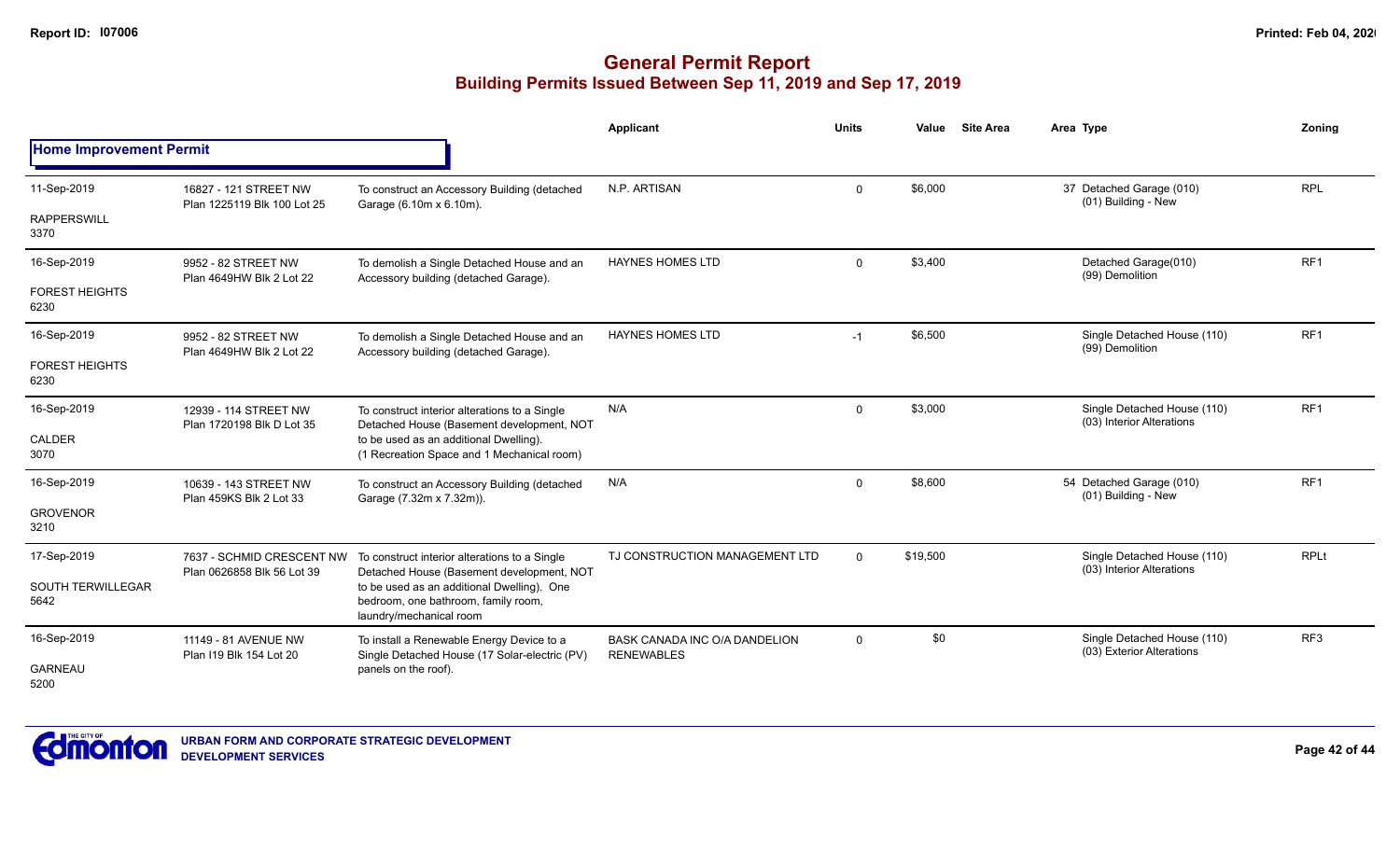|                                               |                                                                    |                                                                                                                                                                                                                              | <b>Applicant</b> | <b>Units</b> | Value    | <b>Site Area</b> | Area Type                                                | Zoning          |
|-----------------------------------------------|--------------------------------------------------------------------|------------------------------------------------------------------------------------------------------------------------------------------------------------------------------------------------------------------------------|------------------|--------------|----------|------------------|----------------------------------------------------------|-----------------|
| <b>Home Improvement Permit</b>                |                                                                    |                                                                                                                                                                                                                              |                  |              |          |                  |                                                          |                 |
| 13-Sep-2019<br><b>ALLARD</b><br>5458          | 3422 - ABBOTT WAY SW<br>Plan 1225034 Blk 7 Lot 24                  | To construct interior alterations to a Single<br>Detached House (Basement development, NOT<br>to be used as an additional Dwelling) (1<br>bedroom, 1 bathroom, 1 storage room,<br>mechanical room).                          | N/A              | $\mathbf 0$  | \$20,000 |                  | Single Detached House (110)<br>(03) Interior Alterations | DC <sub>1</sub> |
| 17-Sep-2019<br>PRINCE CHARLES<br>3350         | 12023 - 124 STREET NW<br>Plan 1324017 Blk 15 Lot 15B               | To construct interior alterations to a Single<br>Detached House (Basement development, NOT<br>to be used as an additional Dwelling) - 0<br>Bedroom. 1 Bathroom.                                                              | N/A              | $\Omega$     | \$5,000  |                  | Single Detached House (110)<br>(03) Interior Alterations | RF <sub>3</sub> |
| 17-Sep-2019<br><b>BLACKBURNE</b><br>5590      | 44, 10 - BLACKBURN DRIVE<br><b>WEST SW</b><br>Plan 9423317 Unit 10 | To construct interior alterations to a Row House<br>(Basement development, NOT to be used as an<br>additional Dwelling) - 0 Bedroom, 1 Bathroom.                                                                             | N/A              | $\Omega$     | \$9,000  |                  | Single Detached House (110)<br>(03) Interior Alterations | DC <sub>2</sub> |
| 17-Sep-2019<br><b>SECORD</b><br>4487          | Plan 1723442 Blk 27 Lot 13                                         | 795 - SECORD BOULEVARD NW To construct interior alterations to a Row House<br>(Basement development, NOT to be used as an<br>additional Dwelling) - 1 Bedroom, 1 Bathroom.                                                   | N/A              | $\Omega$     | \$20,000 |                  | Row House (330)<br>(03) Interior Alterations             | RF <sub>5</sub> |
| 16-Sep-2019<br><b>DOVERCOURT</b><br>3170      | 12233 - 135 STREET NW<br>Plan 5902HW Blk 2 Lot 4                   | To construct interior alterations to a Single<br>Detached House (Basement development, NOT<br>to be used as an additional Dwelling).<br>(1 Furnace room/storage, 1 Den/storage, 1<br>Living room, 1 Washroom, and 1 Laundry) | N/A              | $\Omega$     | \$4,000  |                  | Single Detached House (110)<br>(03) Interior Alterations | RF <sub>1</sub> |
| 13-Sep-2019<br><b>TERRACE HEIGHTS</b><br>6730 | 7408 - 102 AVENUE NW<br>Plan 2011AO Blk 10 Lot 15                  | To construct exterior alterations (enlargement<br>of basement window and to frame in portion of<br>glass block unprotected opening in bathroom).                                                                             | N/A              | $\mathbf 0$  |          |                  | Single Detached House (110)<br>(03) Exterior Alterations | RF <sub>1</sub> |
| 11-Sep-2019<br><b>OXFORD</b><br>3320          | 16129 - 130A STREET NW<br>Plan 0324545 Blk 8 Lot 58                | To construct interior alterations to a Single<br>Detached House (Basement development, NOT<br>to be used as an additional Dwelling). 2<br>Bedroom. 1 Bathroom, 1 Mech Room, 1 family<br>room.                                | N/A              | $\Omega$     | \$25,000 |                  | Single Detached House (110)<br>(03) Interior Alterations | <b>RSL</b>      |